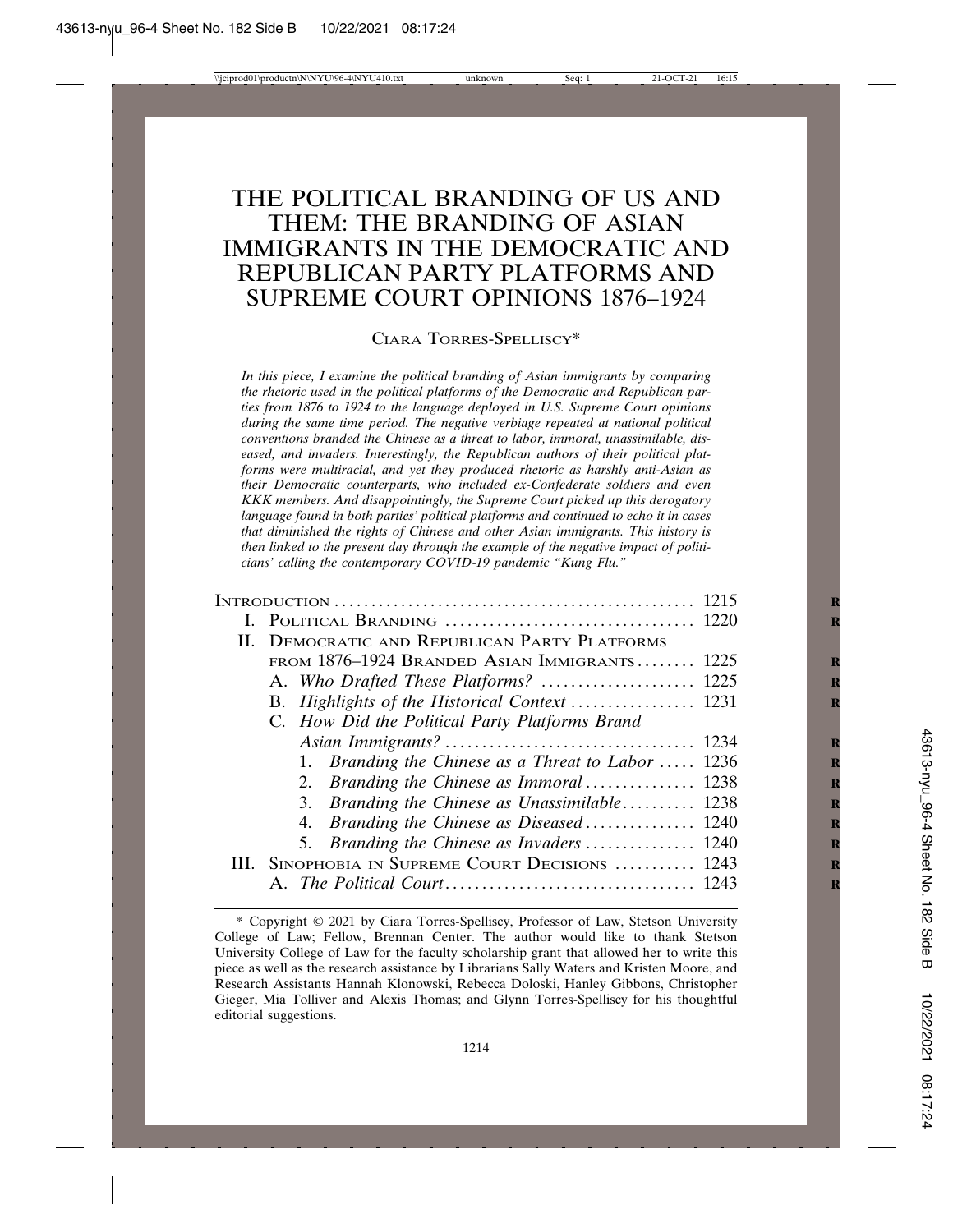| B. Racial Tolerance for Asian Immigrants at the    |
|----------------------------------------------------|
|                                                    |
| C. Sinophobia in Supreme Court Opinions 1246       |
| 1. Branding the Chinese as a Threat to Labor  1247 |
| 2. Branding the Chinese as Unassimilable 1248      |
| 3. Branding the Chinese as Immoral 1249            |
| 4. Branding the Chinese as Disease-Like 1250       |
| 5. Branding the Chinese as Invaders  1251          |
|                                                    |
|                                                    |

#### **INTRODUCTION**

A spate of violence against Asians and Asian Americans in 2020 and 2021 has laid bare the falsity of the mythology of America as the great melting pot where people from every corner of the globe are welcome as immigrants.<sup>1</sup> This mythology actively papers over decades of xenophobia among political elites who showed no shame in professing hatred against non-White immigrants. Senator Ellison Smith once argued in Congress that "the time has arrived when we should shut the door [to immigrants]."2 His xenophobia was completely normalized at the time because it was preceded by fifty years of political parties branding immigrants, particularly Asian immigrants, as unredeemable dangers. This language of dehumanization would later appear in Supreme Court cases adjudicating the rights of immigrants, including deciding who could naturalize as an American citizen. The political platforms of both major parties over forty-eight years branded the Chinese through rhetorical caricatures as a threat to labor, immoral, unassimilable, diseased, and invaders.

Many of these political platforms spoke in terms of "us" and "them." For example, a typical platform of the time from the Republican Party stated in 1888: "We declare *our* hostility to . . . Chinese labor, alien to *our* civilization and constitution; and we . . . favor such immediate legislation as will exclude such labor from *our* shores."3 Then some of these anti-Chinese brands showed up in the Supreme Court's choice of language in legal decisions. For instance, in

<sup>1</sup> *See* Kimmy Yam, *Anti-Asian Hate Crimes Increased by Nearly 150% in 2020, Mostly in N.Y. and L.A., New Report Says*, NBC NEWS (Mar. 9, 2021, 3:37 PM), https:// www.nbcnews.com/news/asian-america/anti-asian-hate-crimes-increased-nearly-150-2020 mostly-n-n1260264 (describing the increase in anti-Asian hate crimes in 2020).

<sup>2</sup> Tim Prchal, *Reimagining the Melting Pot and the Golden Door: National Identity in Gilded Age and Progressive Era Literature*, 32 MELUS 29, 30 (2007) (quoting Sen. Ellison Smith).

<sup>3</sup> *Republican Party Platform of 1888*, AM. PRESIDENCY PROJECT (June 19, 1888) (emphasis added), https://www.presidency.ucsb.edu/documents/republican-party-platform-1888.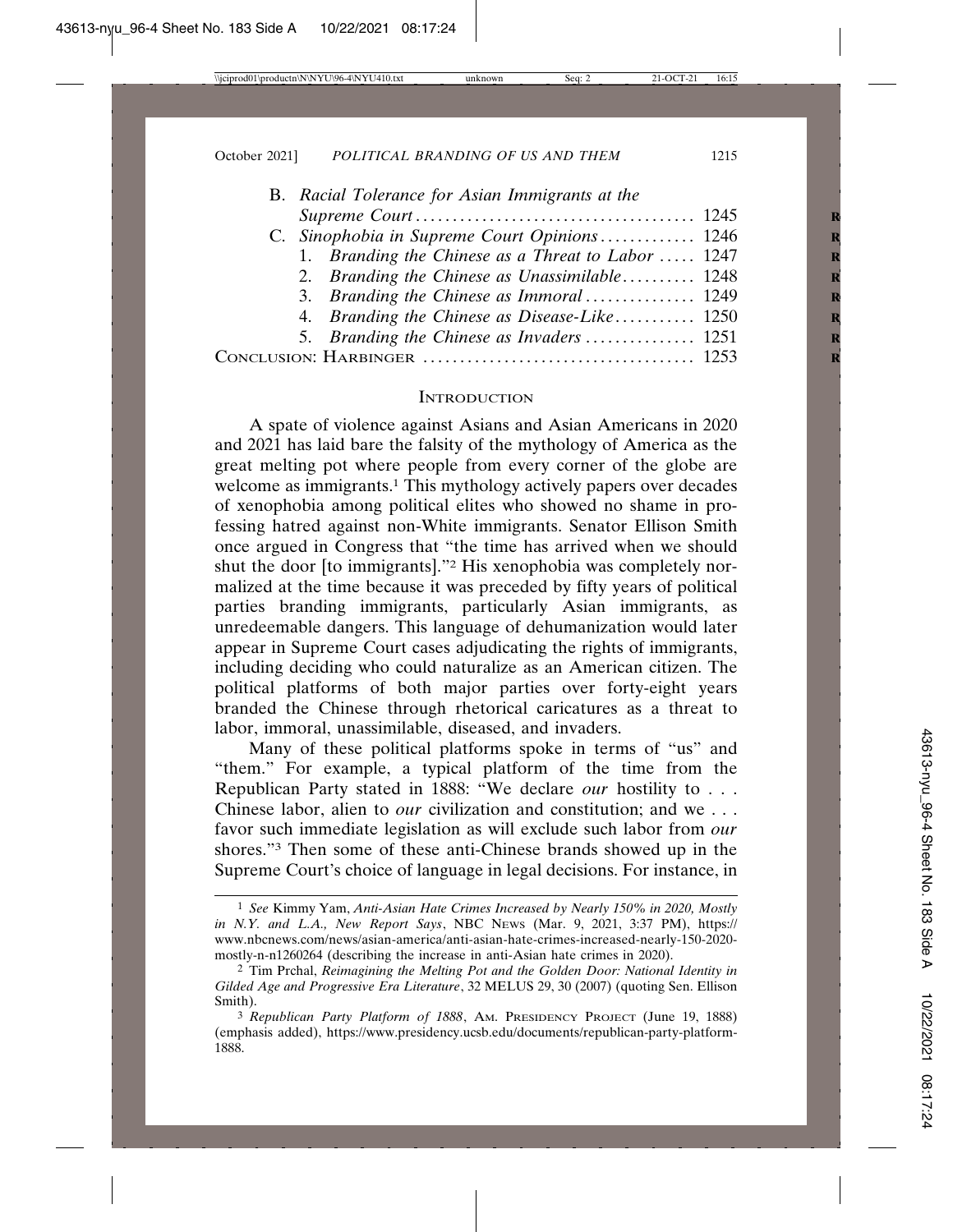*The Chinese Exclusion Case* from one year later, *Ping v. United States,* the Supreme Court unanimously spoke of how "[t]he competition between *them* [the Chinese] and *our people . . .* [caused] consequent irritation, proportionately deep and bitter, [and] was followed, in many cases, by open conflicts, to the great disturbance of the public peace."4 Thus, not only were political platforms drawing stark lines between "us" (American citizens) and "them" (Chinese foreign nationals), so were the decisions of the Supreme Court.

This piece focuses on two textual sources that are not typically considered together: the rhetoric in political platforms and Supreme Court opinions. I compare and contrast the portrayal of Asian immigrants in party platforms to the similar portrayal of Asian immigrants echoed in Supreme Court opinions. I argue that the casual racism of political parties is a harbinger of the Court's unequal treatment of objects of political racial hatred, all of which took place against a backdrop of incredible violence directed at Asian immigrants, which I largely will not address in this piece because of space constraints.<sup>5</sup> Suffice to say that the violence experienced by Asian Americans in 2020–2021 had many horrifying historical antecedents.

Political platforms receive criticisms from nearly every quarter. Even laypersons have complained, stating: "Plain people do not read lengthy platforms. Nor have we much interest in big words and highsounding political phrases. What we want is something concise, timely, intelligent, and true."6 Most legal scholars do not take political party platforms seriously. As John B. Oakes once put it, "[p]arty platforms are traditionally meant neither to be read nor to be believed."7 There is a good reason for this omission by the legal academy. Platforms are not regulations, nor laws, nor constitutions. But because the branding in political platforms is transmitted and amplified across all parts of American democracy, including among legal elites, they may have a greater impact on how American courts act than previously appreci-

<sup>4</sup> Ping v. United States, 130 U.S. 581, 595 (1889) (emphasis added).

<sup>5</sup> *See, e.g.*, Robert L. Tsai, *Racial Purges*, 118 MICH. L. REV. 1127, 1128 (2020) ("[E]xpulsions were preceded by beatings, shootings, murders, or lynchings. But whether lives were lost or not, social relationships were consistently disrupted, fear and anger were plentiful, and almost always Chinese property was dismantled, destroyed, or set ablaze as part of the ritual purification."); Angela P. Harris, *Equality Trouble: Sameness and Difference in Twentieth-Century Race Law*, 88 CALIF. L. REV. 1923, 1969 (2000) ("Whites from Truckee, Eureka, Turlock in the San Joaquin Valley, and Los Angeles, as well as many other communities throughout the state, turned to violence to rid their communities of the hated Celestials."). *See generally* JEAN PFAELZER, DRIVEN OUT THE FORGOTTEN WAR AGAINST CHINESE AMERICANS (2008).

<sup>6</sup> *Letter to the Editor*, N.Y. TRIBUNE, Jan. 30, 1920, at 9.

<sup>7</sup> John B. Oakes, *The G.O.P. Platform-Grounds for Worry*, N.Y. TIMES, Sept. 25, 1984, at 27.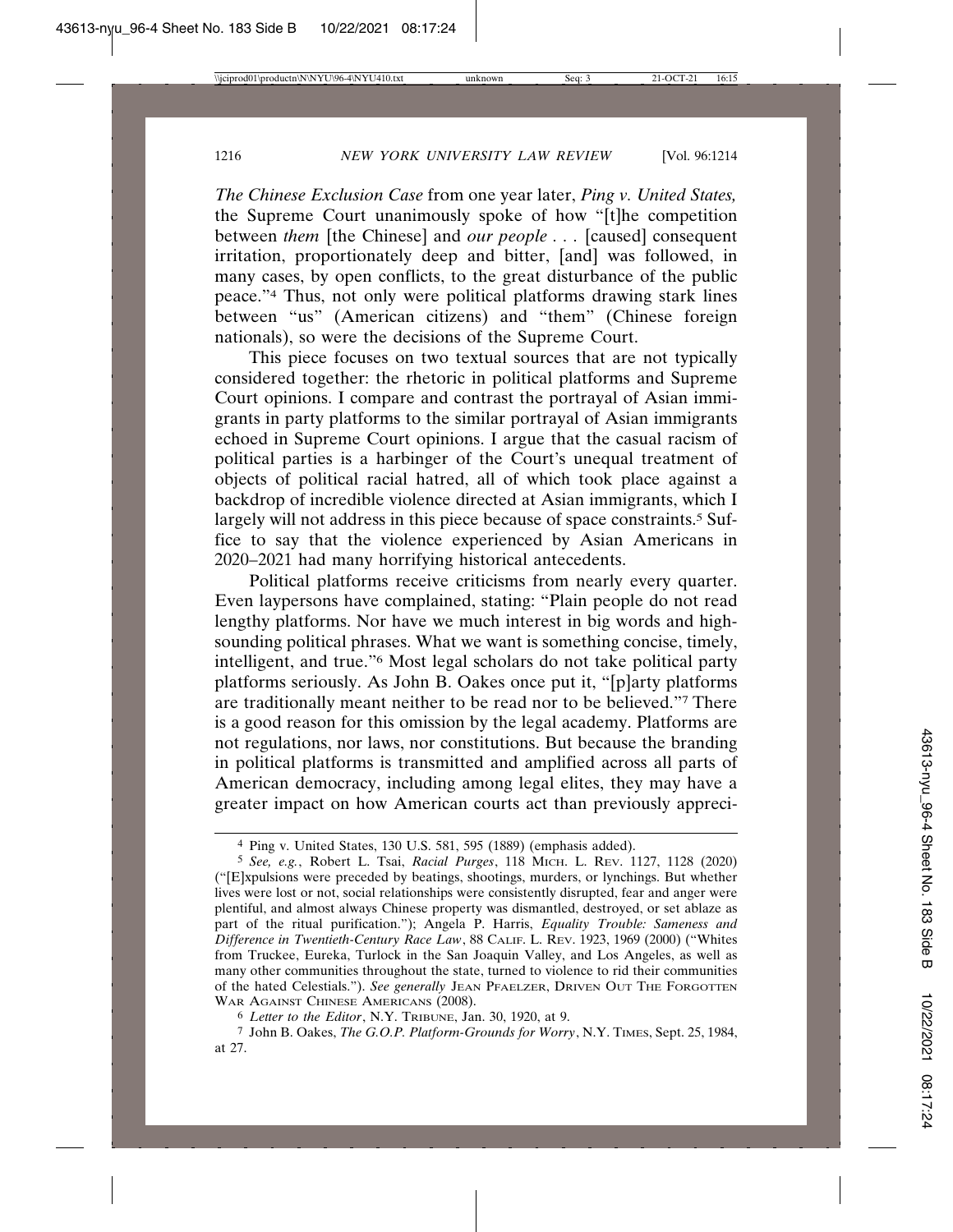ated by legal scholars. Political platforms create a permission structure among the powerful and the quotidian alike—signaling who is worthy of legal protection and who is not. Political platforms delineate who is included and who is an outsider in the body politic. They brand what is normalized or vilified. In short, political platforms brand who is included in the word "us" and who is included in the word "them."

Before I proceed, let me address the matter of racist nomenclature. The language used throughout this piece is taken from two primary sources: the records of political conventions and Supreme Court opinions. These texts arise in a context in which, as Isabel Wilkerson puts it, "the United States tried to . . . curate its population" through racially exclusionary policies.<sup>8</sup> Consequently, the nomenclature used is often absurdly derogatory towards Asian immigrants or other racial minorities. My purpose is to show how awful the language was and is not to denigrate any group living or dead. Here I face the same dilemma that every scholar of a racist past faces: If I write about Nazis in Germany or Whites in the Antebellum South, do I use their awful language or whitewash it, thereby making it more palatable? I have chosen to show the ugly truth.

Another thing to note is that nearly everyone who is quoted in this piece from these historical texts should have known better. While it is true that mobs in California and elsewhere also used similar language while attacking Asian immigrants, the political elites I quote here should not have fallen for the same negative branding that riled up the violent rabble.9 For one, many of the individuals involved had lived through the American Civil War and should have understood the perils of racial stereotyping. The men quoted should also have known better because many of them were well educated—whether Black or White—as lawyers. And that education should have given them some perspective on the range of human experiences and tempered what, in retrospect, appears to be their unrepentant embrace of White Supremacy at worse, or their endorsement of racial hierarchy at best.

Racialized language would be expected from the Democratic Party, which was essentially a vector for White Supremacy at the time

<sup>8</sup> ISABEL WILKERSON, CASTE: THE ORIGINS OF OUR DISCONTENTS 123 (2020).

<sup>9</sup> *See* IRA B. CROSS, A HISTORY OF THE LABOR MOVEMENT IN CALIFORNIA 99 (1935) (discussing an 1877 manifesto by the Workingmen's Party of California, which read: "To an American, death is preferable to life on a par with the Chinamen. . . . Treason is better than to labor beside a Chinese slave. . . . The people are about to take their own affairs into their own hands and they will not be stayed by . . . state militia [or] United States Troops.").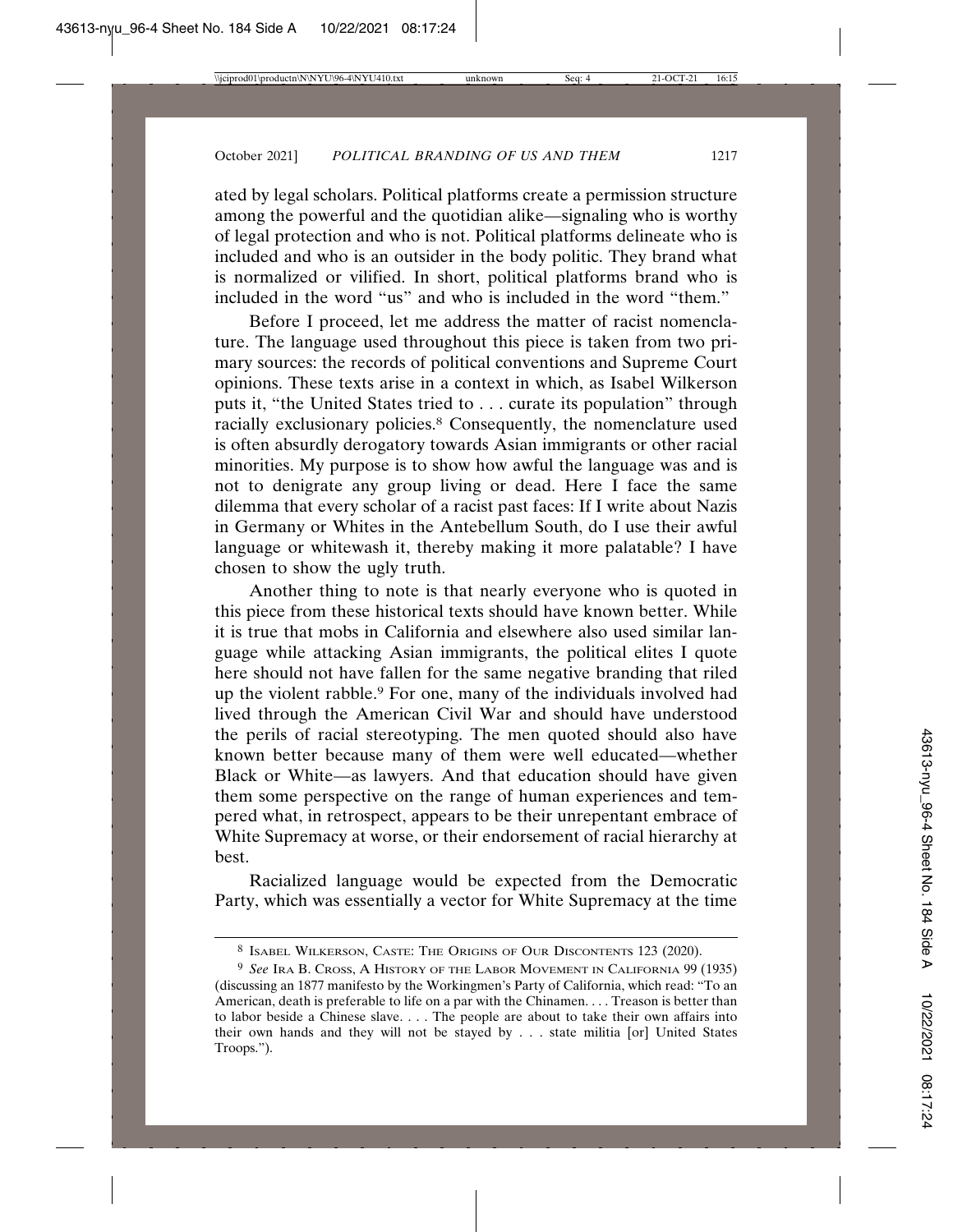$(1876-1924).$ <sup>10</sup> This was not as true of the Republican Party during the same period.11 Recall, as Tasha S. Philpot points out, "[d]uring Reconstruction . . . blacks achieved many political successes within the ranks of the Republican Party. . . . Moreover, 13 percent of the 1892 Republican National Convention's delegates were black . . . ."12 And Black men like Frederick Douglass were speakers at these Republican conventions (or served in other capacities).13 Finally, I found myself particularly disappointed to discover that many Black men were on the Resolutions Committees that drafted the anti-China/anti-Chinese planks of the Republican Party platforms that I discuss herein. I am disheartened by these Black men because many of them had the personal experience of being on the losing end of White racism, whether as ex-slaves or as Black men abandoned after Reconstruction during the age of Black Codes, Jim Crow, and massive racialized disenfranchisement of their fellow African Americans.14 One explanation for why Black Republicans would go along with this anti-Asian racism is that they and their constituents were contemporaneously being terrorized by the likes of the KKK15 and they were continually under

12 TASHA S. PHILPOT, RACE, REPUBLICANS, & THE RETURN OF THE PARTY OF LINCOLN 39 (2007) (citing PATRICIA GURIN, SHIRLEY HATCHETT & JAMES S. JACKSON, HOPE AND INDEPENDENCE: BLACKS' RESPONSE TO ELECTORAL AND PARTY POLITICS 21 (Russell Sage Found. 1989)).

13 *See infra* Table 2.

<sup>10</sup> *See* GLENN FELDMAN, THE IRONY OF THE SOLID SOUTH: DEMOCRATS, REPUBLICANS, AND RACE, 1865–1944, at xvi (2013) ("But [the Democratic Party's] center, its essential being, was depressingly vulnerable in its stubborn adherence to racial conventions such as segregation, white supremacy, and other forms of cultural conservatism—a fatal and regionally distinctive flaw that led, repeatedly, to the primacy of race . . . .").

<sup>11</sup> *See* BORIS HEERSINK & JEFFERY A. JENKINS, REPUBLICAN PARTY POLITICS AND THE AMERICAN SOUTH, 1865–1968, at 40 (2020) ("[F]rom the Grant era through the Coolidge era, the Black-and-Tans controlled the Mississippi GOP and consistently selected delegations to the Republican National Convention that were majority black.").

<sup>14</sup> *See* PHILPOT, *supra* note 12, at 40 ("[After the election of 1876] the Republican Party made a concerted effort in subsequent presidential elections to pursue policies that would attract southern white voters . . . at the expense of black Republicans. . . . [S]everal black Republicans in leadership positions were forced to vacate their posts and were replaced by whites." (citing PATRICIA GURIN, SHIRLEY HATCHETT & JAMES S. JACKSON, HOPE AND INDEPENDENCE: BLACKS' RESPONSE TO ELECTORAL AND PARTY POLITICS 21 (Russell Sage Found. 1989))).

<sup>15</sup> *See* Lisa Cardyn, *Sexualized Racism/Gendered Violence: Outraging the Body Politic in the Reconstruction South*, 100 MICH. L. REV. 675, 692 (2002) ("[A] former klansman testified that the depredations of the KKK were 'a political thing' intended to 'frighten the colored people into a kind of obedience to them, so that they could be subverted to the interests of the democratic party.'"); Michael K. Curtis, *Reflections on Albion Tourgée's 1896 View of the Supreme Court: A "Consistent Enemy of Personal Liberty and Equal Right"?*, 5 ELON L. REV. 19, 37 (2013) ("This sort of [multiracial] democracy was intolerable to many reconstructed Confederates; the Klan and similar organizations responded with violence. When Congress investigated, witness after witness spoke about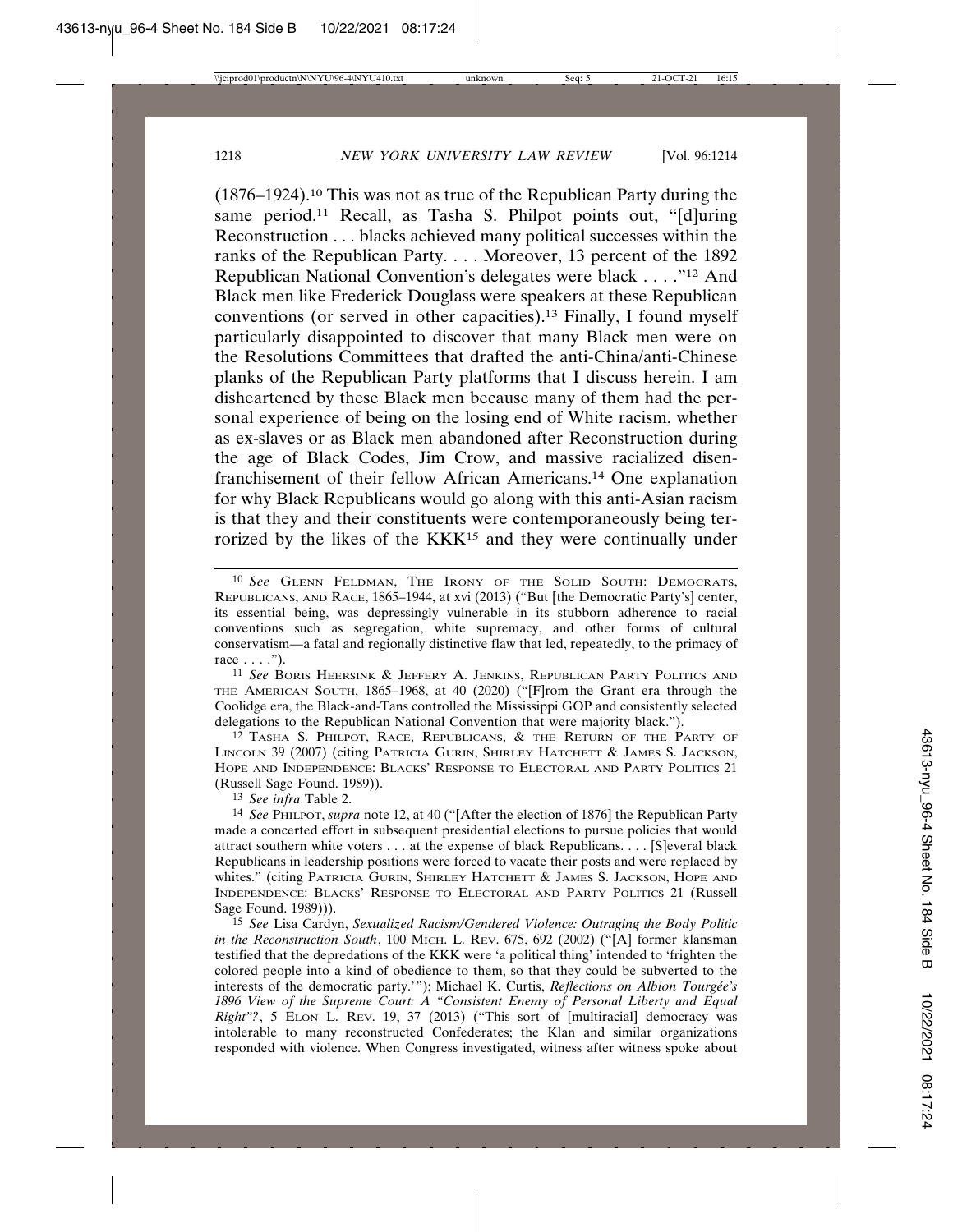threat from Lily-White Republicans of being pushed out of their own party.16 Because the historical record is so spotty when it comes to the Black Republicans on these Resolution Committees, it is literally impossible to say whether they embraced the Sinophobia which was reflected in the platforms that they helped draft with White Republicans, or whether they believed in racial equality but lacked the power to change the documents they helped draft to be more welcoming to and inclusive of Asian immigrants. I will reference what little evidence I have on this matter and leave it to other scholars to try to unravel the mystery of how Black Reconstruction politicians truly viewed Chinese and other Asian immigrants. Instead, I will focus on what is self-evident, how political platforms from both the Republicans and Democrats branded the Chinese as the ultimate undesirable aliens.

This piece builds on my work from 2019, when I explored how different aspects of American political life in the Trump era were being rebranded in the book *Political Brands*. 17 Branding in politics is very similar to commercial branding: repeat a message *ad infinitum* until the intended audience accepts the message as true. Here, I examine the platforms of the Republican and Democratic parties starting in 1876 and ending in 1924. Over that time span, neither party held the moral high ground when it came to mischaracterizing Asian immigrants.18 Instead, there was a race to the bottom in determining who could vilify Asian immigrants more. These texts are significant because political platforms were written by elected elites. Meanwhile, the audience was incredibly broad. Platforms were often either printed in full in newspapers, or heavily excerpted in the media of their day. The full 1896 Republican platform was printed in the *New* York Times,<sup>19</sup> as were the 1920<sup>20</sup> and the 1924 platforms.<sup>21</sup> Moreover,

violence—whippings, murders, killing the victims' animals, and burning their barns, aimed at suppressing political activity by white as well as black Republicans.").

<sup>16</sup> *See* HEERSINK & JENKINS, *supra* note 11, at 31 ("The Lily-Whites were white supremacists who believed that blacks should not hold positions of power in the  $GOP \ldots$ .").

<sup>17</sup> CIARA TORRES-SPELLISCY, POLITICAL BRANDS (2019).

<sup>18</sup> *See* MARISA ABRAJANO & ZOLTAN L. HAJNAL, WHITE BACKLASH: IMMIGRATION, RACE, AND AMERICAN POLITICS 7 (2015) ("Chinese immigration spurred both the Democratic and Republican parties into action . . . . Republicans began the period internally divided on the issue, but competition from a Democratic Party strongly in favor of Chinese exclusion . . . and intense public sentiment against the Chinese led Republicans to support Chinese exclusion."); 1 ASIAN AMERICANS: AN ENCYCLOPEDIA OF SOCIAL, CULTURAL, ECONOMIC, AND POLITICAL HISTORY 1179 (Xiaojian Zhao & Edward J.W. Park, eds., 2014) ("Prior to 1965, racial animosity, fears of economic competition, and political calculations drove both the Democratic and Republicans parties to actively campaign to exclude or limit Asian immigration.").

<sup>19</sup> *The Republican Platform.*, N.Y. TIMES, June 19, 1896, at 1.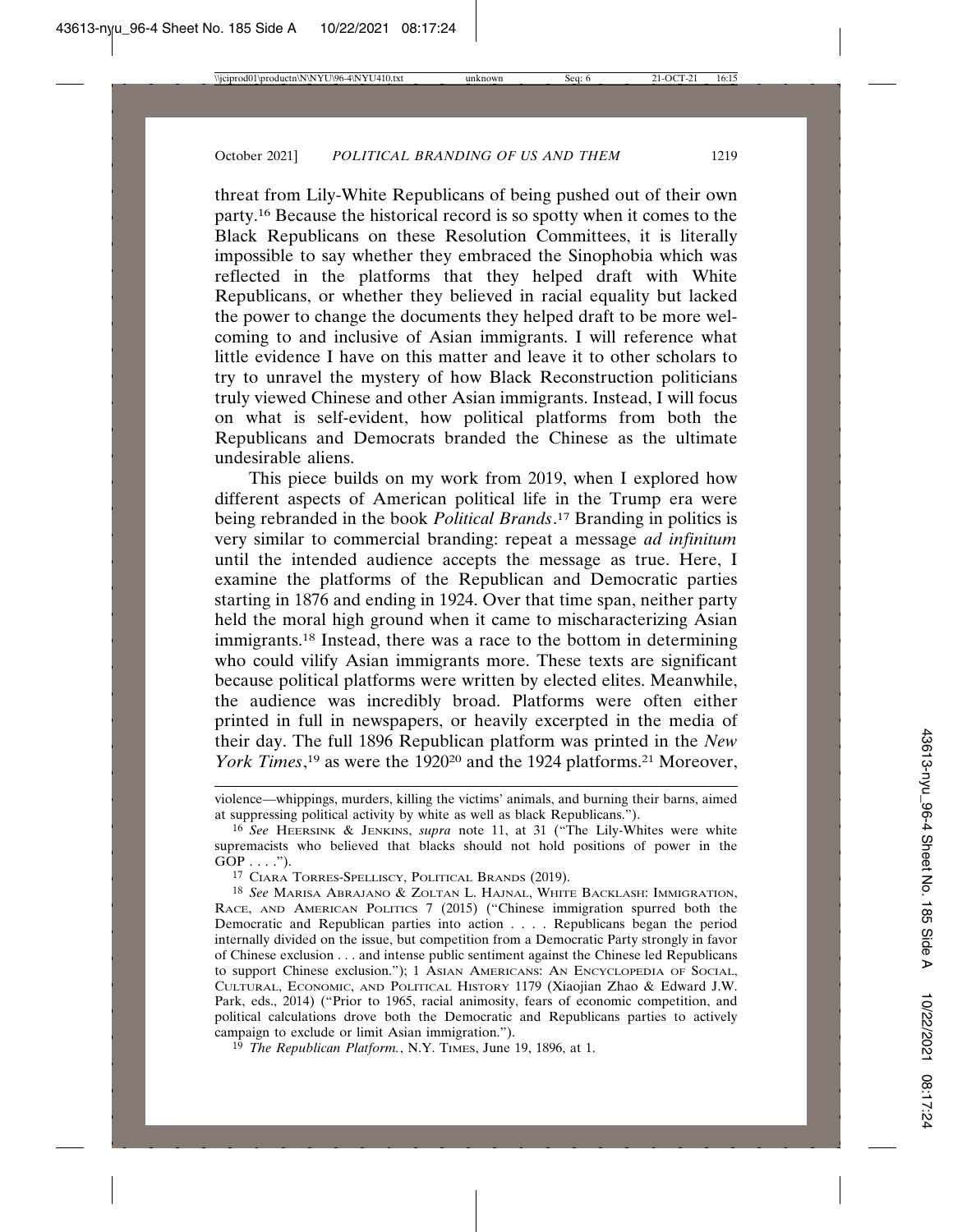the objective of a four-year platform was to attract as many voters as possible and to expand that party's power in government.22 Thus, these texts had to be accessible to the average voter both in verbiage and tone. Political platforms are thus rich sources for examining how political branding evolved.

This piece proceeds as follows: Part I describes how political branding works. Part II shows how Democratic and Republican platforms between 1876 and 1924 branded Asian immigrants as unwelcomed menaces and permanent outsiders.23 Part III shows how these sentiments jump from mere political rhetoric into case law. I conclude with a few comparisons to the present day since the casual racism of the past is resurging in contemporary Republican politics.24 This ethical problem for the party could quickly become a legal problem if the xenophobic rhetoric "genre-jumps" from toxic political fora into future legal opinions that denegrate the rights of minorities.

I

#### POLITICAL BRANDING

Before discussing how political parties brand themselves through their platforms, I will define "branding" and how it is operationalized. Branding is the practice of purposefully repeating a word, phrase, or image until it is learned by an intended audience.<sup>25</sup> Branding is most effective when it is delivered to the audience through a trusted network.26 For many in the twenty-first century, social media serves as a

23 *See* H. Alexander Chen, Jessica Trinh & George P. Yang, *Anti-Asian Sentiment in the United States–COVID-19 and History*, 220 AM. J. SURGERY 556, 556 (2020) ("Asian Americans are often stereotyped as perpetual foreigners because they are seen as inherently different.").

24 *See* LEAH WRIGHT RIGUEUR, THE LONELINESS OF THE BLACK REPUBLICAN: PRAGMATIC POLITICS AND THE PURSUIT OF POWER 2 (2015) ("[T]he GOP of today bears little resemblance to the 'Party of Lincoln' to which black voters had been fiercely  $\log{al} \ldots$  .").

25 TORRES-SPELLISCY, *supra* note 17, at 1.

26 *Cf.* Douglas Holt, *Branding in the Age of Social Media*, HARV. BUS. REV., Mar. 2016, at 45–47 (describing how social media has allowed concerns and ideologies to be extremely influential, which has opened the doors for companies to attract consumers by aligning their company brand with those ideologies).

<sup>20</sup> *Text of Republican Platform as Adopted by Chicago Convention Last Night*, N.Y. TIMES, June 11, 1920, at 3.

<sup>21</sup> *Full Text of the Republican Platform as Reported to Convention Last Night*, N.Y. TIMES, June 12, 1924, at 4.

<sup>22</sup> *Cf.* Clarence A. Berdahl, *Party Membership in the United States, I*, 36 AM. POL. SCI. REV. 16, 26–27 (1942) ("[America had] a very loose party system, one which allows voters to participate with a particular party who may disagree violently on principles and policies.").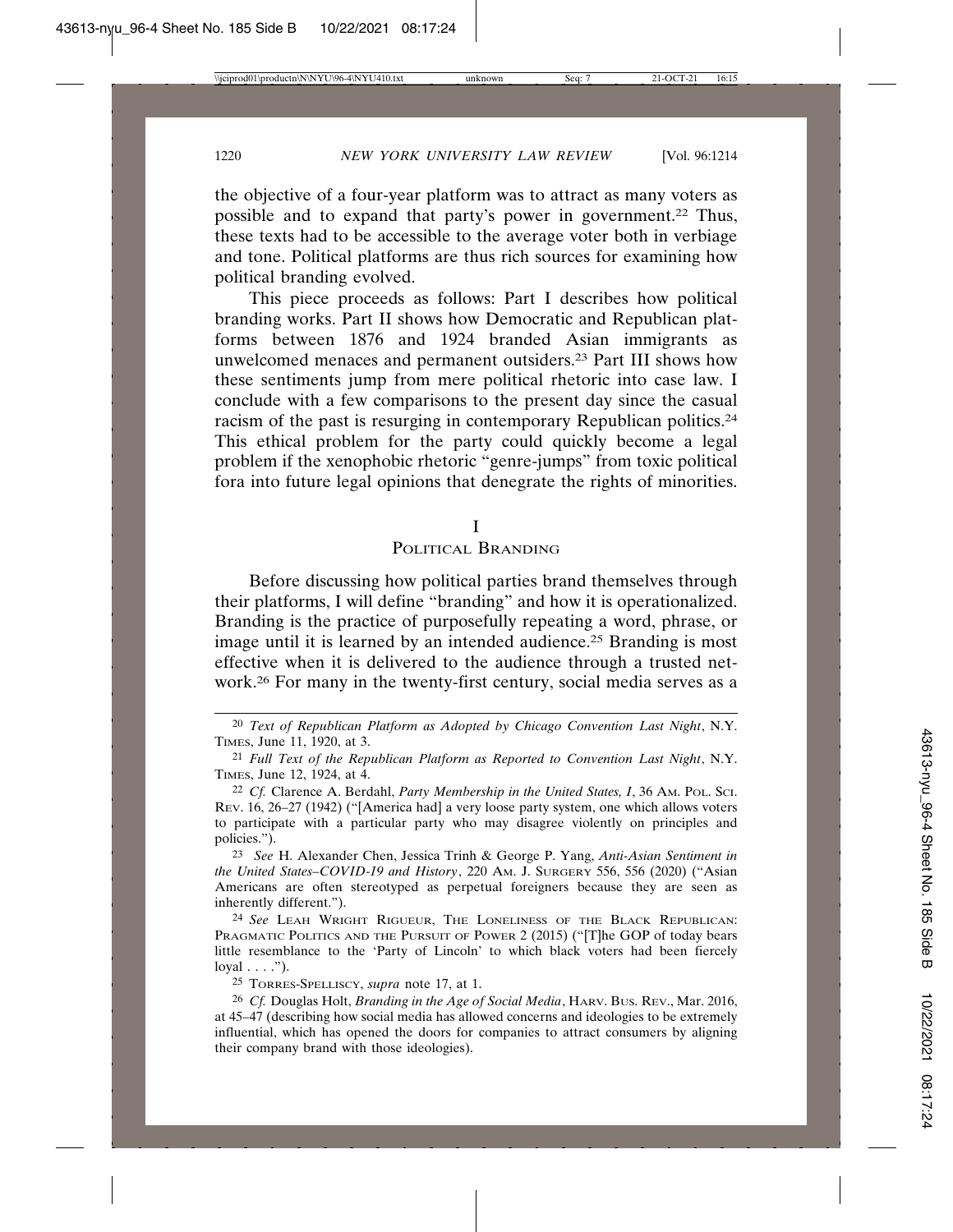trusted network.27 In previous generations, a trusted network could include word of mouth or a trusted media source. For the politically engaged, a trusted network would include communications emanating from a political party.

The evolution of political branding mirrors that of commercial branding, which is produced by businesses. Repetition in commercial branding is typically achieved in paid advertising. During the American Civil War, advertising included posters and paintings on the sides of buildings, billboards, leaflets, magazine ads, and newspaper ads.28 At that time, *Harper's Weekly* started with ads for everyday ailments and then changed to respond to the needs of a nation at war including ads for bullets, guns, and artificial limbs.29 In the South, ads advertised the sale of slaves.30 As new technologies allowed for the printing of pictures in newspapers, advertising boomed.31 Political platforms were also published in newspapers—and were, in effect, unpaid ads for parties transmitting their messages across the nation.<sup>32</sup>

As communication technology evolved, advertising was frequently a financial driver. Nearly as soon as there was radio, there were advertisements on the radio.<sup>33</sup> Certain radio dramas were

28 *See The Art of American Advertising, 1865-1910: The Art of "Posting*,*"* HARV. BUS. SCH., https://www.library.hbs.edu/hc/artadv/art-of-posting.html (last visited June 30, 2021) (describing forms of commercial advertisements during the relevant time period).

29 *See* Jaime Buechel, *Changes in Advertisements During the Civil War*, 6 NEW ERRANDS 17, 17–18 (2018) (describing changes in *Harper's Weekly* advertisements preand post-1862).

30 See Donald C. Lord, *Slaves Ads as Historical Evidence*, 5 HIST. TCHR. 10, 12–16 (1972) for examples of such advertisements featured in Kentucky, Virginia, and South Carolina periodicals.

31 *See Early Advertising of the West, 1867-1918*, U. WASH. LIBRS., https:// content.lib.washington.edu/advertweb/index.html (last visited May 30, 2021) (noting that this expansion was fueled by the "invention of wood pulp newsprint, new publishing techniques (curved stereotype press), and innovations in techniques used to reproduce illustrations").

32 *See, e.g.*, *The Platform*, N.Y. TIMES, May 18, 1860, at 1 (printing the Republican platform).

33 *See History of Advertising: No 160: The First Radio Commercials*, CAMPAIGN (Jan. 28, 2016), https://www.campaignlive.com/article/history-advertising-no-160-first-radiocommercials/1381044 (noting how the first radio ad ran "28 August [1922] on the AT&Towned New York station WEAF and cost Queensboro Corporation \$50 for 50 minutes of airtime"). A steady stream of inventions pushed radio forward in the early 20th century, with public broadcasting beginning in about 1910. *See The Development of Radio*, PBS,

<sup>&</sup>lt;sup>27</sup> See Sonja Grabner-Kräuter & Sofie Bitter, *Trust in Online Social Networks: A Multifaceted Perspective*, 44 F. SOC. ECON. 48 (2015) (describing the dynamics and increased prevalence of online social networks); *see also* Brent Gleeson, *6 Ways Brands Build Trust Through Social Media*, FORBES (Oct. 31, 2012, 4:11 PM), https:// www.forbes.com/sites/brentgleeson/2012/10/31/6-ways-brands-build-trust-through-socialmedia (informing businesses how to use social media to "build trust with [their] current and potential brand advocates").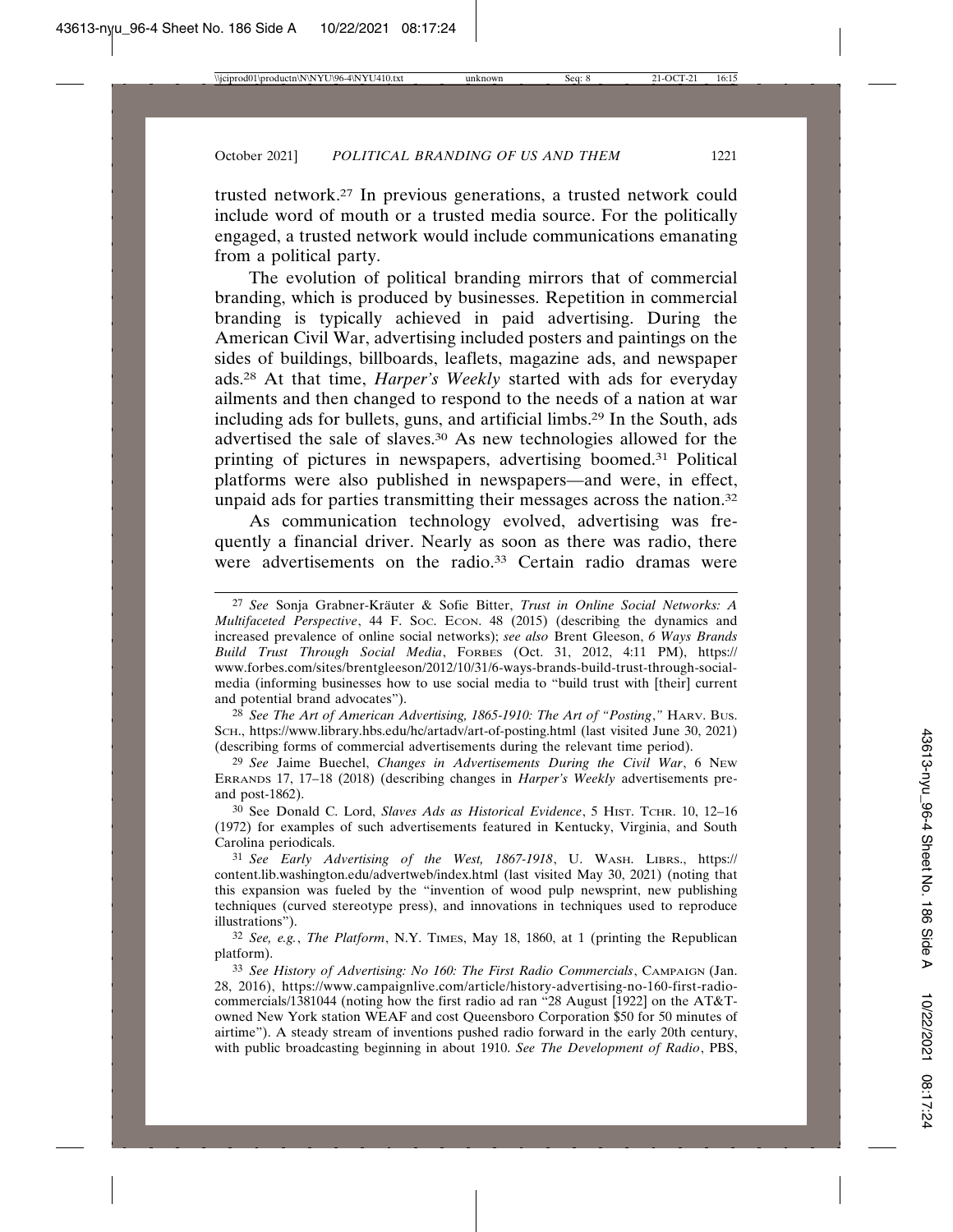entirely sponsored by a particular brand.34 The whole reason "soap operas" are called "soap operas" is that they were sponsored by soap manufacturers.35 Reynolds Tobacco Company sponsored a quiz show called "Information Please" and tried to get contestants to smoke its cigarettes.36 Ads expanded from radio to TV, and from TV to the internet. In a similar fashion, today all political platforms of both major political parties are available online, either on political parties' webpages<sup>37</sup> or aggregated by academic institutions.<sup>38</sup> Ads tend to repeat a commercial message, like "buy this brand now," until consumers relent and make the purchase.

With that understanding of branding, one can consider how political branding happens in platforms where messages are also repeated until the audience buys them. Political party platforms are documents worthy of academic scrutiny because they capture how political elites thought they could attract quotidian voters.39 Professor Ronald Walters opined that "the platform is a political document that . . . allow[s] the candidate to define *both his and the party's political personality*."40 Political platforms "can tell you a lot about how the party will spend your tax dollars if it wins power."41 Or as the *New York Times* argued back in 1876, platforms serve multiple messaging pur-

35 *See* Jeff Suess, *Our History: P&G Put the 'Soap' in 'Soap Opera*,*'* CINCINNATI ENQUIRER (Oct. 4, 2017, 2:56 PM), https://www.cincinnati.com/story/news/2017/10/04/ourhistory-p-g-put-soap-soap-opera/732149001 ("P&G was one of the first companies to sponsor daytime serial dramas on the radio in the 1930s to advertise their products . . . .").

36 *The Rise of TV Quiz Shows*, PBS, http://www.pbs.org/wgbh/americanexperience/ features/quizshow-rise-tv-quiz-shows (last visited May 6, 2020).

37 REPUBLICAN NAT'L COMM., RESOLUTION REGARDING THE REPUBLICAN PARTY PLATFORM (2016); DEMOCRATIC NAT'L CONVENTION, 2020 DEMOCRATIC PARTY PLATFORM (2020).

38 *See, e.g.*, *Party Platforms and Nominating Conventions*, AM. PRESIDENCY PROJECT, https://www.presidency.ucsb.edu/documents/presidential-documents-archive-guidebook/ party-platforms-and-nominating-conventions (last visited May 30, 2021).

39 *See* SCOTT APPELROUTH, ENVISIONING AMERICA AND THE AMERICAN SELF: REPUBLICAN AND DEMOCRATIC PARTY PLATFORMS 1840–2016, at 38 (2019) ("Ratified by the delegates to the quadrennial national convention, party platforms are the only official, institutionally-sanctioned document espousing the parties' view on the state of the nation.").

40 Ronald W. Walters, *Party Platforms as Political Process*, 23 PS: POL. SCI. & POLS. 436, 438 (1990) (emphasis in original).

41 Marjorie Hershey, *What Are Political Parties' Platforms – and Do They Matter?*, CONVERSATION (July 23, 2020, 8:16 AM), https://theconversation.com/what-are-politicalparties-platforms-and-do-they-matter-141422.

https://www.pbs.org/wgbh/americanexperience/features/rescue-development-radio (last visited May 20, 2021).

<sup>34</sup> *See* ELANA LEVINE, HER STORIES: DAYTIME SOAP OPERA AND US TELEVISION HISTORY 78 (2020) ("The radio model of serial sponsorship . . . in which a single advertiser would pay for the production of a program and would advertise its product at the start, finish and within commercial breaks, initially was carried over into TV.").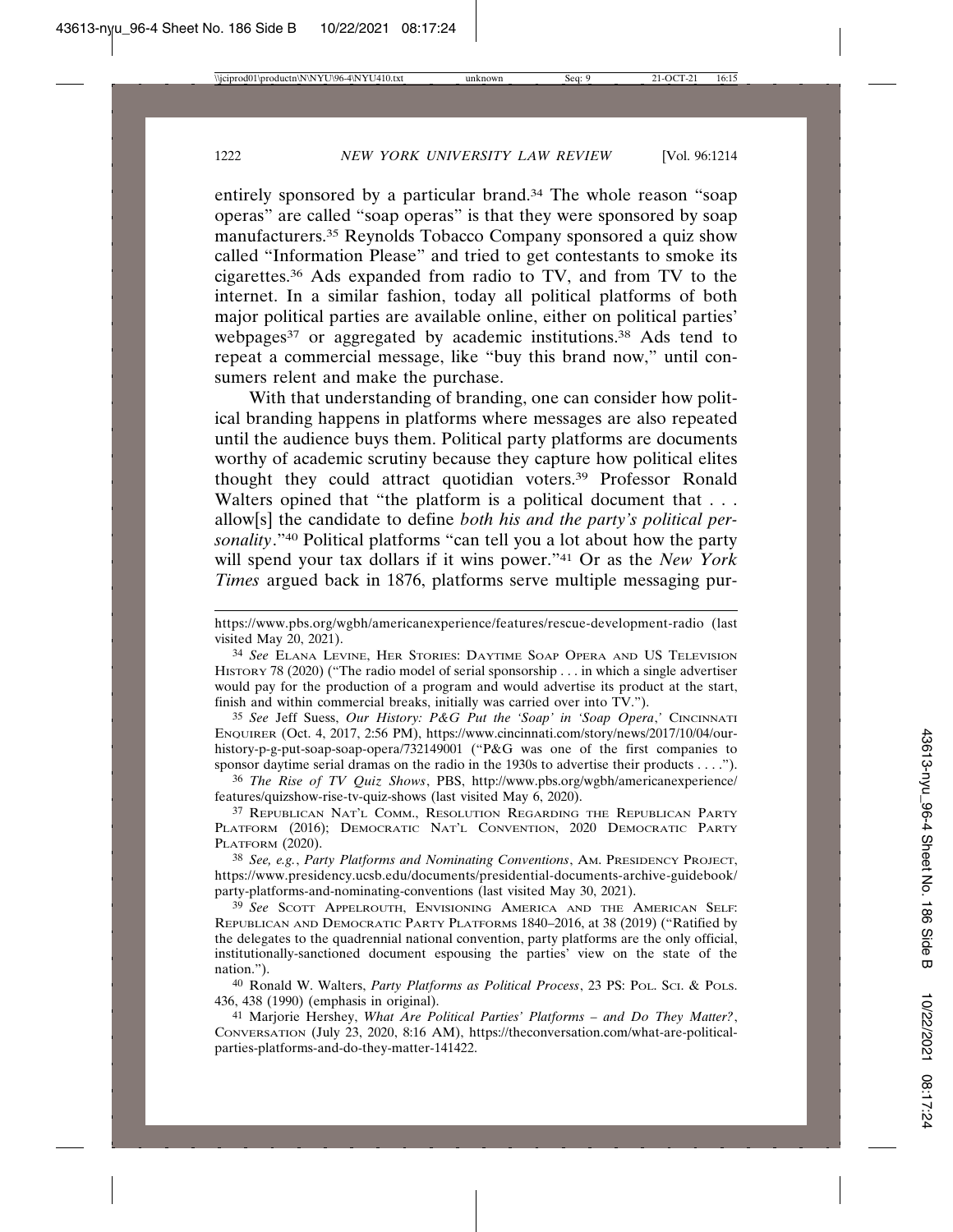poses: "[Platforms state] the objects which their authors think the people are seeking, and which they wish the people to believe that the party will pursue. . . . [T] hey must embody the views of the mass . . . in every section of the country, for any considerable dissent . . . would be fatal."42 In other words, political platforms embody the political wisdom of the day about what would attract the lowest common denominator of voters.

Professor Gerald Pomper notes that platforms give a clear indication of what the party will do if put in power: "Adopted by its only meaningful organ, the nominating convention, and presented to the voters as the Presidential election approaches, it most fully represents the party's intentions."43

The platforms are also narrative building exercises. As Larry David Smith explains, "the heroes, villains, and fools of the story are established. In order to generate the conflict essential to a two party contest, both platforms project 'good' and 'evil' by way of either the institutions' grammar . . . or the rhetoric of the moment."44 And as political scientist Scott Appelrouth once put it, "the platforms construct idealized versions of each party's cast of saints and sinners."45

Political platforms during the 1876–1924 period were also particularly important because they were drafted at political conventions, and presidential nominations were processed exclusively through conventions until 1908. In 1912, Oregon was the first state to choose a presidential nominee through a primary.46 There were thirteen Republican primaries in 1912, yet the nominee was still chosen at the Republican Convention.47 After 1920, political primaries were the norm, making the political conventions less impactful on nominee

45 APPELROUTH, *supra* note 39, at 2.

46 *See generally* James D. Barnett, *The Presidential Primary in Oregon*, 31 POL. SCI. Q. 81 (1916) (describing the first presidential primary election); James C. Clark, *Thank(?) Florida for Presidential Primaries: From The Community*, ORLANDO SENTINEL (Dec. 6, 2015), https://www.orlandosentinel.com/opinion/os-ed-presidential-primaries-history-120615-20151204-story.html (noting Florida had the first presidential primary law but did not hold a primary until 1912).

47 Barbara Norrander, *Political Conventions Today Are for Partying and Pageantry, Not Picking Nominees*, CONVERSATION (Aug. 4, 2020, 8:17 AM), https:// theconversation.com/political-conventions-today-are-for-partying-and-pageantry-notpicking-nominees-142246.

<sup>42</sup> *The Republican Platform*, N.Y. TIMES, June 16, 1876, at 4.

<sup>43</sup> Gerald Pomper, *"If Elected, I Promise": American Party Platforms*, 11 MIDWEST J. POL. SCI. 318, 319 (1967).

<sup>44</sup> Larry D. Smith, *The Party Platforms as Institutional Discourse: The Democrats and Republicans of 1988*, 22 PRESIDENTIAL STUD. Q. 531, 536 (1992).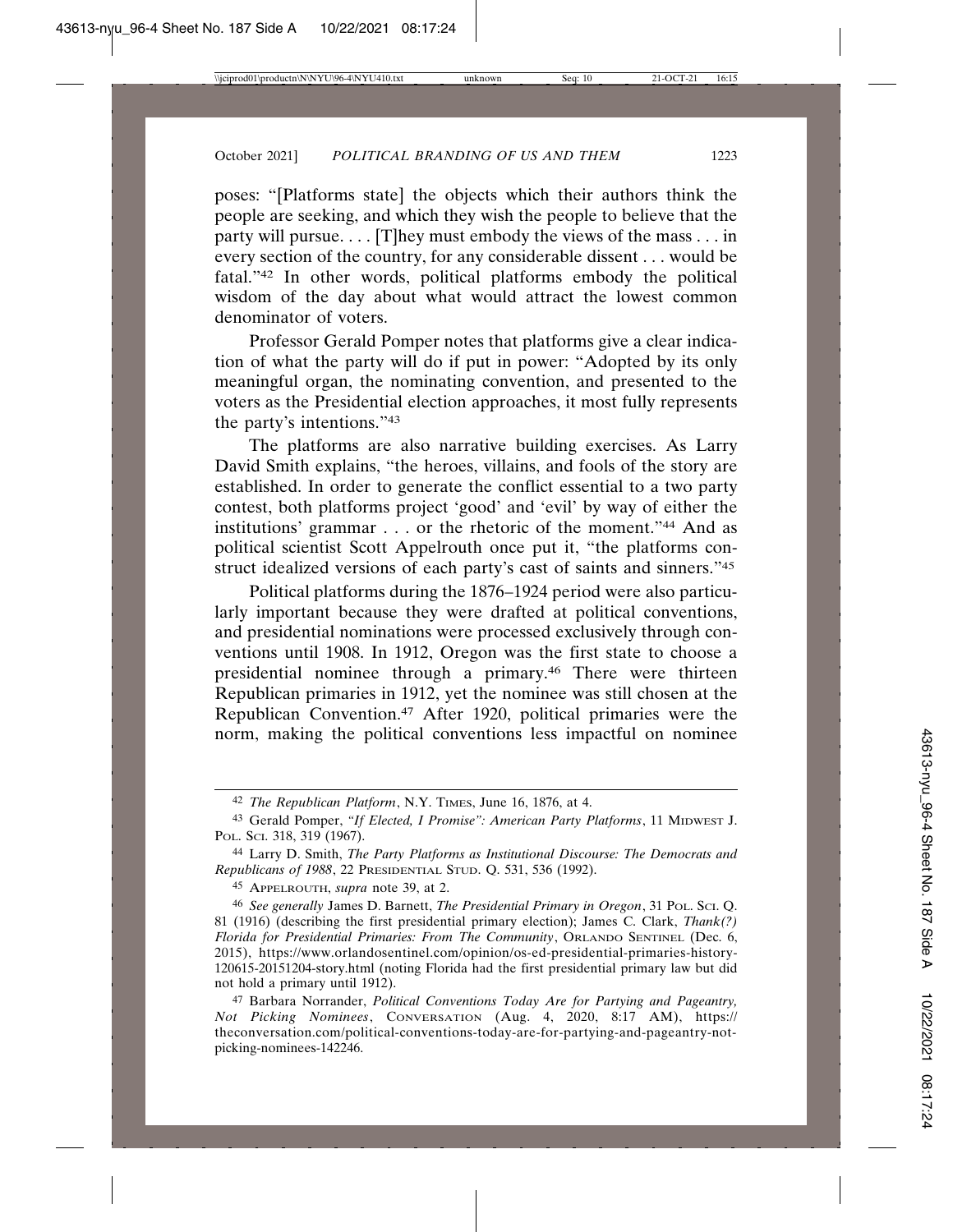choice.48 But for most of the time under consideration here, the only pathway to the Oval Office was through the political conventions of the Democratic and Republican parties. Consequently, what was said there mattered.

Moreover, nearly all of the period covered by this piece was preradio and certainly pre-TV.49 The first presidential convention covered by radio was the Republican convention in 1924 though only approximately nineteen percent of American households owned a radio.50 In an age of print, pre-1924, the media of the day were newspapers, magazines, and books. Thus there were two ways to consume what happened at a national political convention or at the Supreme Court: either one was physically present or one read about it. The record of what happened at the political conventions was printed up in booklets including the planks of the platforms, debates at the conventions, and the acceptance letters of the presidential and vice presidential nominees, who frequently were not in attendance at the conventions at all. It is these texts that will be examined below. With the exception of the events of the 1924 conventions, which could be branded using the then novel technology of radio, the way political branding happened before 1924 was through language in live speeches or the printed word (which often captured some of those live speeches). There were multiple topics being branded and rebranded in the political party platforms from 1876 to 1924, from the gold standard to women's suffrage. But in terms of the immigration planks of these platforms, as the next Part discusses, from 1876 to 1924, the underpaid Chinese immigrant worker served as a narrative villain for both Democrats and Republicans.

<sup>48</sup> *See* Berdahl, *supra* note 22, at 16 ("In a book published in 1918 for the purpose of instructing new women voters in the processes of government, the question was put: 'How do you join a party?' The answer given was: 'By enrolling to vote in the primaries.'").

<sup>49</sup> *See History of Commercial Radio*, FCC (Nov. 2, 2020), https://www.fcc.gov/media/ radio/history-of-commercial-radio (noting the first commercial radio broadcast was in 1920 and the first Presidential Inauguration radio broadcast was in 1925).

<sup>50</sup> David Shedden, *The First Convention Broadcast: Radio at the 1924 Conventions*, POYTNER (Sept. 1, 2004), https://www.poynter.org/archive/2004/the-first-conventionbroadcast-radio-at-the-1924-conventions; *Radio: A Consumer Product and a Producer of Consumption*, LIBR. CONG., http://lcweb2.loc.gov:8081/ammem/amrlhtml/inradio.html (last visited Sept. 26, 2021) ("In 1925, the Radio Corporation of America (RCA) released statistics indicating that . . . 19.2 percent [of people in the United States] had radio receivers . . . .").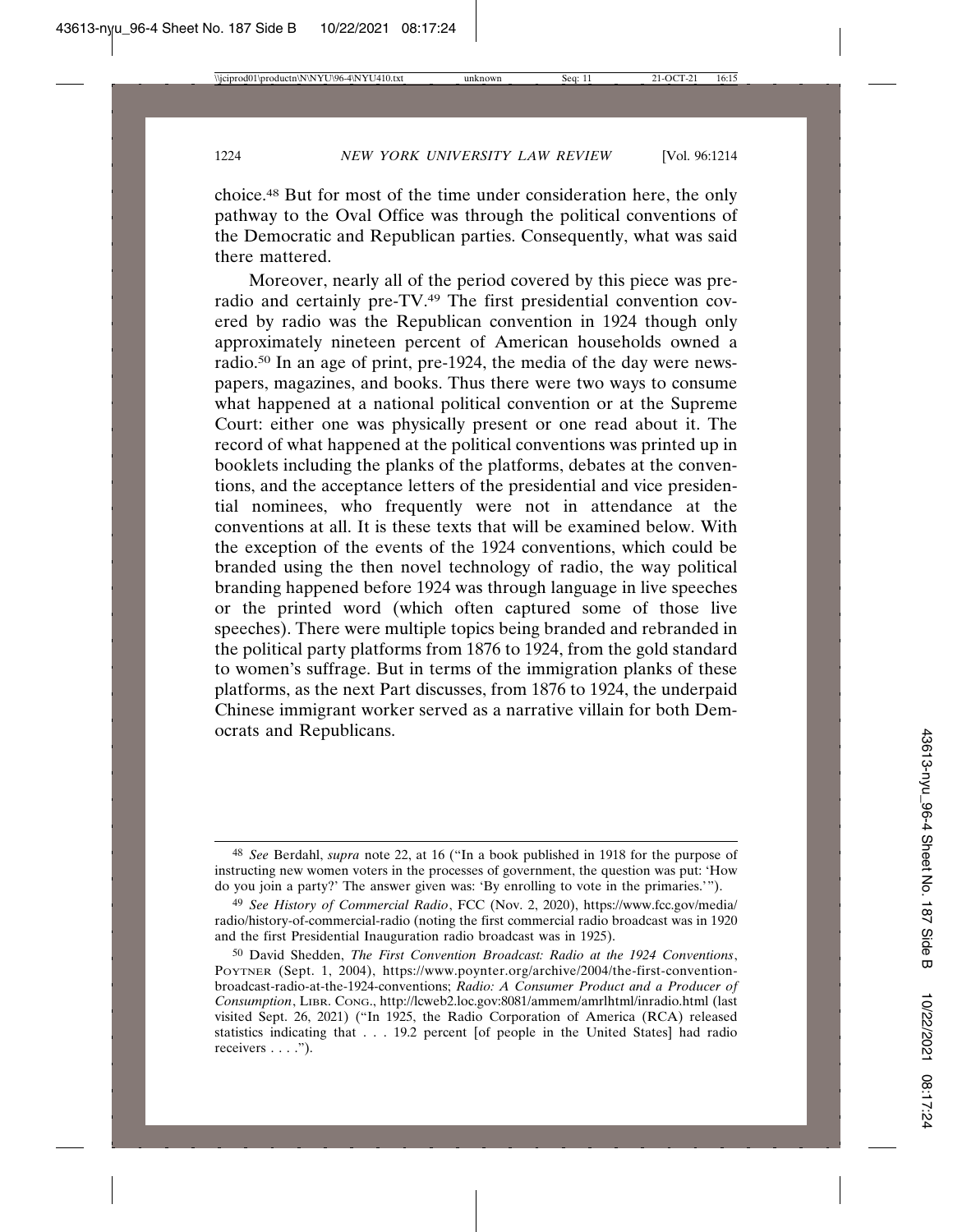# DEMOCRATIC AND REPUBLICAN PARTY PLATFORMS FROM 1876–1924 BRANDED ASIAN IMMIGRANTS

# *A. Who Drafted These Platforms?*

The quadrennial political party platforms were drafted by the Committees on Resolutions of the two respective parties. The Committees on Resolutions (or sometimes called the Platforms and Resolutions Committees or Resolutions Committees for short) were made up of representatives of each state and territory.51 Because they were written by committees, it is impossible in retrospect to know for sure just by reading the platforms which men took the lead in writing them, and which only signed their names to the final platforms. However, in one eyewitness account, Congressman John R. Lynch reported that the Republican platform of 1900 started with a draft written in D.C. by Senator from Ohio Joseph B. Foraker and then was revised by ex-Congressman from New York Lemuel E. Quigg over a twenty-four-hour period in Philadelphia.52 Samuel Gompers claimed that Judge Alton Parker of New York was the true "author" of the 1908 Democratic platform.53 According to Perley Orman Ray, "the draft of the [1908] Republican platform was prepared and brought to the convention by Wade Ellis, the assistant attorney general of the United States," and William Taft had preapproved the draft Republican 1908 platform before the convention.54 Similarly, President Woodrow Wilson preapproved a draft of the 1916 Democratic platform, which was delivered to the convention by a cabinet member.55 Even if there were first drafts of these platforms, they also were revised in the Resolutions Committees.

The Resolutions Committees were frequently populated with each party's elite elected members including state legislators,<sup>56</sup> governors and lieutenant governors,<sup>57</sup> U.S. Senators,<sup>58</sup> members of Congress,59 and occasionally presidents or candidates for president

- 58 *Id.*
- 59 *Id.*

<sup>51</sup> *See infra* Table 1.

<sup>52</sup> JOHN ROY LYNCH, REMINISCENCES OF AN ACTIVE LIFE: THE AUTOBIOGRAPHY OF JOHN ROY LYNCH 421–22 (John Hope Franklin ed., Univ. Press of Miss. 1970) (2008).

<sup>53</sup> 2 SAMUEL GOMPERS, SEVENTY YEARS OF LIFE AND LABOR: AN AUTOBIOGRAPHY 280 (1925).

<sup>54</sup> PERLEY ORMAN RAY, AN INTRODUCTION TO POLITICAL PARTIES AND PRACTICAL POLITICS 20 (1924).

<sup>55</sup> *Id.*; *see also National Party Platforms, 1832–1932*, CONGRESSIONAL Q. (Jan.13, 1932), https://library.cqpress.com/cqresearcher/document.php?id=CQresrre1932011300.

<sup>56</sup> *See infra* Table 1.

<sup>57</sup> *Id.*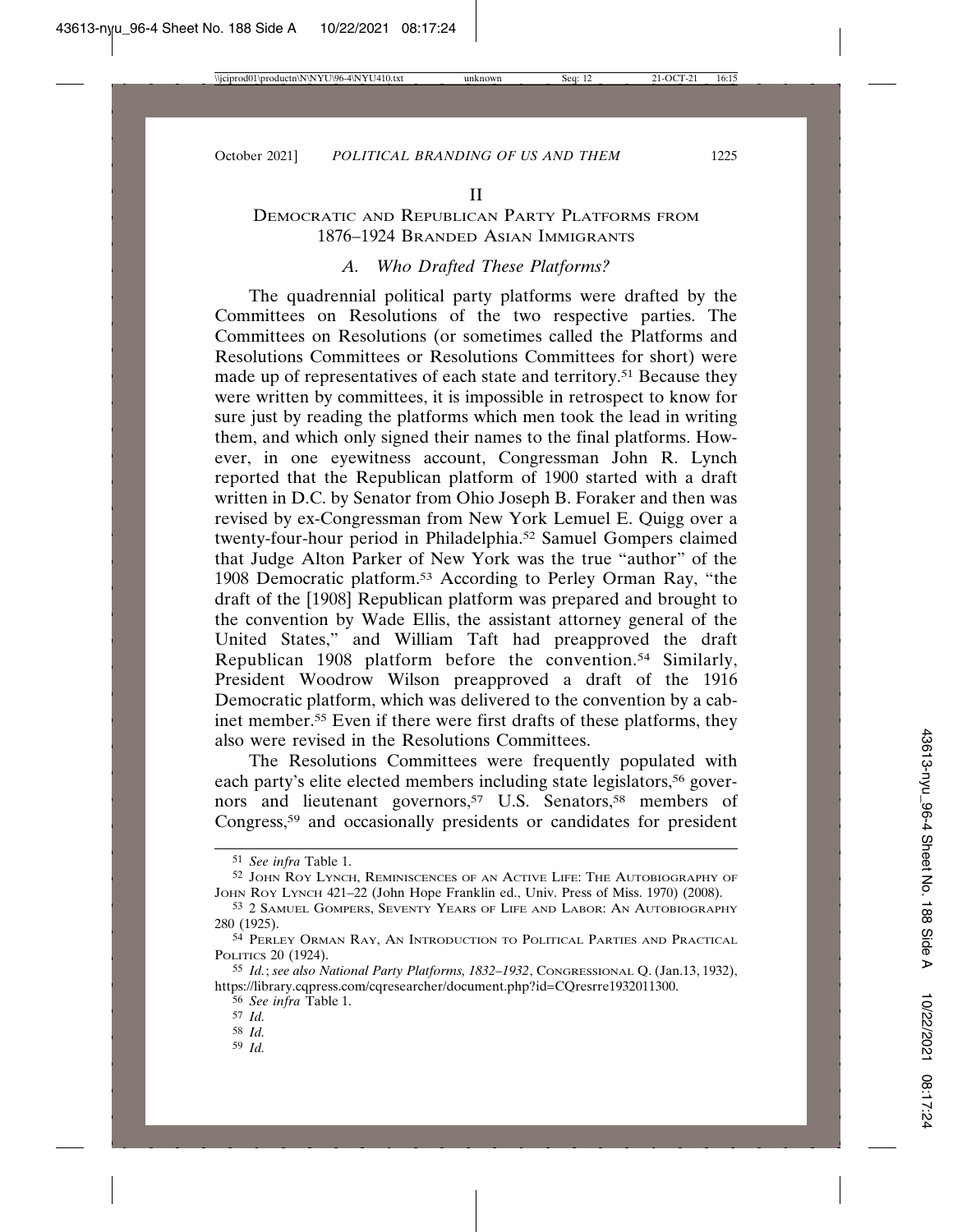and vice president.60 Future and current members of the judiciary also were frequently members of these Committees.<sup>61</sup> Some of the lawmakers on these Resolutions Committees had a history of making Sinophobic statements. For example, U.S. Senator from Nevada John P. Jones, a member of the Republican Resolutions Committee in 1876, said in a speech entitled "The Chinese Question" in 1879: "I therefore propose to refer only incidentally to the degrading effects, moral, religious, and political, which would inevitably result from the unrestricted emigration of the Chinese race to our shores."62 U.S. Senator from California Stephen White, who was a delegate at the 1888 Democratic Convention, once said:

The experiment of blending the social habits and mutual race idiosyncrasies of the Chinese laboring classes with those of the great body of the people of the United States has been proved by the experience of twenty years, and ever since the Burlingame treaty of 1868, to be in every sense unwise, impolitic and injurious to both nations<sup>63</sup>

United States Senator from Nevada Francis Griffith Newlands, a member of the 1904 Democratic Convention, once wrote: "Confronting our Pacific Coast lies Asia, with nearly a billion people of the yellow and brown races, who, if there were no restrictions, would quickly settle upon and take possession of our entire western coast and intermountain region."64 Contemporaneously, William M. Stewart, U.S. Senator from Nevada, who was a member of the Republican Resolution Committee in 1888, said:

There was a time when there was great diversity of opinion on the question of Chinese immigration to this country, but I think there is practically none now. The American people are now convinced that the Chinese can not [sic] be incorporated among our citizens, can not [sic] be amalgamated, can not [sic] be absorbed, but that they will remain a distinct element.<sup>65</sup>

And Albert J. Beveridge, U.S. Senator from Indiana between 1899 and 1911, claimed, without proof, that "[t]he lowest rung on the racial

65 Lucy Salyer, *Captives of Law: Judicial Enforcement of the Chinese Exclusion Laws, 1891-1905*, 76 J. AM. HIST. 91, 98 (1989) (quoting Sen. William M. Stewart of Nevada).

<sup>60</sup> *Id.*

<sup>61</sup> *Id.*

<sup>62</sup> John P. Jones, *The Chinese Question* 3 (Feb. 14, 1879) *in* SENATE OF THE UNITED STATES, FEB. 14, 1879.

<sup>63</sup> Senator Stephen M. White, Chinese Exclusion, Speech Delivered in the Senate of the United States (Nov. 2, 1893), *in* LEORY K. MOSHER, STEPHEN M. WHITE: CALIFORNIAN, CITIZEN, LAWYER, SENATOR. HIS LIFE AND HIS WORK. A CHARACTER SKETCH 96, 100 (1903).

<sup>64</sup> Francis G. Newlands, *A Western View of the Race Question*, 34 ANNALS AM. ACAD. POL. & SOC. SCI. 49, 50 (1909).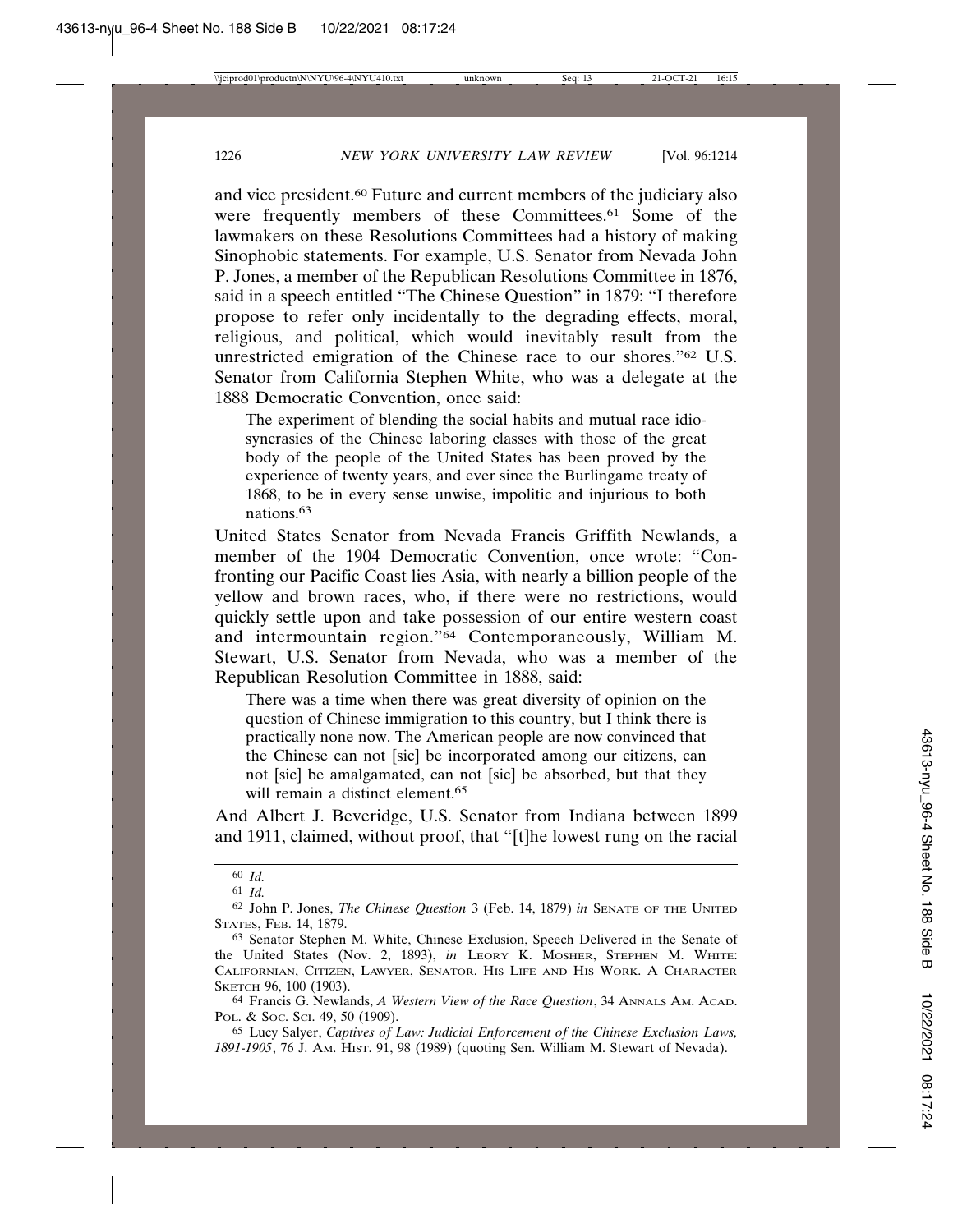ladder was occupied by Asiatics. An Oriental, he thought, was not capable of refinement and education. The Chinese had deep character faults, the most important of which was too much regard for self and family and not enough for the community."<sup>66</sup> Henry Cabot Lodge, U.S. Senator from Massachusetts, who was on multiple Republican Resolutions Committees including those in 1888, 1896, 1904, and 1916, once defended the Chinese Exclusion Act by saying:

[T]he American people, first on the western coast and then elsewhere, suddenly were roused to the fact that they were threatened with a flood of low-class labor which would absolutely destroy good rates of wages among American workingmen by a competition which could not be met, and which at the same time threatened to lower the quality of American citizenship. The result was the Chinese Exclusion Act, much contested in its inception, but the wisdom of which everybody now admits.<sup>67</sup>

During the first half of the period under examination, the Republican Resolutions Committees included former high-ranking Union soldiers, while the Democrats' committees included highranking ex-Confederates. While every member of the Democratic Resolutions Committee was a White male, several African Americans<sup>68</sup> and three Native Hawaiians were Republican members.69 There was internal strife in the Republican Party during the time under examination when the Lily-White (Caucasian) faction tried to push out the Black and Tan (Black Republicans) faction,70 but by 1924, there were still Black members in prominent roles like the Resolution Committees.

The number of Black representatives in the Republican Resolution Committees might not be surprising during the period known as "Black Reconstruction," but Black members were also pre-

<sup>66</sup> Daniel Levine, *The Social Philosophy of Albert J. Beveridge*, 58 IND. MAG. HIST. 101, 102 (1962).

<sup>67</sup> Henry Cabot Lodge, *The Restriction of Immigration*, 152 N. AM. REV. 27, 32–33 (1891).

<sup>68</sup> *See infra* Table 2.

<sup>69</sup> *See infra* Table 2*.*

<sup>70</sup> HEERSINK & JENKINS, *supra* note 11, at 40 ("In the late 1920s, however, Black-and-Tan control was threatened for the first time [by a Lily-White faction]."); *id.* at 31 ("Near the end of the nineteenth century, as the ex-Confederate states began actively disenfranchising black voters, another coalition of Republicans in the South – known as the Lily-Whites – emerged to vie for leadership control with the Black-and-Tans."); COREY D. FIELDS, BLACK ELEPHANTS IN THE ROOM: THE UNEXPECTED POLITICS OF AFRICAN AMERICAN REPUBLICANS 39 (2016) ("[W]ith voting restrictions on southern white men lifted, Democrats – drawing on support from white southern politicians – reclaimed control over political and governing institutions at the state level. Black and Tan Republicans faced a particularly difficult political context after Reconstruction.").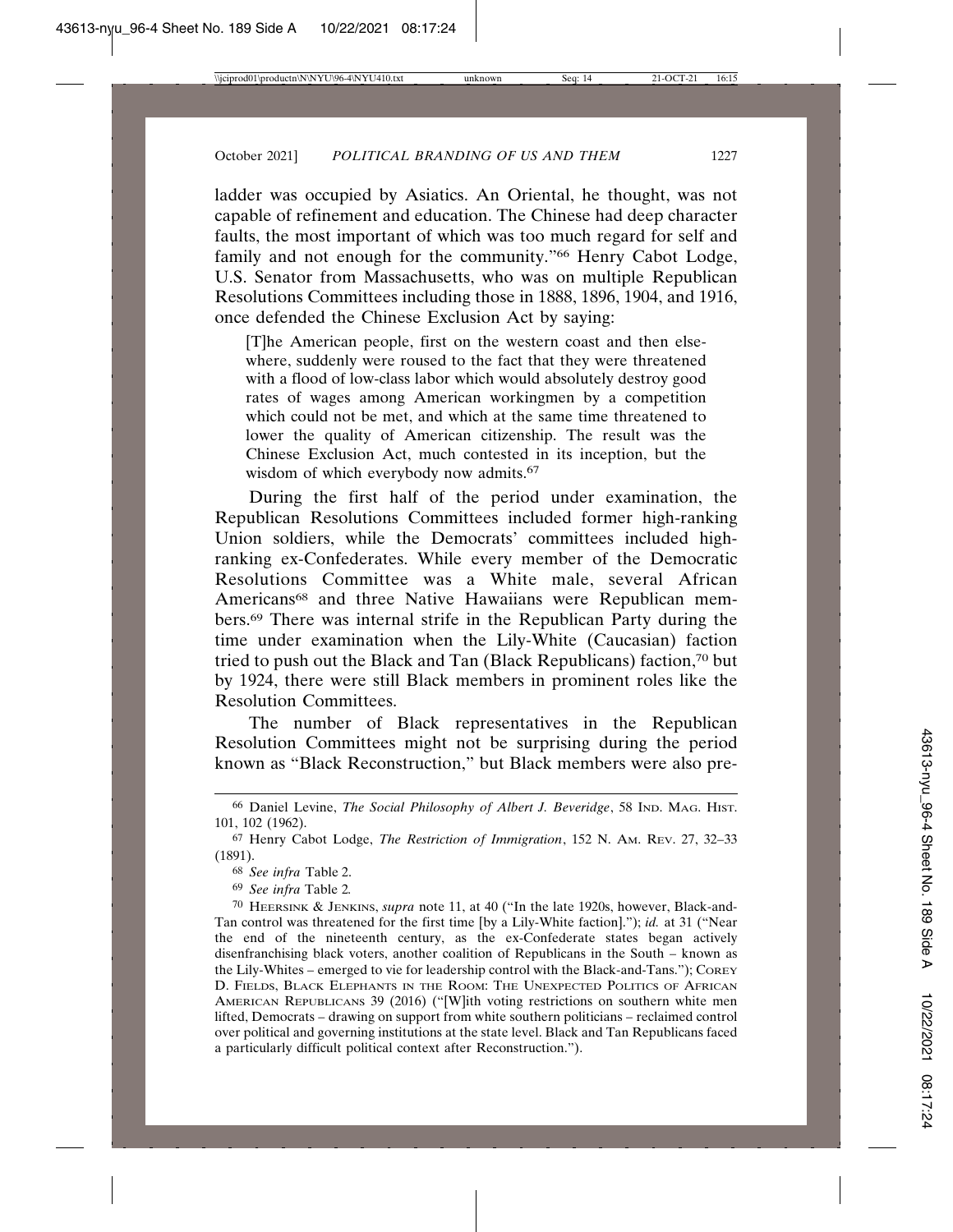sent in the early twentieth century.71 Given that the Democratic Party was basically all White<sup>72</sup> and included ex-Confederates and actual KKK members, having racially discriminatory rhetoric in the 1876–1924 Democratic platforms is not particularly surprising.73 As historian Eric Foner explained of the Democratic Party during the post-Civil War period: "Democratic members of Congress repeatedly identified American nationality with 'the Caucasian race,' insisted that the government 'was made for white men,' and objected to extending the 'advantages' of American citizenship to 'the Negroes, the coolies, and the Indians.'"74 ("Coolie" was a derogatory term for Chinese laborers at the time.) The racism embraced by the Democratic Party during this period is exemplified by the fact that in 1924 it rejected an anti-KKK plank from its platform.75

Whenever modern authors look backwards in time, the problem of judging historical individuals by today's standards is a perpetual risk. Unfortunately, there is little in the historical record about what

73 *See* Trevor Griffey, *Citizen Klan: Electoral Politics and the KKK in WA*, SEATTLE C.R. & LAB. HIST. PROJECT UNIV. WASH. (2007), https://depts.washington.edu/civilr/ kkk\_politicians.htm (last visited May 30, 2021) ("During the first half of the 1920s, the Klan, which had previously been associated with the South, came to thoroughly dominate electoral politics in Indiana, supposedly helped elect eleven Governors (including Oregon's Walter Pierce), and briefly controlled State Legislatures in the Western States of Oklahoma, Texas, Colorado, and Oregon."); David Chalmers, *The Ku Klux Klan in Politics in the 1920's*, 18 MISS. Q. 234 (1965) (describing the Ku Klux Klan's involvement in politics in the 1920s); *The Ku-Klux Reign of Terror*, LIBR. CONG. (1872), https:// www.loc.gov/resource/rbpe.23700700/?st=text ("[T]he Ku-Klux organization is an adjunct of the Democratic party . . . .").

74 ERIC FONER, THE SECOND FOUNDING: HOW THE CIVIL WAR AND RECONSTRUCTION REMADE THE CONSTITUTION 86 (2019); *see also* Errin Whack, *Who Was Edmund Pettus?*, SMITHSONIAN MAG. (Mar. 7, 2015), https://web.archive.org/web/ 20190422005529/https://www.smithsonianmag.com/history/who-was-edmund-pettus-180954501/?no-ist ("[Edmund] Pettus served as chairman of the state delegation to the Democratic National Convention for more than two decades, and was Grand Dragon of

the Alabama Klan during the final year of Reconstruction."). 75 Rory McVeigh, *Power Devaluation, the Ku Klux Klan, and the Democratic National Convention of 1924*, 16 Socio. F. 1, 1, 3-4 (2001).

<sup>71</sup> *See infra* Table 2.

<sup>72</sup> *See* Berdahl, *supra* note 22, at 24 (noting that qualifications for membership in the Democratic party included: "(1) Democrat; (2) twenty-one years of age; (3) white; or (4) Negro who voted for General Hampton for governor in 1876 and for the Democratic ticket continuously since, such action to be sworn to by written statement of ten reputable white men"); PHILPOT, *supra* note 12, at 41 ("Because of its 'white supremacy principles and policies as well as the violent actions and terrorism,' the Democratic Party remained an unattractive alternative [for Black people]." (quoting HANES WALTON JR., BLACK POLITICS: A THEORETICAL AND STRUCTURAL ANALYSIS 39 (1975))); MILLINGTON W. BERGESON-LOCKWOOD, RACE OVER PARTY: BLACK POLITICS AND PARTISANSHIP IN LATE NINETEENTH-CENTURY BOSTON 11 (2018) ("To [Frederick] Douglass, the choice was clear. 'For colored men,' the world-famous activist and orator explained, 'the Republican Party is the deck.' All other parties, the Democratic especially, '[are] the sea.'").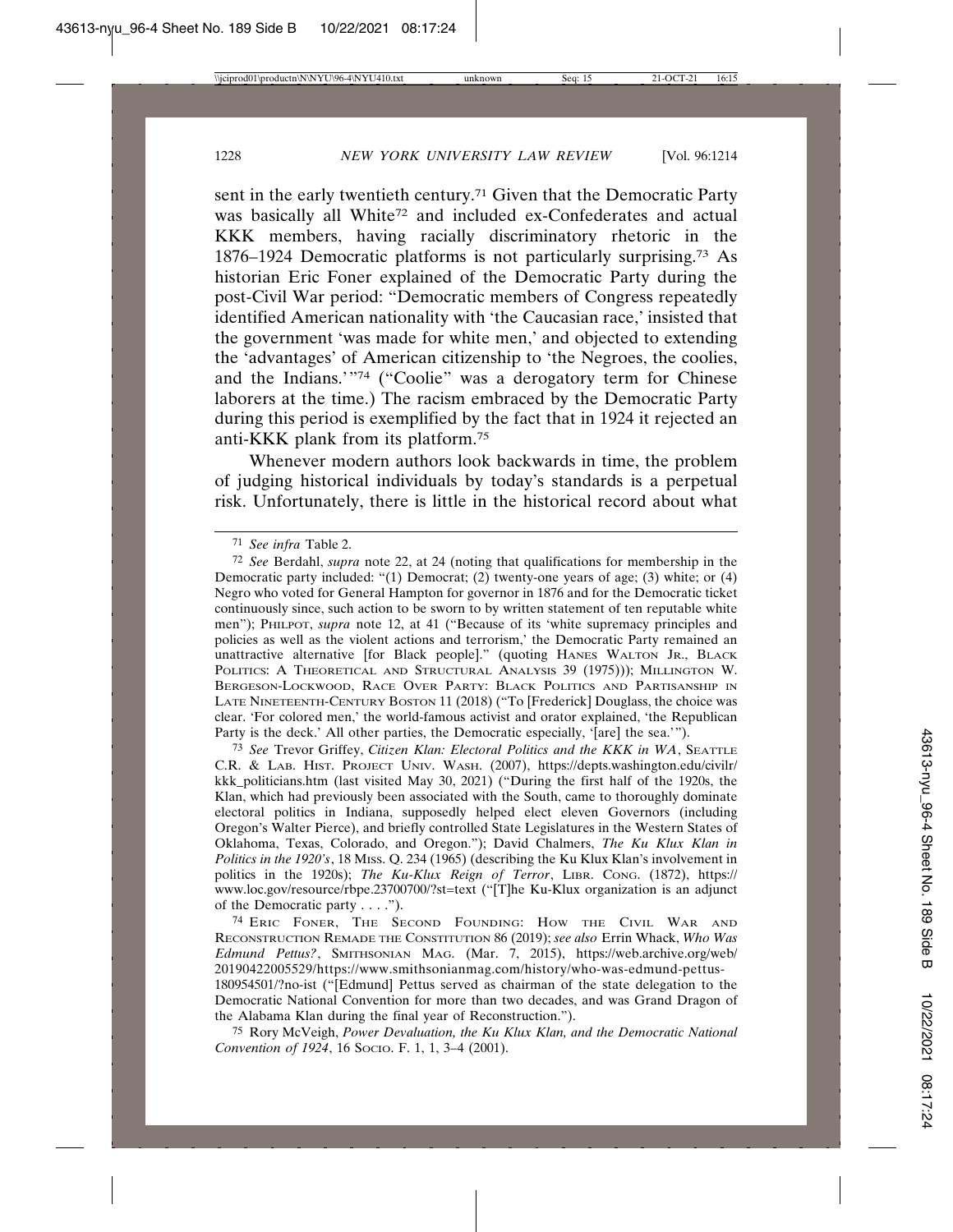the exact men who wrote the China planks for their respective political parties thought at the time. This loss of historical record is particularly true of the Black members of the Resolution Committees. One of the few surviving statements from one of the Black men on the Republican Resolution Committee in 1912 was from William Madison "Gooseneck Bill" McDonald, who conceptualized the Republican Party as being colorblind—even towards Asian immigrants. As Mr. McDonald rhapsodized:

I love this country and the Republican party because it gives to the lowest equal opportunity with the greatest. In the Republican party the avenues to political distinction are open to all regardless of color or condition. Our platform is as broad as humanity. The Mexican, Dago, Chinaman, Indian, the lily white and even the most hotheaded Democrat, can find room to stand thereon. I tell you, gentlemen, you belong to a grand party. It is the greatest political organization that ever existed. It is the only party that has never compromised with Coxeyism, third partyism and the devil. It was this great party that saved the Union, put down the rebellion and emancipated 4,000,000 of human beings.76

Interestingly, in 1912, when Mr. McDonald participated, the Republican Platform did not single out Chinese immigrants.

In 1888, Black Congressman from Mississippi and member of the Republican Resolutions Committee John R. Lynch, in a speech to the Republican convention, seemed to reference support for the platform if the party would support Black sufferage:

We are with you for the protection of American labor. We want you to be with us in the protection of human life. [Cheers.] We are with you for the protection of American capital. We want you to be with us for the protection of the sanctity and the purity of the ballot. [Cheers.] . . . We are with you for whatever you may want to promote the welfare of our people, and to advance the material interests of our country[.] [Cheers.] We want you to be with us in the enforcement of the laws for the protection of the rights and privileges of American citizens from one end of this country to the other. [Applause.] Gentlemen, are you with us in this? [Cries of "Yes," "Yes," and applause.]<sup>77</sup>

<sup>76</sup> WILLIAM OLIVER BUNDY, LIFE OF WILLIAM MADISON MCDONALD, PH.D., 118–19 (1925) (quoting McDonald speaking at a Republican event on Jan. 11, 1895).

<sup>77</sup> THE REPUBLICAN NATIONAL COMMITTEE, PROCEEDINGS OF THE NINTH REPUBLICAN NATIONAL CONVENTION: HELD AT CHICAGO, ILL., JUNE 19, 20, 21, 22, 23 AND 25, 1888, at 211 (Chicago, Blakey Prtg. Co., 1888) [hereinafter REPUBLICAN CONVENTION 1888], https://babel.hathitrust.org/cgi/pt?id=pst.000024443319&view= 1up&seq=217&skin=2021&q1=lynch (Rep. John R. Lynch addressing the convention).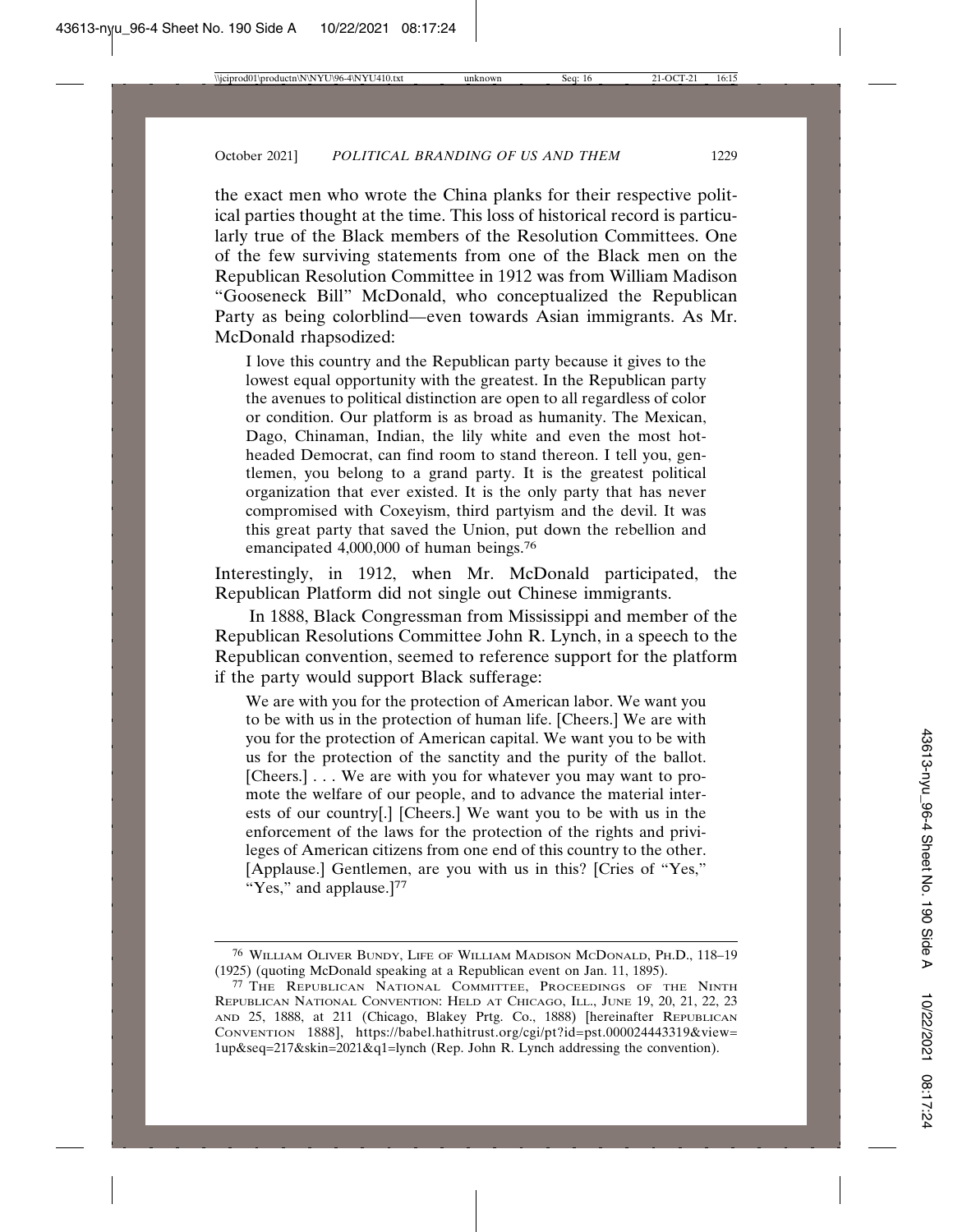However, since Rep. Lynch did not specifically reference the Chinese in this speech, it is difficult to discern for sure if he was suggesting a *quid pro quo* of exchanging hostility to Asian immigrants for support of domestic voting rights for African Americans.

Although he was not on the Resolution Committee, Blanche K. Bruce, an African-American Senator from Mississippi, was a Vice President of the 1880 Republican Convention<sup>78</sup> and he is noted for his opposition in the Senate to an act that sought to restrict Chinese immigration. According to the *Congressional Record*, Mr. Bruce said:

Mr. President, I desire to submit a single remark. Representing as I do a people who but a few years ago were considered essentially disqualified from enjoying the privileges and immunity of American citizenship, and who have since been so successfully introduced into the body politic, and having large confidence in the strength and assimilative power of our institutions, I shall vote against the pending [anti-Chinese House Bill 2423].79

This statement to Congress was given the year before Bruce participated in the 1880 convention, where he was considered for the vice presidential slot on the Republican ticket.80 He lost and there is no record of his views about the 1880 Republican anti-Chinese plank, 81 which asserted that the Republican Party "regard[s] the unrestricted immigration of the Chinese as a matter of grave concernment . . . [and thus] would limit and restrict that immigration . . . ."82 What is deeply disillusioning to me is that despite the racial diversity among the Republican Resolution Committee members, including men who were ex-slaves, there was still rampant Sinophobia in their platforms.

<sup>78</sup> PROCEEDINGS OF THE REPUBLICAN NATIONAL CONVENTION, HELD AT CHICAGO, ILLINOIS, WEDNESDAY, THURSDAY, FRIDAY, SATURDAY, MONDAY AND TUESDAY, JUNE 2D, 3D, 4TH, 5TH, 7TH AND 8TH, 1880, at 42 (1881) [hereinafter REPUBLICAN CONVENTION 1880], https://babel.hathitrust.org/cgi/pt?id=mdp.39015030799947&view=1up&seq= 30&q1=committee%20on%20resolutions.

<sup>79</sup> 8 CONG. REC. 1314 (1879). This legislation never became law because it was vetoed by President Hayes. *See* Rutherford B. Hayes, *March 1, 1879: Veto Message Regarding Immigration Legislation*, UVA MILLER CTR., https://millercenter.org/the-presidency/ presidential-speeches/march-1-1879-veto-message-regarding-immigration-legislation (last visited May 30, 2021).

<sup>80</sup> REPUBLICAN CONVENTION 1880, *supra* note 78, at 293 (showing eight votes for Bruce for the Republican nomination to be Vice President of the United States).

<sup>81</sup> *See* ABRAJANO & HAJNAL, *supra* note 18, at 7 ("By the 1880 presidential election, both major parties campaigned on the promise to restrict Chinese immigration to the United States . . . .").

<sup>82</sup> *Republican Party Platform of 1880*, AM. PRESIDENCY PROJECT (June 2, 1880), https:// www.presidency.ucsb.edu/node/273308.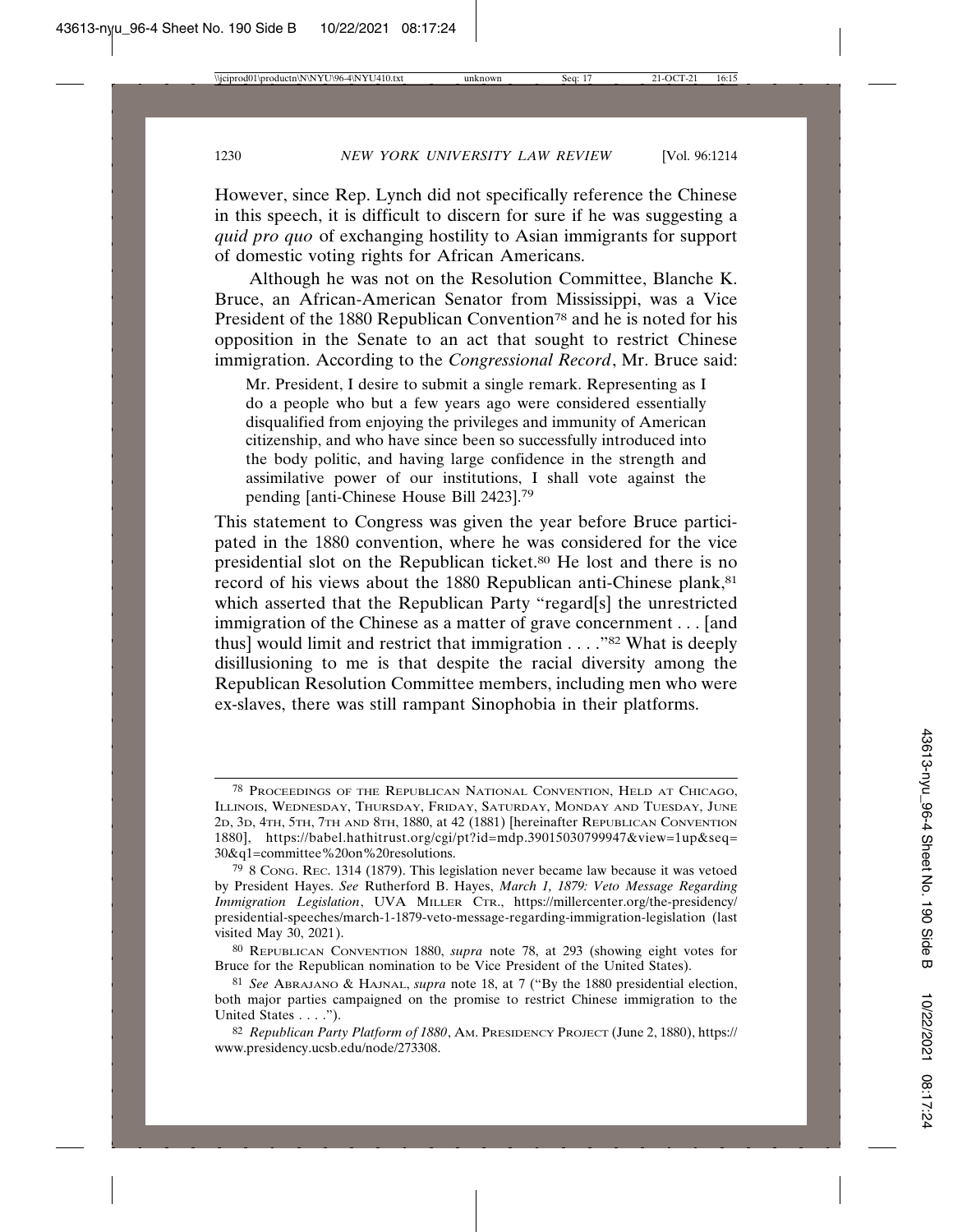# *B. Highlights of the Historical Context*

While racial appeals by political parties have been coded in recent decades through dog-whistle messaging,<sup>83</sup> xenophobic language from the political parties in the 1876–1924 period was explicitly against non-White immigrants. U.S. immigration, from nearly the very beginning of the Republic, had a racial standard for who could be naturalized. As Deepa Iyer and Priya Murthy note, "Congress enacted the Naturalization Act of 1790, which limited citizenship to 'free whites' of 'good moral character' who met certain residency requirements."84 Thus, American immigration law contained preferences for White and Protestant immigrants.<sup>85</sup> One of the post-Civil War reforms was to allow persons of African descent to naturalize.<sup>86</sup> Yet, Asian immigrants who had lived in the United States for decades could not naturalize and were further restricted from immigrating to the United States via the Chinese Exclusion Act.87 The impact of these racial restrictions led to a plummet in the number of Chinese immigrants. As David C. Frederick explains, "between 1870 and 1882 approximately 200,000 Chinese immigrants had arrived . . . , [but] after the 1882 and 1884 exclusion laws took hold the numbers dropped off precipitously, from 39,579 in 1882 to a mere 22 immigrants in 1885 and 10 in 1887. . . . [The number of Chinese immigrants] average[d] about 2,000 per year from 1890 to 1920."88

<sup>83</sup> *See* Leland Ware & David C. Wilson, *Jim Crow on the "Down Low": Subtle Racial Appeals in Presidential Campaigns*, 24 ST. JOHN'S J. LEGAL COMMENT. 299, 300 (2009) ("Campaigns will use race neutral 'code' words to produce subtle appeals to racial resentment.").

<sup>84</sup> Deepa Iyer & Priya Murthy, *Courting the South Asian Vote: One Step Forward, Two Steps Back*, 24 ST. JOHN'S J. LEGAL COMMENT. 281, 284 (2009); *see also Major US Immigration Laws, 1790 – Present*, MIGRATION POL'Y INST. (Mar. 2013), https:// www.migrationpolicy.org/research/timeline-1790 ("The 1790 Naturalization Act (1 Stat. 103) establishes the country's first uniform rule for naturalization . . . [and] provides that 'free white persons' who have resided in the United States for at least two years may be granted citizenship . . . .").

<sup>85</sup> *See* ANDREW WROE, THE REPUBLICAN PARTY AND IMMIGRATION POLITICS: FROM PROPOSITION 187 TO GEORGE W. BUSH 2 (2008) ("[T]he United States shut it [sic] doors to Asians and to eastern and southern Europeans, while leaving the door ajar for (white, protestant) immigrants from northwestern Europe. The usual explanations for this restrictionist episode include . . . a cultural crisis about American identity and 'foreignness'. . . .").

<sup>86</sup> *See* Act of July 14, 1870, § 7, 16 Stat. 254, 256 (extending eligibility to individuals of African "nativity" or "descent").

<sup>87</sup> *See* Leti Volpp, *"Obnoxious to Their Very Nature": Asian Americans and Constitutional Citizenship*, 8 ASIAN L.J. 71, 71 (2001) ("For more than a century and a half, Asian Americans were barred from naturalization . . . .").

<sup>88</sup> DAVID C. FREDERICK, RUGGED JUSTICE: THE NINTH CIRCUIT COURT OF APPEALS AND THE AMERICAN WEST, 1891–1941, at 77 (1994).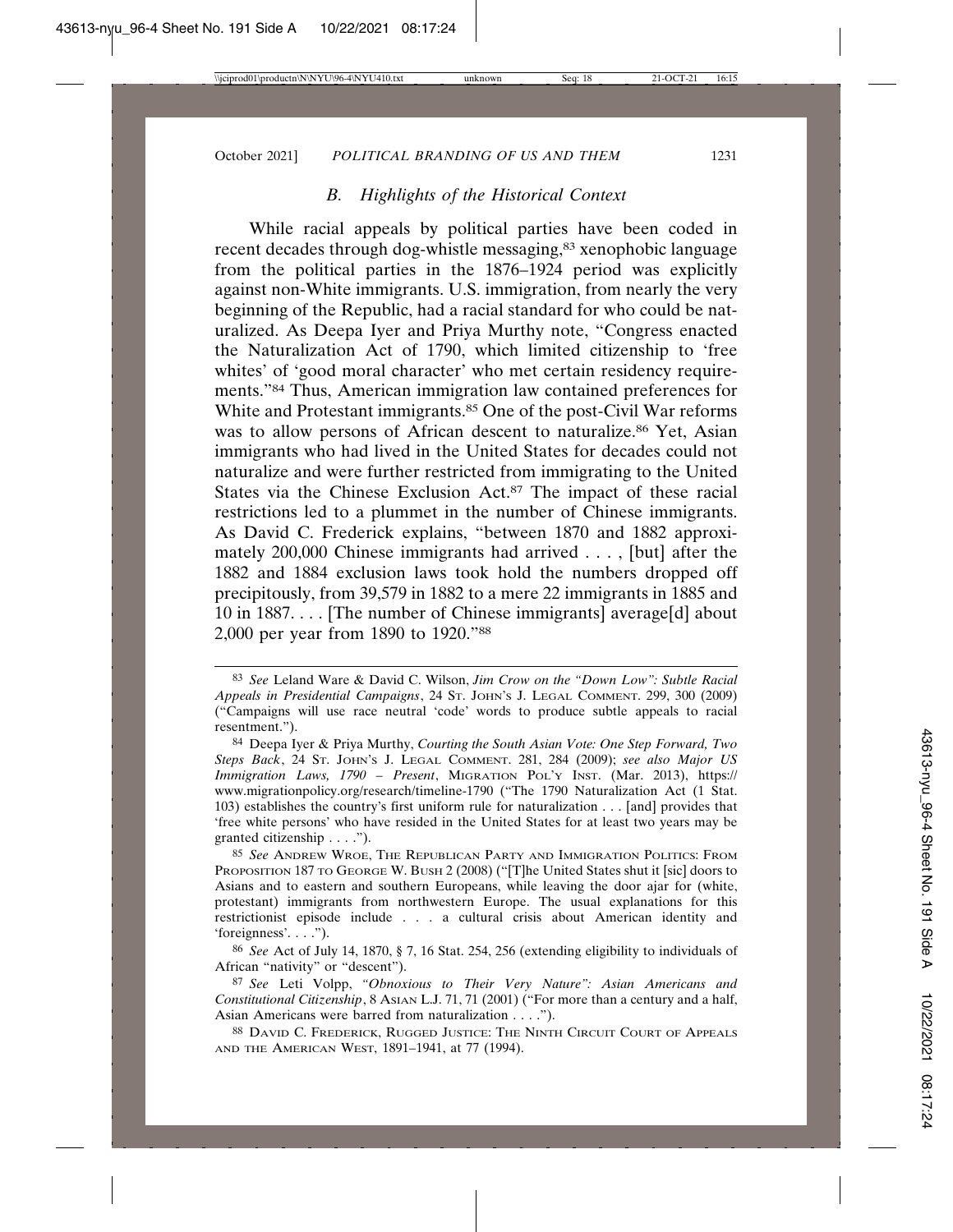One piece of historical context that explains the appearance of anti-Chinese rhetoric in the quadrennial national party platforms is the animosity towards the Chinese that was roiling the California delegations. As Eric W. Fong and William T. Markham explain, "[a]nti-Chinese organizations . . . gained strength. In San Francisco, mass protests over unemployment in 1877 precipitated formation of the strongly anti-Chinese Workingmen's Party . . . . Most members were former Democrats, many of whom had been active in anticoolie clubs."89 A ringleader of the anti-Chinese movement was Dennis Kearney, who repeatedly told crowds in California, "[t]he Chinese must go."<sup>90</sup> Gerald López further illuminates, "[t]he Chinese – and not other immigrants – had become the primary target of racial-driven xenophobia. . . . Public polls administered by states demonstrated absurdly one-side opposition to Chinese immigration . . . [and even] legal holidays came into being precisely to accommodate huge anti-Chinese demonstrations."91 Some of this anti-Chinese sentiment in California was embodied in state statutes that restricted the actions of Chinese immigrants.92 As contemporaneous newspapers reported in 1880,

[T]he vote of [California], at the general election, declared by a vote of . . . 15,400 to 800, in favor of rigid restriction on Chinese immigration  $\ldots$ . The party that supports the spirit of the [anti-Chinese]

<sup>89</sup> Eric W. Fong & William T. Markham, *Anti-Chinese Politics in California in the 1870s: An Intercounty Analysis*, 45 SOCIO. PERSPS. 183, 192 (2002).

<sup>90</sup> 11 GREAT DEBATES IN AMERICAN HISTORY 223 (Marion Mills Miller ed. 1913) ("Martin I. Townsend [N.Y.] . . . said that Dennis Kearney, the 'sand-lot' labor agitator of San Francisco, who had started the anti-Mongolian movement with his cry, 'The Chinese must go,' had won over the Democratic party to the movement."); *see also* ROGER DANIELS, ASIAN AMERICA: CHINESE AND JAPANESE IN THE UNITED STATES SINCE 1850, at 29–30 (1988) ("Labor leaders from Dennis Kearney through Samuel Gompers . . . insisted that Chinese be kept out, sent home, and denied citizenship.").

<sup>&</sup>lt;sup>91</sup> Gerald P. López, *Don't We Like Them Illegal?*, 45 U.C. DAVIS L. REV. 1711, 1747 (2012).

<sup>92</sup> *See, e.g.*, Kerry Abrams, *Polygamy, Prostitution, and the Federalization of Immigration Law*, 105 COLUM. L. REV. 641, 664 (2005) ("California's anti-Chinese statutes were passed during a period in which courts had established Congress's sole authority over foreign affairs but Congress had failed to occupy the field."); William R. Locklear, *The Celestials and the Angels: A Study of the Anti-Chinese Movement in Los Angeles to 1882* ("[T]he success of . . . [Chinese] newcomers in the laundry and vegetable businesses generated a jealous hostility from . . . whites [in Los Angeles]. Fanned by inflammatory orators . . . , anti-Chinese prejudice soon became politically expedient in Los Angeles and led to the passage of local ordinances aimed at forcing Orientals from the city."), *in* PROMISES TO KEEP: A PORTRAYAL OF NONWHITES IN THE UNITED STATES 236, 236 (Bruce A. Glasrud & Alan M. Smith eds., 1972).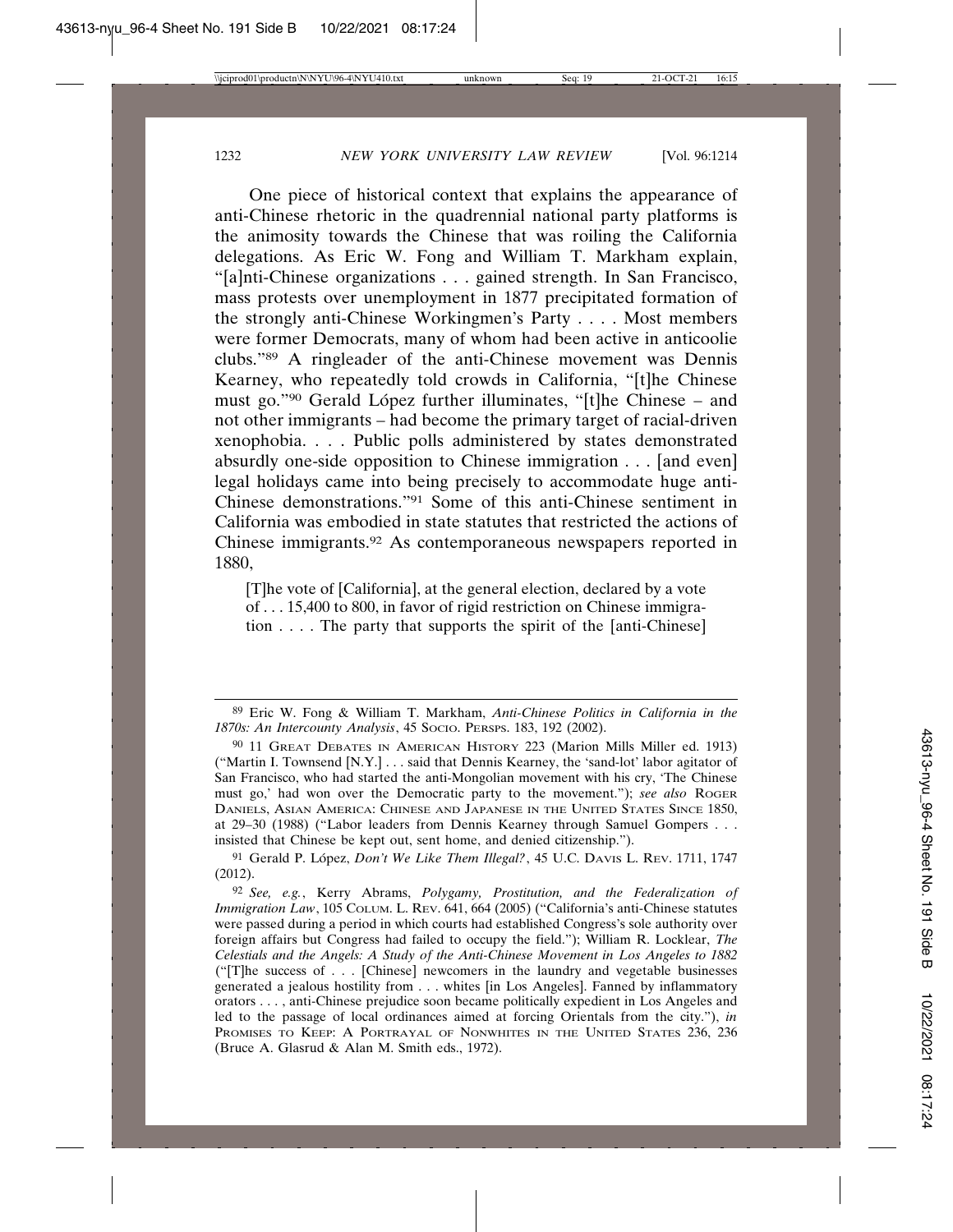resolution with the most vigor and sincerity is the winning party of the present and future years  $\dots$ . <sup>93</sup>

As scholar Najia Aarim-Heriot argued, the resulting "1882 Chinese Exclusion Act was the culmination of thirty-four years of unequal treatment of the Chinese in the western region . . . ."94

One measure of how strong the anti-Chinese sentiment was in the post-Civil-War period in California is shown in the State's refusal to ratify the 15th Amendment, which bars discrimination in voting on the basis of race.95 The worry was not that Black people would vote but rather that Chinese Americans would.96 In California, and across the West, there was extreme violence against Chinese immigrants, including lynchings and arson.<sup>97</sup> Some of these violent clashes became international incidents.98

Another contributing factor that may explain the genesis of anti-Asian immigrant rhetoric is that, during the Civil War, the desperate need for labor and soldiers led to the adoption of a liberalized Immigration Act of 1864, which made contracts for immigrant labor

97 *See* Tsai, *supra* note 5, at 1128 (reviewing BETH LEW-WILLIAMS, THE CHINESE MUST GO: VIOLENCE, EXCLUSION, AND THE MAKING OF THE ALIEN IN AMERICA (2018)) ("This method of social reordering through a brutal form of immigration localism (today we would call it ethnic cleansing) became portable, as one city after another emulated the strategy. Indeed, Tacoma's successful purge of its Chinese residents led others to dub it 'the Tacoma method' . . . ."); Mari Matsuda, *Planet Asian America*, 8 ASIAN L.J. 169, 171 n.12 (2001) ("Fifteen Chinese were lynched and four others were killed by a mob of whites during a massacre in Los Angeles in 1871. The mob of 500 whites stormed Negro Alley, where many Chinese lived, and hung their victims from makeshift gallows."); *id.* at 172 n.12 ("Racialized murder was not limited to hangings. Twenty-eight Chinese strikebreakers were shot or burned to death by a mob of white miners during an 1885 riot in Rock Springs, Wyoming."); Katie Dowd, *140 Years Ago, San Francisco Was Set Ablaze During the City's Deadliest Race Riots*, SFGATE (July 23, 2017, 2:39 PM), https:// www.sfgate.com/bayarea/article/1877-san-francisco-anti-chinese-race-riots-11302710.php ("The 1877 San Francisco race riots . . . became an overt anti-Chinese action.").

98 *See* Charles H. Watson, *Need of Federal Legislation in Respect to Mob Violence in Cases of Lynching of Aliens*, 25 YALE L.J. 561, 571 (1916) ("[I]n 1880, [the killing of Chinese immigrants was] brought fairly before the department of state. The occasion was the lynching of Chinese subjects, October 31, 1880, at Denver.").

<sup>93</sup> *The Anti-Chinese Plank. What the San Francisco Newspapers Say About It.*, N.Y. TIMES, June 5, 1880, at 3 (quoting the *San Francisco Chronicle*).

<sup>94</sup> NAJIA AARIM-HERIOT, CHINESE IMMIGRANTS, AFRICAN AMERICANS, AND RACIAL ANXIETY IN THE UNITED STATES, 1848-82, at 14 (2003).

<sup>95</sup> FONER, *supra* note 74, at 108 ("California and Oregon rejected the [Fifteenth] amendment because of the apprehension that it might in the future enfranchise Chinese residents  $\dots$ .").

<sup>96</sup> *Id.* at 101 ("[O]pponents [to the 15th Amendment] focused not on the consequences of enfranchising [B]lacks, but on the amendment's possible future impact on the Chinese population.").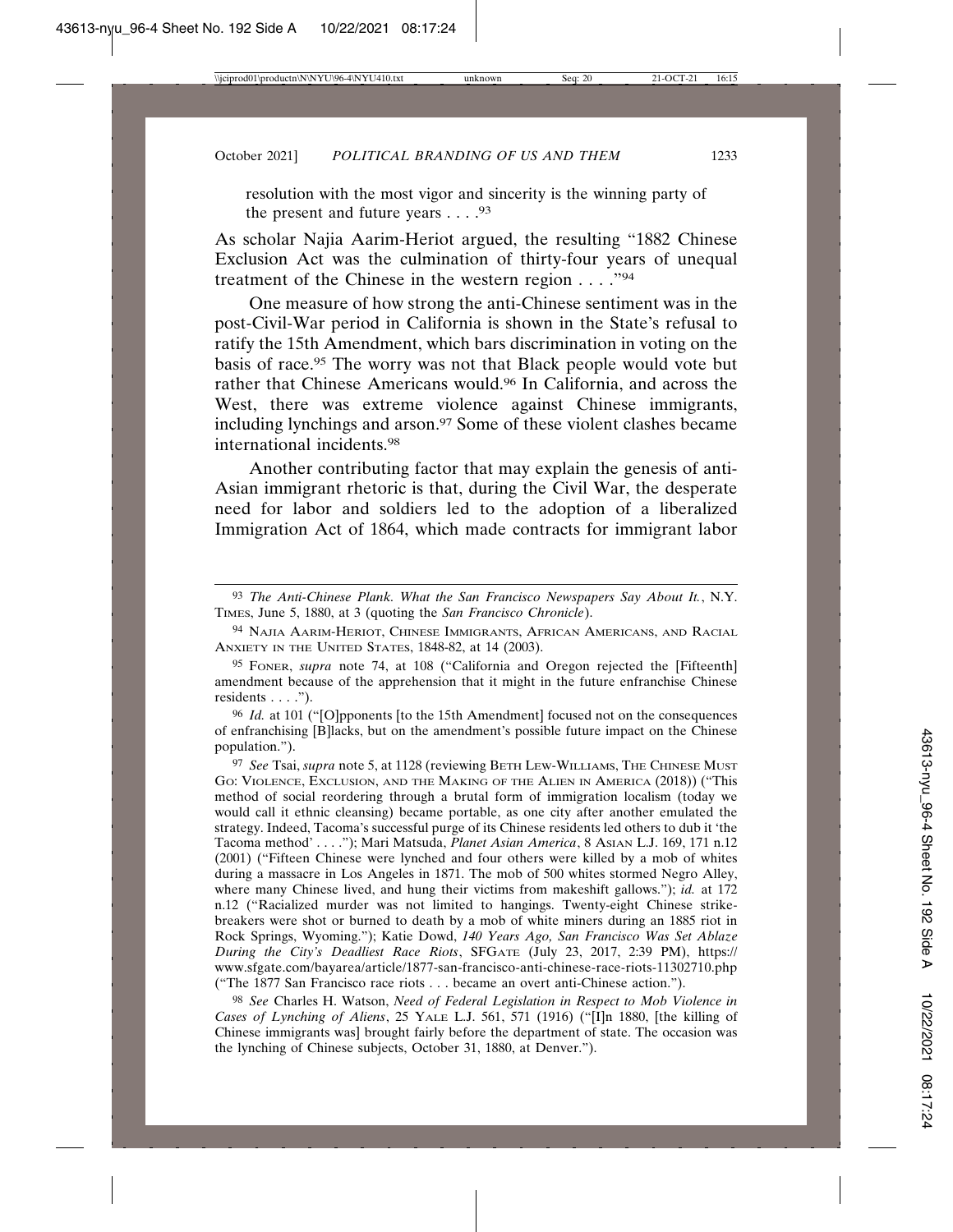that had been executed abroad enforceable in U.S. courts.99 Then, in 1868, the United States entered the Burlingame Treaty, "in which the United States and China recognized 'the inalienable right of man to change his home . . . and the mutual advantage of the free migration and emigration of their citizens . . . for purposes of curiosity, of trade or as permanent residents.'"100 Railroads also needed cheap Chinese labor, fueling demand.101 This liberal approach to immigration would later be vilified by nativists who were critical of foreign contract labor, as exemplified in the 1876 Republican platform, the 1884 Democratic platform, the 1888 Republican platform, the 1892 Republican platform, the 1892 Democratic platform, and the 1908 Republican platform.102 As historian Eric Foner contextualizes: "In California the movement against Chinese immigration paradoxically fused racism and antislavery rhetoric to define Chinese contract laborers as unfree 'coolies' too servile to become upstanding free laborers."103

# *C. How Did the Political Party Platforms Brand Asian Immigrants?*

The year 1876 proved to be a turning point with respect to anti-Asian rhetoric. This was when the Republican platform first adopted an explicitly anti-immigrant plank.104 Party planks are subparts of a platform, ranging from a sentence to full pages on a particular topic like trade, wages, or immigration. The language that was used in the 1876 Republican platform was unmistakably Sinophobic: "It is the immediate duty of congress [sic] fully to investigate the effects of the immigration and importation of Mongolians on the moral and material interests of the country."105 This "Mongolian" or "Coolie" plank was fiercely debated at the Republican Convention in 1876. Edward

102 *See* APPELROUTH, *supra* note 39, at 51 ("The [Republican] party 'denounce[d] the importation of contract labor . . . ."); *see also 1892 Democratic Party Platform*, AM. PRESIDENCY PROJECT, https://www.presidency.ucsb.edu/documents/1892-democraticparty-platform (last visited July 5, 2021) ("[W]e demand the rigid enforcement of the laws against Chinese immigration and the importation of foreign workmen under contract, [which] degrade American labor and lessen its wages . . . .").

105 *Republican Party Platform of 1876*, AM. PRESIDENCY PROJECT, https:// www.presidency.ucsb.edu/node/273305 (last visited June 29, 2021).

<sup>99</sup> D'Vera Cohn, *How U.S. Immigration Laws and Rules Have Changed Through History*, PEW RSCH. CTR. (Sept. 30, 2015), https://www.pewresearch.org/fact-tank/2015/09/ 30/how-u-s-immigration-laws-and-rules-have-changed-through-history.

<sup>100</sup> Locklear, *supra* note 92, at 241.

<sup>101</sup> *See* Keith Aoki, *No Right to Own?: The Early Twentieth-Century "Alien Land Laws" as a Prelude to Internment*, 40 B.C. L. REV. 37, 43 (1998) ("[S]ome large agriculturalists and railroad magnates may have initially favored open Chinese immigration policies because they needed cheap, easily exploitable labor . . . .").

<sup>103</sup> FONER, *supra* note 74, at 43.

<sup>104</sup> *See infra* notes 106–09 and accompanying text.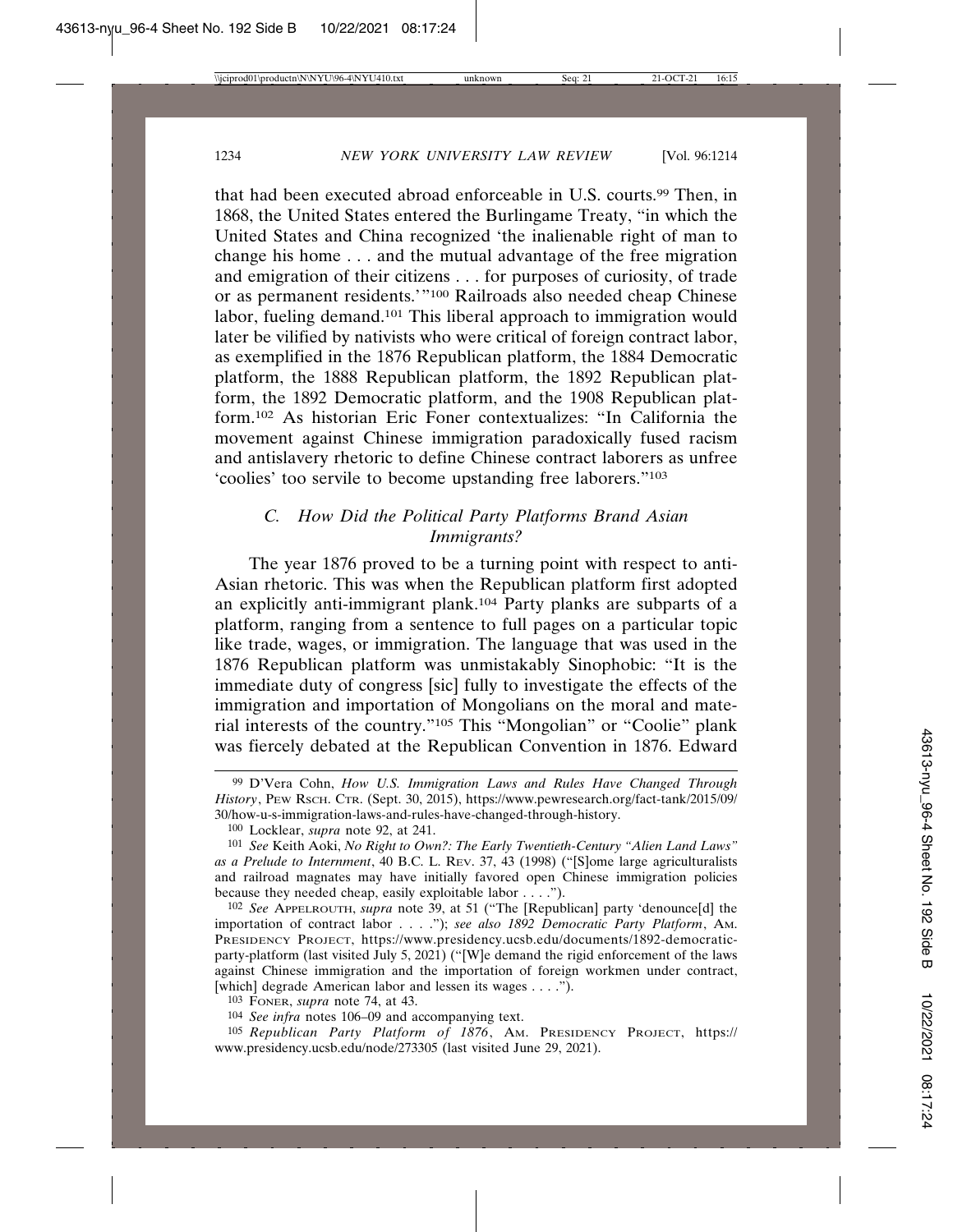L. Pierce, a state legislator from Massachusetts, moved for it to be removed from the platform, because "nowhere in the Declaration of Independence had its doctrine of equality been confined to the Caucasian or Aryan, to the exclusion of African, Mongolian, or Semitic races."106 George Curtis of New York, likewise criticized the anti-Chinese plank as follows: "[I]f you mean to say that any man of any race shall be excluded,—then you have revoked the original principle of your party . . . [who] freed the colored men of the South ...."<sup>107</sup> In the end, 215 Republicans voted to remove the Mongolian plank, but they were overruled by the 532 who voted to keep it in 1876.108 From 1876 to 1924, there were anti-China planks in every Republican platform, except in 1896, 1900, 1908, and 1916. After 1876, there were no recorded debates about their inclusion; it simply became normal for there to be an anti-Chinese plank.

Meanwhile, at the 1876 Democratic National Convention, William Dorsheimer read the text of the anti-Chinese plank.109 The record of the convention noted that the crowd cried "Good!," "Bully!," and cheered.110 There was no debate on the plank. Moreover, the remarks of vice presidential nominee Thomas A. Hendricks, then-Indiana governor, said of the Chinese: "[T]he iniquitous coolie system which, through the agency of wealthy companies, imports Chinese bondsmen, establishes a species of slavery, and interferes with the just rewards of labor on our Pacific coast, should be utterly abolished."111 One peculiar feature of these post-1876 platforms is that Congress had already acted the year before to make U.S. immigration law more restrictive through the Asian Exclusion Act.<sup>112</sup> Clearly the anti-Asian animus that inspired the legislation had not dissipated in a year, nor would it for decades afterwards. The Democratic Party, for example, adopted anti-China planks in every platform from

<sup>106</sup> PROCEEDINGS OF THE REPUBLICAN NATIONAL CONVENTION HELD AT CINCINNATI, OHIO, WEDNESDAY, THURSDAY, AND FRIDAY, JUNE 14, 15, AND 16, 1876, at 58 (1876) [hereinafter REPUBLICAN CONVENTION 1876], https://babel.hathitrust.org/cgi/pt?id=hvd. 32044097883516&view=1up&seq=118&q1=committee%20on%20resolutions%20alabama.

<sup>107</sup> *Id.* at 61.

<sup>108</sup> *Id.* at 63.

<sup>109</sup> OFFICIAL PROCEEDINGS OF THE NATIONAL DEMOCRATIC CONVENTION, HELD IN ST. LOUIS, MO., JUNE 27TH, 28TH AND 29TH, 1876, at 99 (1876) [hereinafter DEMOCRATIC CONVENTION 1876], https://babel.hathitrust.org/cgi/pt?id=miun.aew7008.0001.001&view= 1up&seq=47&q1=committee%20on%20resolutions%20alabama.

<sup>110</sup> *Id.*

<sup>111</sup> *Id.* at 198.

<sup>112</sup> Cohn, *supra* note 99 (referring to the Immigration Act of 1875, also known as the Page Law or Asian Exclusion Act, which made bringing to the United States, or contracting forced Asian laborers, a felony).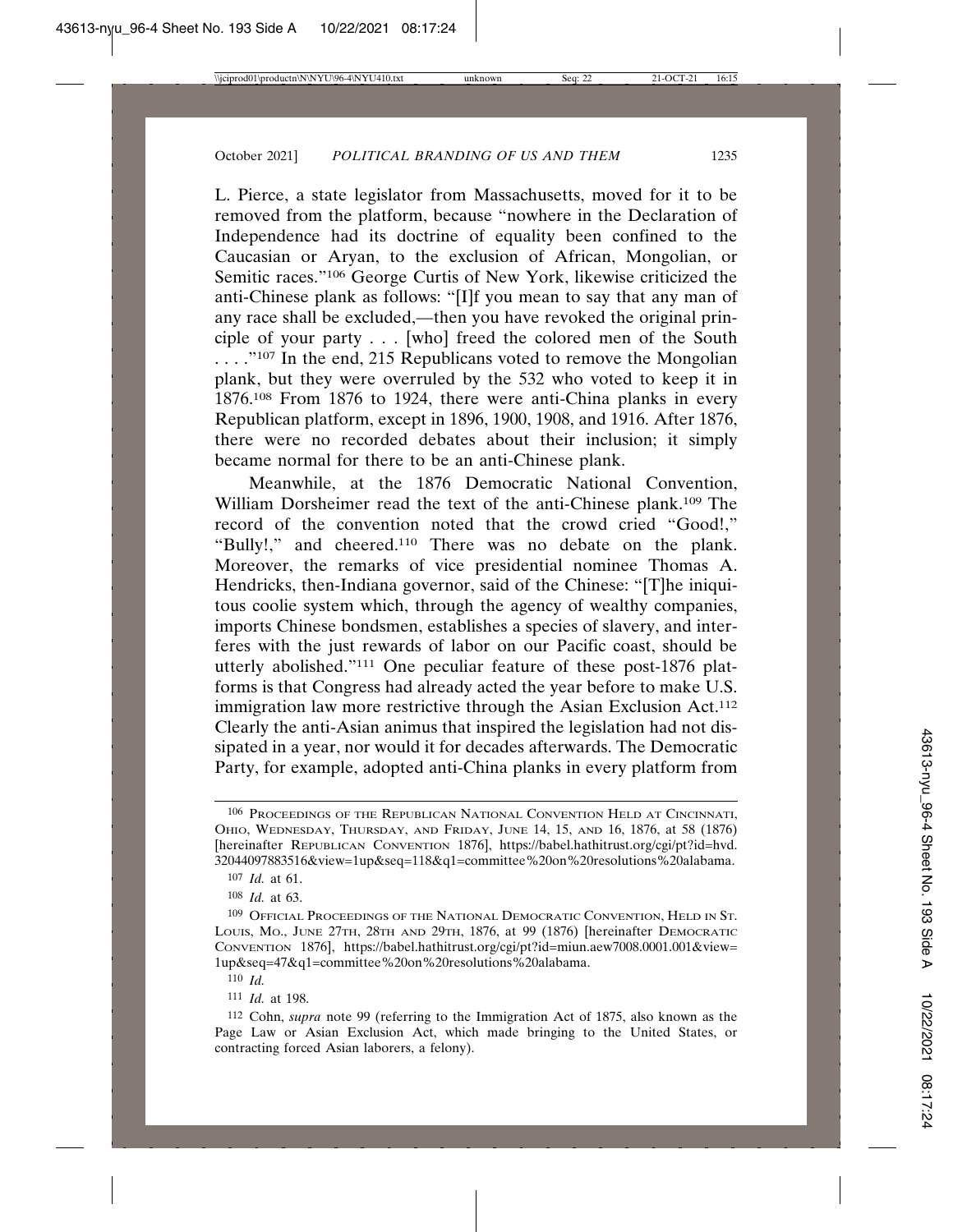1876 to 1924, except in 1896, 1904, and 1912.113 There was never a recorded debate about the anti-China planks by members of the Democratic conventions. Nevertheless, in the following Subsections, I will show how different themes about Chinese immigrants were branded by both parties.

# *1. Branding the Chinese as a Threat to Labor*

The most frequent way that the Chinese immigrants were branded by both political parties' platforms and during debate at political conventions was as a source of unfair competition to domestic American workers. S.B. Axtel from New Mexico argued in favor of the anti-Chinese Republican plank in 1876 stating, "this immigration [from China] is not in good faith; . . . it is . . . an importation of coolies and slaves."114 The 1880 Democratic Party platform proclaimed: "No more Chinese immigration, except for travel, education, and foreign commerce,"115 for "[t]he Democratic party is the friend of labor and the laboring man, and pledges itself to protect him alike against the cormorant and the commune."116 As Edward McGlynn and S.S. Cox explain: "The pledge . . . . denounced the red flag of Communism imported from Europe, which asked for an equal division of property; and equally denounced the corporate Communism which has accomplished by corrupt influences the unequal divisions of property."117 Meanwhile, Democratic vice presidential nominee William H. English wrote in his acceptance letter, "[t]he toiling millions of our own people will be protected from the destructive competition of the Chinese, and to that end their immigration to our shores will be properly restricted."118 There was no recorded debate at the 1880 Republican Convention about the China plank. Rather, Republican presidential nominee James Garfield in his acceptance wrote, "the Government . . . offer[ed] the widest hospi-

<sup>113</sup> *See, e.g.*, DEMOCRATIC CONVENTION 1876, *supra* note 109; *1880 Democratic Party Platform*, AM. PRESIDENCY PROJECT, https://www.presidency.ucsb.edu/node/273182 (last visited June 29, 2021); *1892 Democratic Party Platform*, *supra* note 102.

<sup>114</sup> REPUBLICAN CONVENTION 1876, *supra* note 106, at 59.

<sup>115</sup> *1880 Democratic Party Platform*, *supra* note 113.

<sup>116</sup> *Id.*

<sup>117</sup> Edward McGlynn & S.S. Cox, *Lessons of the New York City Election*, 143 N. AM. REV. 565, 581–82 (1886).

<sup>118</sup> OFFICIAL PROCEEDINGS OF THE NATIONAL DEMOCRATIC CONVENTION, HELD IN CINCINNATI, O., JUNE 22D, 23D, AND 24TH, 1880, at 168 (1880) [hereinafter DEMOCRATIC CONVENTION 1880], https://books.google.bi/books?hl=fr&id=2dNMAAAAYAAJ&q= committee+onresolutions#v=snippet&q=committee%20on%20resolutions&f=false; *see also* Justin Clark, *William Hayden English: A Man Apart*, IND. HIST. BLOG (June 29, 2016), https://blog.history.in.gov/william-hayden-english-a-man-apart (describing English's candidacy for Vice President).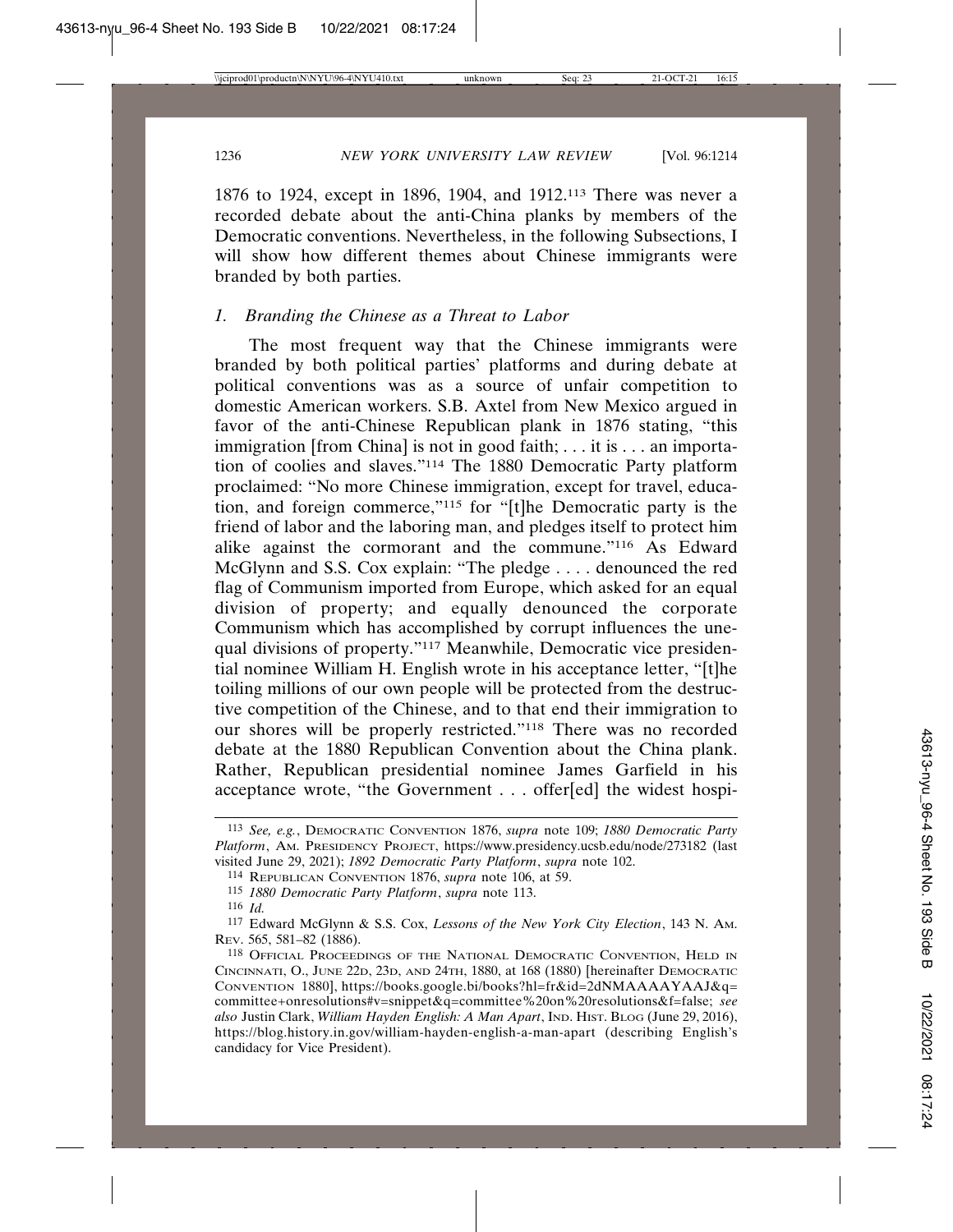tality to emigrants who seek our shores for new and happier homes . . . . The recent movement of the Chinese to our Pacific coast partakes but little of the qualities of such an immigration, either in its purposes or its result."119 Garfield went on to win the presidency.120 Two years later, Congress ratcheted up anti-Asian immigration laws by adopting the Chinese Exclusion Act of 1882.121 This law "[b]anned Chinese laborers from immigrating for the next 10 years and authorized deportation of unauthorized Chinese immigrants."122

But even with the new restrictive laws, the rhetorical theme that Chinese workers were a source of unfair competition with domestic workers continued to show up as a brand in Republican Conventions. In 1884, Republican presidential nominee James Blaine wrote in his acceptance letter, "[t]he Republican party has . . . guarded our people against the unfair competition of contract labor from China . . . . It is obviously unfair to permit capitalists to make contracts for cheap labor in foreign countries . . . ."123 In 1892, the Republican platform stated that "[w]e favor the enactment of more stringent laws and regulations for the restriction of criminal, pauper and contract immigration."124 Meanwhile, in 1892, the Democratic platform added to its anti-Chinese sentiment stating, "we demand the rigid enforcement of the laws against Chinese immigration and the importation of foreign workmen under contract."125 Congress in line with the party platforms, expanded the Chinese Exclusion Act with the 1892 Geary Act,<sup>126</sup> which included a sentence of one year of hard labor for any

<sup>119</sup> REPUBLICAN CONVENTION 1880, *supra* note 78, at 300.

<sup>120</sup> Justus Doenecke, *James A. Garfield: Campaigns and Elections*, UVA MILLER CTR., https://millercenter.org/president/garfield/campaigns-and-elections (last visited June 1, 2021).

<sup>121</sup> *See generally* John C. Lammers, *The Accommodation of Chinese Immigrants in Early California Courts*, 31 SOCIO. PERSPS. 446, 456 (1988) ("These tensions involved a multitude of issues and public perceptions of the Chinese, including paganism, sexual deviance, and disease  $\ldots$ .").

<sup>122</sup> Cohn, *supra* note 99 ("[Under the Chinese Exclusion Act,] any Chinese immigrant who resided in the U.S. as of Nov. 17, 1880, could remain but was barred from naturalizing.").

<sup>123</sup> PROCEEDINGS OF THE EIGHTH REPUBLICAN NATIONAL CONVENTION HELD AT CHICAGO, ILLINOIS, JUNE 3, 4, 5, AND 6, 1884, at 189 (1884) [hereinafter REPUBLICAN CONVENTION 1884], https://babel.hathitrust.org/cgi/pt?id=loc.ark:/13960/t58d15v6b&view= 1up&seq=36&q1=resolutions%20alabama.

<sup>124</sup> *Republican Party Platform of 1892*, AM. PRESIDENCY PROJECT, https:// www.presidency.ucsb.edu/node/273314.

<sup>125</sup> *1892 Democratic Party Platform*, *supra* note 102.

<sup>126</sup> MIGRATION POL'Y INST., MAJOR U.S. IMMIGRATION LAWS, 1790 – PRESENT 2 (2013), https://www.migrationpolicy.org/sites/default/files/publications/CIR-1790Timeline.pdf ("[The Geary Act] extends the prohibitions of the 1882 Chinese Exclusion Act for an additional ten years and requires all Chinese nationals residing in the United States to obtain certificates indicating their lawful presence."); Grace Peña Delgado, *Neighbors by*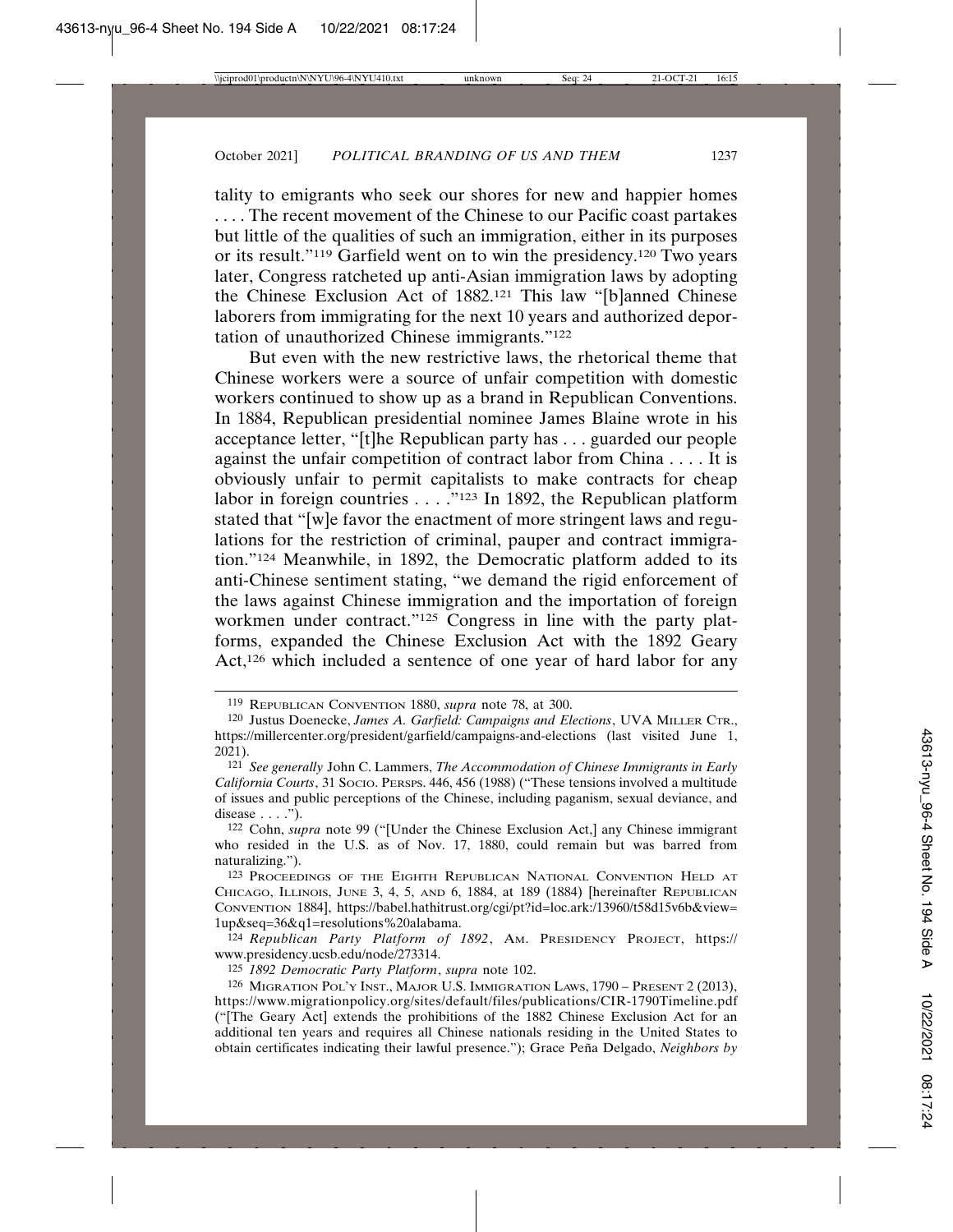Chinese person who was living in the United States unlawfully.127 In 1904, the Republican platform returned to its anti-Chinese themes, articulating that "[w]e cordially approve . . . the exclusion of Chinese labor . . . . "<sup>128</sup>

### *2. Branding the Chinese as Immoral*

Another racist trope deployed against Asian immigrants was that they were "immoral." Sometimes the charge was vague and in other cases the accusation was linked to prostitution or complaints that the Chinese were not Christian. Speaking in defense of the Republicans' "Mongolian" plank in 1876, James Belford of Colorado, who would be elected to Congress later that year, said, "I come here to represent the interests of the people of the Pacific slope . . . . I say, that in the state of California exists a people where the men are thieves and the women are prostitutes, and they are brought from China and Asia."129 The Democratic platform in 1876 was also xenophobic about "Mongolian" immigrants on the grounds of morality, stating:

[W]e denounce the policy which . . . tolerates the revival of the coolie-trade in Mongolian women for immoral purposes, and Mongolian men held to perform servile labor contracts, and demand such modification of the treaty with the Chinese Empire, or such legislation within constitutional limitations, as shall prevent further importation or immigration of the Mongolian race.<sup>130</sup>

In 1884 at the Republican Convention, Judge William West, a former Justice of the Ohio Supreme Court said, in favor of James Blaine's nomination to be president, "Who shall be our candidate? . . . Gentlemen he must be a representative of American manhood . . . [who will] relieve[] [Americans] from mendicant competition with . . . pagan Chinese."131

# *3. Branding the Chinese as Unassimilable*

Another way that the Chinese were caricatured was not just that they were different from native-born Americans—which could be true of immigrants from elsewhere—but that they could never assimilate

*Nature: Relationships, Border Crossings, and Transnational Communities in the Chinese Exclusion Era*, 80 PAC. HIST. REV. 401, 412–23 (2011) (describing the Geary Act's registration requirements and its effect).

<sup>127</sup> *Major U.S. Immigration Laws*, *supra* note 126.

<sup>128</sup> *Republican Party Platform of 1904*, AM. PRESIDENCY PROJECT, https:// www.presidency.ucsb.edu/node/273323 (last visited May 29, 2021).

<sup>129</sup> REPUBLICAN CONVENTION 1876, *supra* note 106, at 61.

<sup>130</sup> *1876 Democratic Party Platform*, AM. PRESIDENCY PROJECT, https:// www.presidency.ucsb.edu/node/273179 (last visited May 29, 2021).

<sup>131</sup> REPUBLICAN CONVENTION 1884, *supra* note 123, at 105–06.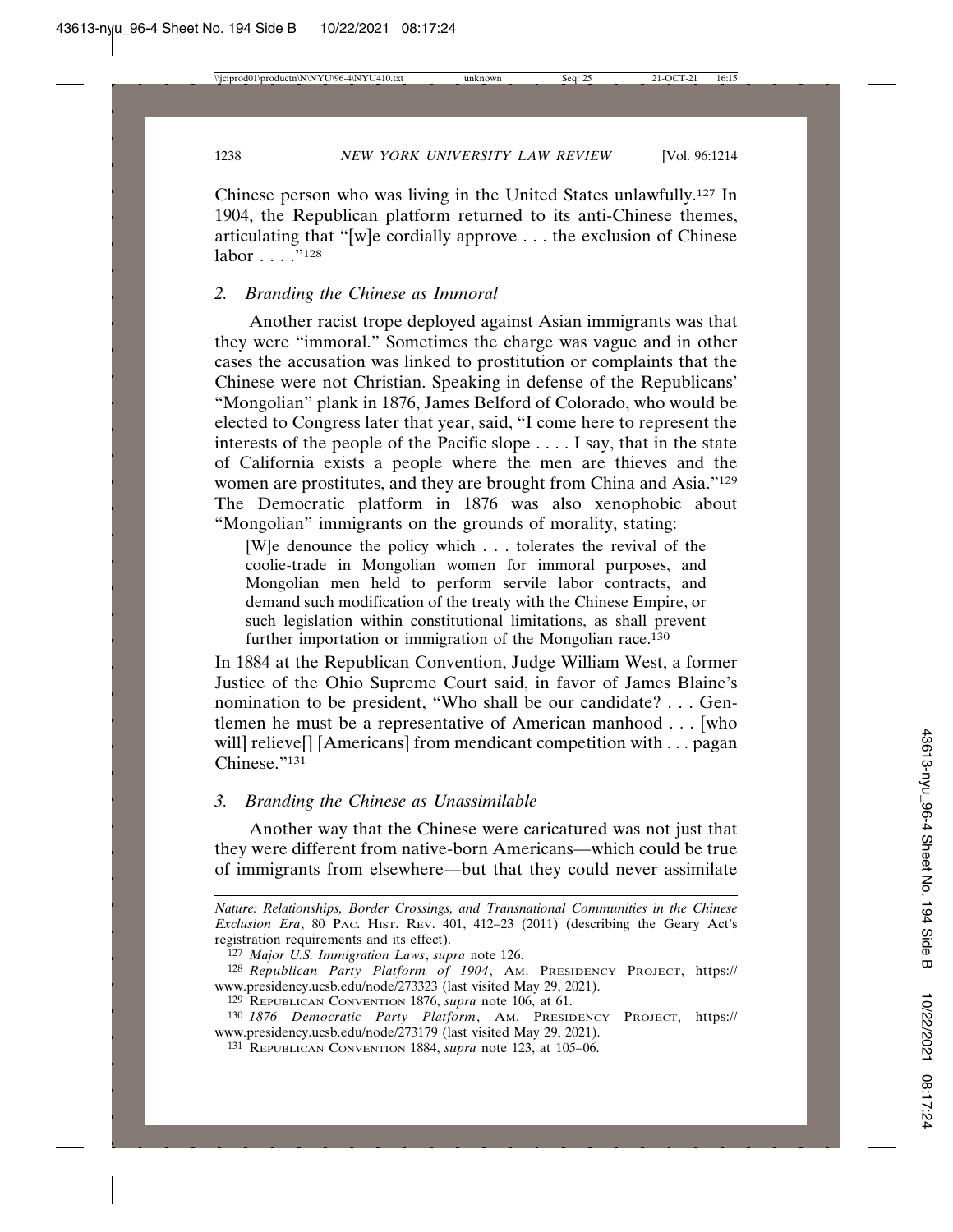to be "true" Americans. In the debate over the 1876 Republican anti-China plank James Belford of Colorado said:

[H]ere is a class of people who refuse to assimilate with our civilization. Here is a class of people who ignore our school system, ignore our church system, and in no manner contribute to support the government; who decline to become citizens of the republic . . . and who dislike our institutions so much that they leave word for their friends and brethren, after they are dead, to ship them back to China for burial.132

Future Republican President Benjamin Harrison's acceptance letter in 1888 stated, "We should resolutely refuse to permit foreign governments to send their paupers and criminals to our ports. We are also clearly under a duty to defend our civilization by excluding alien races whose ultimate assimilation with our people is neither possible nor desirable."133

In accepting the Democrats' 1900 nomination, presidential candidate William Bryan said, "The Chinese Exclusion Act has proven . . . [advantageous;] . . . its continuance and strict enforcement, as well as its extension to other similar races, are imperatively necessary. The Asiatic is so essentially different . . . that he cannot be assimilated with our population, and is, therefore, not desirable as a permanent citizen."134 There was no relief from anti-Asian sentiment from either party, because by 1908, the Democratic Party was back to its traditionally xenophobic rhetoric which had been temporarily missing in 1904: "Asiatic immigra[nts] [] can not [sic] be amalgamated with our population, or whose presence among us would raise a race issue  $\dots$ ."<sup>135</sup> Finally, the 1924 Republican Party platform spoke of protecting noncitizens from new waves of mass immigration.136 The platform was also pro-assimilation for immigrants: "We favor the adoption of methods which will exercise a helpful influence among the foreign born population and provide for the education of the alien in our language, customs, ideals and standards of life."137 But one overarching

<sup>132</sup> REPUBLICAN CONVENTION 1876, *supra* note 106, at 61.

<sup>133</sup> REPUBLICAN CONVENTION 1888, *supra* note 77, at 247.

<sup>134</sup> OFFICIAL PROCEEDINGS OF THE DEMOCRATIC NATIONAL CONVENTION HELD IN KANSAS CITY, MO., JULY 4TH, 5TH AND 6TH, 1900, at 248–49 (1900) [hereinafter DEMOCRATIC CONVENTION 1900], https://babel.hathitrust.org/cgi/pt?id=loc.ark:/13960/ t3xs70012&view=1up&seq=67&q1=committee%20on%20resolutions%20alabama.

<sup>135</sup> *1908 Democratic Party Platform*, AM. PRESIDENCY PROJECT, https:// www.presidency.ucsb.edu/node/273198 (last visited May 29, 2021).

<sup>136</sup> *See Republican Party Platform of 1924*, AM. PRESIDENCY PROJECT, https:// www.presidency.ucsb.edu/node/273375 (last visited May 29, 2021) (describing the recent law as protecting those already in the country from challenges that would arise due to mass migration).

<sup>137</sup> *Id.*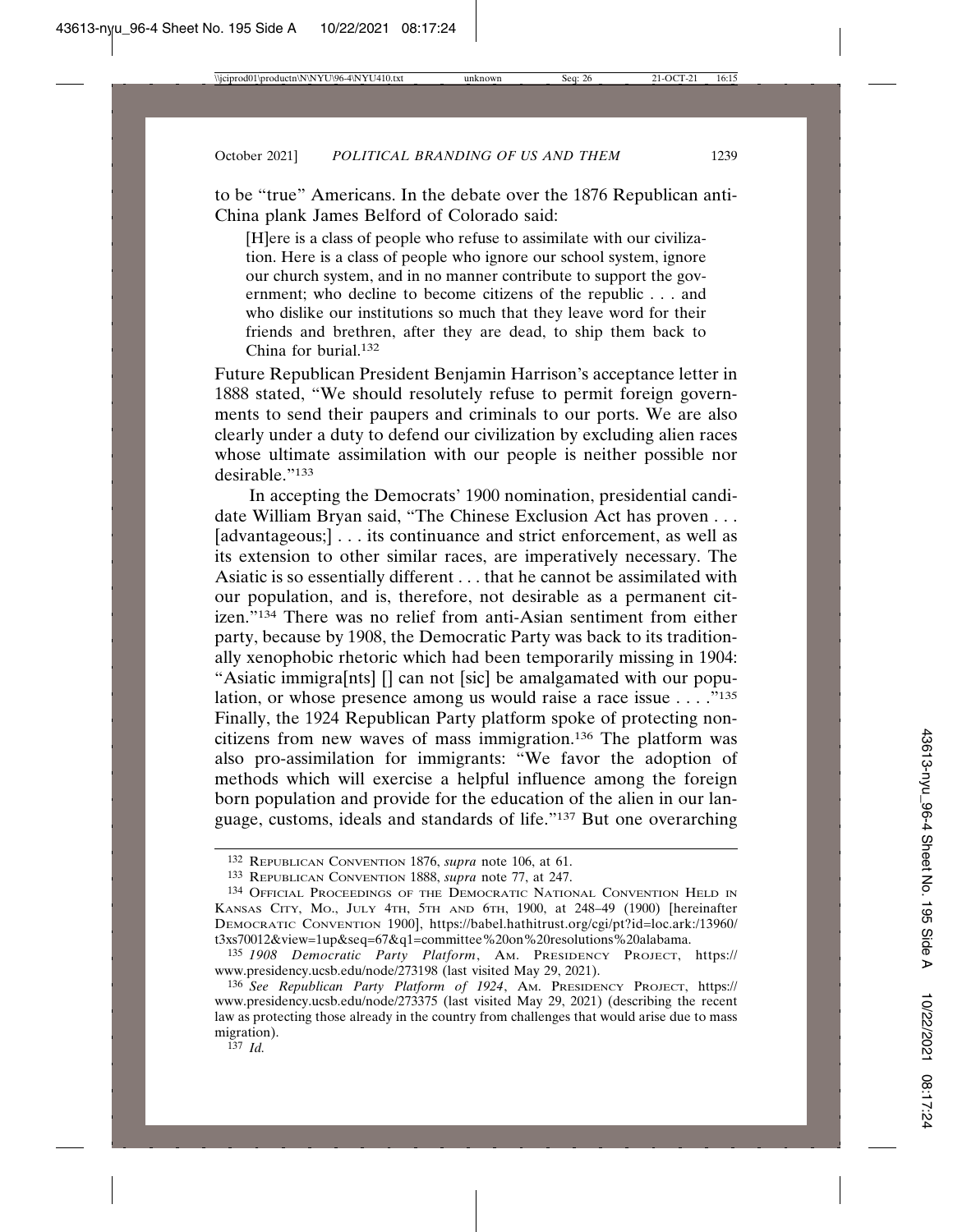theme that was branded again and again by both political parties was the assertion that the Chinese, and perhaps all Asian immigrants, could not assimilate to be Americans.

#### *4. Branding the Chinese as Diseased*

Another awful trope which was branded in political conventions was the idea that the Chinese were vectors for disease or that mass immigration of Asians was akin to the spreading of a disease. For instance, John P. Jones, Republican Senator of Nevada, said during the 1876 debate on the anti-China plank:

The people on the Pacific coast have suffered an invasion there worse than the grasshopper plague, worse than the plague of the locusts. They have found a people who bring with them no respect for our government, no knowledge of our language; a brutalized people; a people who recognize neither honesty among their men, nor virtue among their women; and they have planted themselves like a leprous sore in our midst  $\dots$ .<sup>138</sup>

At the 1888 Convention, Republican California Senator Stephen White said, "[f]or years universal attention has been directed to the dangers of Chinese immigration. The advent of hordes of pagan slaves, disciplined to starvation, and inured to unremunerative toil, has rightly been considered destructive of the interests of labor and a menace to the Republic."139 A few years later, Congress continued its trajectory with the 1891 Immigration Act which "[e]xpanded the list of exclusions for immigration from prior laws to include those who have a contagious disease and polygamists."140

# *5. Branding the Chinese as Invaders*

There were many different ways that the political platforms characterized Chinese immigrants as an invading horde that posed a threat to American civilization. For example, in 1884, the Democratic platform singled out Chinese immigrants, stating, "American civilization demands that against the immigration or importation of Mongolians

<sup>138</sup> *Id.* at 282 (quoting Jones).

<sup>139</sup> OFFICIAL PROCEEDINGS OF THE NATIONAL DEMOCRATIC CONVENTION, HELD IN ST. LOUIS, MO., JUNE 5TH, 6TH AND 7TH, 1888, at 27 (1888) [hereinafter DEMOCRATIC CONVENTION 1888], https://babel.hathitrust.org/cgi/pt?id=mdp.39015030799335&view= 1up&seq=73&q1=resolutions%20alabama.

<sup>140</sup> Cohn, *supra* note 99 ("[The] 1891 Immigration Act . . . [p]ermitted the deportation of any unauthorized immigrants or those who could be excluded from migration based on previous legislation. Made it a federal misdemeanor to bring unauthorized immigrants into the country or aid someone who is entering the U.S. unlawfully.").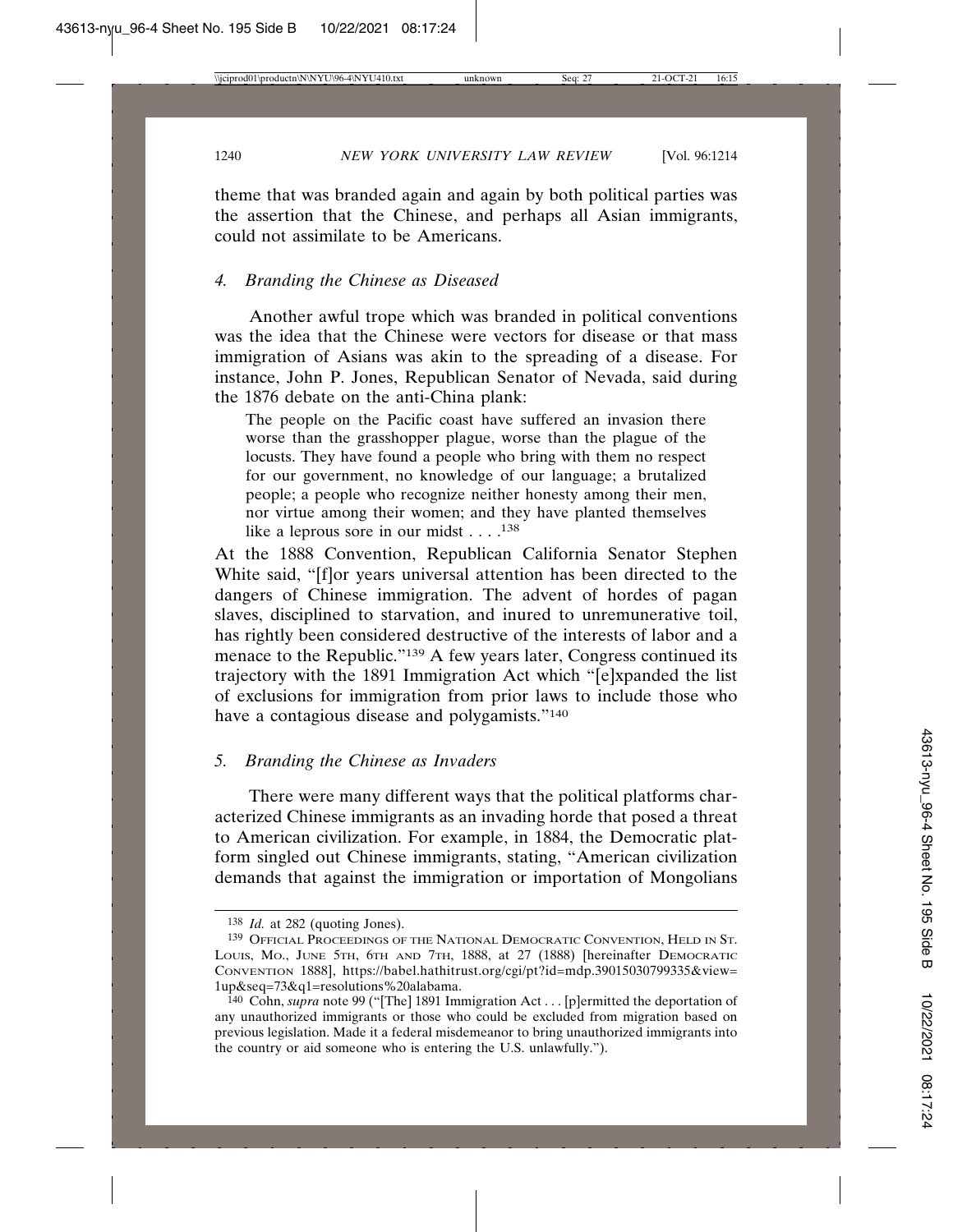to these shores our gates be closed."141 In 1888, the Republican platform reiterated its opposition to Chinese immigrants: "We declare our hostility to the introduction into this country of foreign contract labor and of Chinese labor, alien to our civilization and constitution; and we demand the rigid enforcement of the existing laws against it, and favor such immediate legislation as will exclude such labor from our shores."142

Chairman of the Democratic National Convention (DNC), House Minority Leader John Williams said in 1904,

The difference between the two parties when they vote for Chinese exclusion is this: Democrats, as a rule, make no disguise of the fact that they want to retain this country, as far as possible, as a home for the white man and a nursery for his civilization, and that they desire as far as possible to have a homogeneous population.<sup>143</sup>

Afterwards, the laws continued to tighten for Asian immigrants in the U.S. As Gerald López notes, "Yet even these sweeping Sinophobic victories did not satisfy nativists. . . . [P]ro-white labor nativists succeeded in gaining in 1904 an indefinite ban on Chinese immigration, dramatically limiting the growth of Chinese families, formally confining many Chinese immigrants to Chinatowns. . . . [C]ompulsory separation told Chinese they were regarded as permanently unworthy of citizenship."144 The Chairman of the DNC in 1908 Theodore Bell, ex-Congressman from California, said at the Convention,

Some protection has been afforded by the exclusion of Chinese labor, but the evil is not half met if the immigration of other Asiatic peoples be not also excluded from our shores. [Applause.] Not only the white toilers of America, but all our people, without respect to class or residence, are vitally interested in the menace to our social and industrial life from Oriental quarters. [Applause.]<sup>145</sup>

In the 1916 Democratic platform, there was a whole section entitled "Americanism" which stated:

In this day of test, America must show itself not a nation of partisans but a nation of patriots. There is gathered here in America the best of the blood, the industry and the genius of the whole

<sup>141</sup> *1884 Democratic Party Platform*, AM. PRESIDENCY PROJECT, https:// www.presidency.ucsb.edu/node/273184 (last visited May 29, 2021).

<sup>142</sup> *Republican Party Platform of 1888*, *supra* note 3.

<sup>143</sup> DEMOCRATIC CONVENTION 1900, *supra* note 134, at 31.

<sup>144</sup> López, *supra* note 91, at 1748–49.

<sup>145</sup> OFFICIAL REPORT OF THE PROCEEDINGS OF THE DEMOCRATIC NATIONAL CONVENTION HELD IN DENVER, COLORADO, JULY 7, 8, 9 AND 10, 1908, at 22 (1908) [hereinafter DEMOCRATIC CONVENTION 1908], https://babel.hathitrust.org/cgi/pt?id=njp. 32101058599620&view=1up&seq=41&q1=resolutions%20alabama.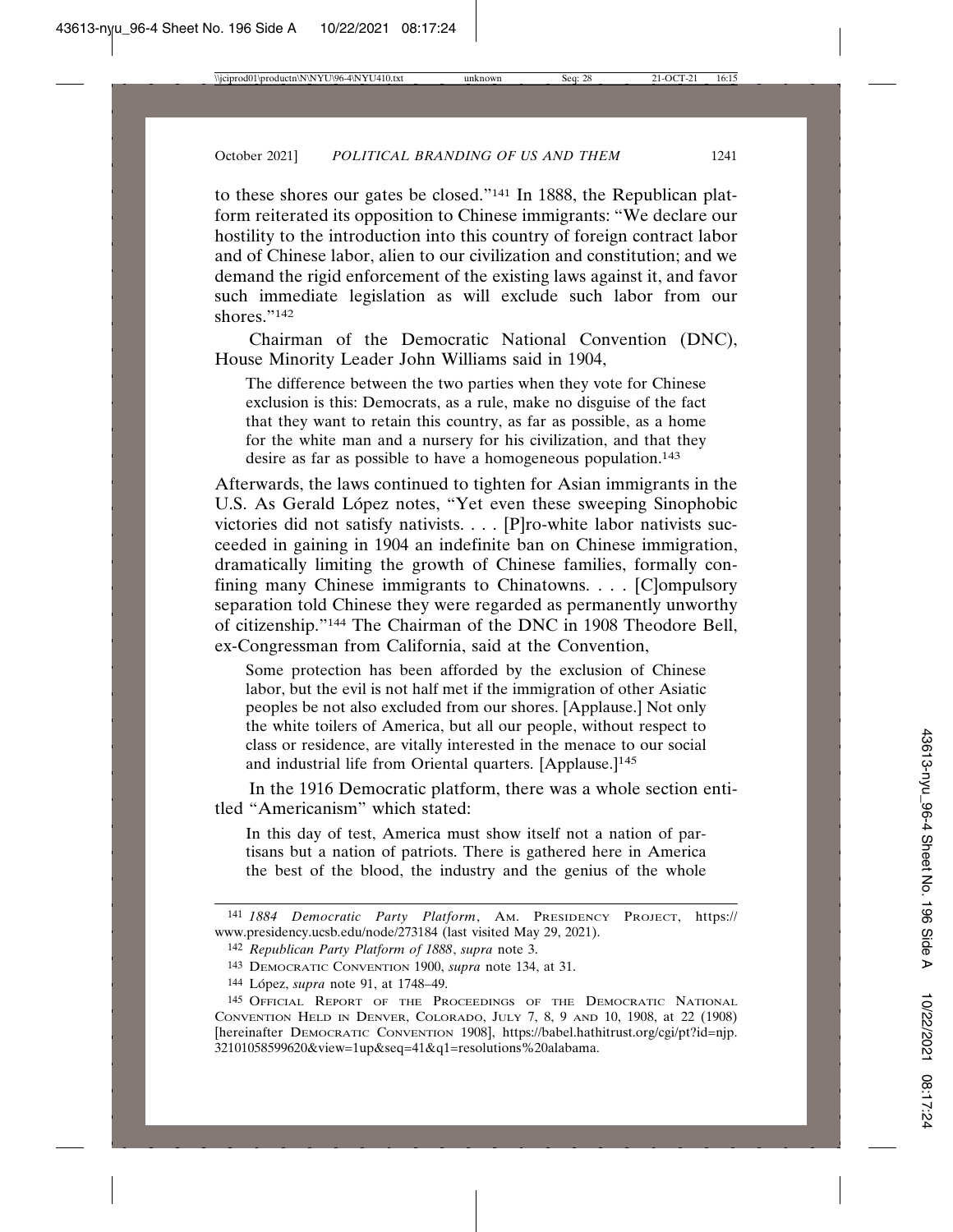world, *the elements of a great race* and a magnificent society to be welded into a mighty and splendid Nation.<sup>146</sup>

A year later in 1917, Congress enacted the Asiatic Barred Zone Act. As the title indicated, the law barred immigration from most Asian nations, with the exception of the Philippines, which was part of the United States, and Japan, which agreed to stop its citizens from migrating to the United States.147 In 1920, the Republican platform said the most on the topic of immigration as any platform to date. It asserted that "[e]very government has the power to exclude and deport those aliens who constitute a real menace to its peaceful existence."148 On the matter of exclusion of Asian immigrants, the Republicans in 1920 stated: "The existing policy of the United States for the practical exclusion of Asiatic immigrants is sound, and should be maintained."<sup>149</sup> The Republicans advocated for alien registration.150 The Republican 1920 platform also argued for citizenship tests for naturalizing immigrants since "[n]o alien should become a citizen until he has become genuinely American."151 The party also advocated for higher physical and mental standards for immigrants, including "a more complete exclusion of mental defectives and of criminals."152 The party asserted "aliens" should not have full First Amendment rights.153 In 1924, the Democratic Party platform was still singularly focused on anti-Asian immigration policy: "We pledge ourselves to maintain our established position in favor of the exclusion of Asiatic immigration."154 1924 was also the year that the Border Patrol was established by an act of Congress<sup>155</sup> and the immigration quotas for non-western Europeans became far more restrictive.156

<sup>146</sup> *1916 Democratic Party Platform*, AM. PRESIDENCY PROJECT, https:// www.presidency.ucsb.edu/node/273203 (last visited May 29, 2021) (emphasis added).

<sup>147</sup> Cohn, *supra* note 99 ("1917 Immigration Act (also known as 'Asiatic Barred Zone Act'): [b]anned immigration from most Asian countries, except the Philippines, which was a U.S. colony, and Japan, whose government voluntarily eliminated the immigration of Japanese laborers as part of the Gentlemen's Agreement of 1907.").

<sup>148</sup> *Republican Party Platform of 1920*, AM. PRESIDENCY PROJECT, https:// www.presidency.ucsb.edu/node/273373 (last visited May 29, 2021).

<sup>149</sup> *Id.*

<sup>150</sup> *See id.* (noting desired annual alien registration requirement).

<sup>151</sup> *Id.*

<sup>152</sup> *Id.*

<sup>153</sup> *See id.* (arguing aliens should not have "liberty of agitation").

<sup>154</sup> *Democratic Party Platforms*, *1924 Democratic Party Platform*, AM. PRESIDENCY PROJECT, https://www.presidency.ucsb.edu/node/273208 (last visited May 29, 2021).

<sup>155</sup> *See* Cohn, *supra* note 99 ("Labor Appropriation Act: Establishes U.S. Border Patrol as a federal law enforcement agency to combat illegal immigration and smuggling along the borders between inspection stations.").

<sup>156</sup> *See id.* ("Immigration Act of 1924 . . . [f]urther restricted immigration decreasing the annual cap from 350,000 to 165,000. Nationality quotas equaled 2% of the foreign-born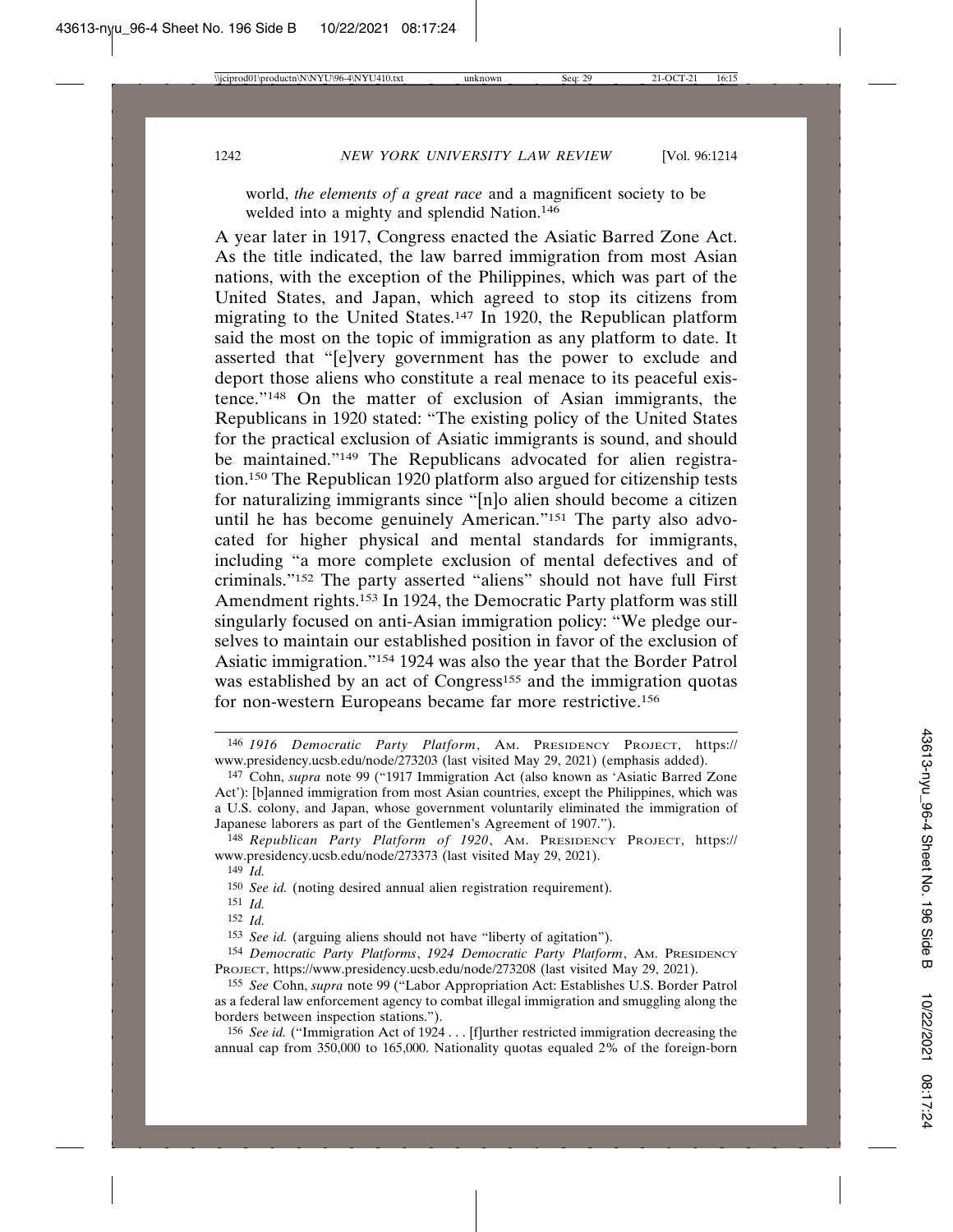The repetition of these five themes over decades were key to branding Chinese immigrants in particular and Asian immigrants more generally as threats. The more the sentiments were repeated by political elites, the more normalized they became. The language of the street mob became the language of the two major political parties and many of its members, even those who would go on to occupy the White House. This set up a permission structure for political elites, including Supreme Court Justices, to adopt similar tropes, tones, and brands.

#### III

# SINOPHOBIA IN SUPREME COURT DECISIONS

### *A. The Political Court*

The border line between politics and the Supreme Court was more porous in the period under consideration (1876–1924) than Americans experience in 2021. No members of the Roberts Court have ever held elective office. But between 1876 and 1924, five former Members of the House of Representatives and seven former U.S. Senators were appointed to the Supreme Court.<sup>157</sup> And during this period, one Supreme Court Justice became a U.S. Senator.

Several soon-to-be justices were active participants at national political conventions. Future Justice John Harlan (1877–1911), who was elected as Kentucky's Attorney General, was active in the 1876 Republican convention.<sup>158</sup> Future Justice and noted racist<sup>159</sup> James McReynolds (1914–1941) attended the DNC's 1896 convention.160 Future Supreme Court Justice John Hessin Clarke (1916–1922) repre-

158 *See* REPUBLICAN CONVENTION 1876, *supra* note 106, at 68–70 (describing Harlan's speech in the 1876 Republican National Convention).

159 Joel K. Goldstein, *Choosing Justices: How Presidents Decide*, 26 J.L. & POL. 425, 484 (2011) (calling McReynolds "a bigoted reactionary"); David E. Bernstein & Ilya Somin, *Judicial Power and Civil Rights Reconsidered*, 114 YALE L. J. 591, 641 (2004) (describing McReynolds as "notoriously racist").

160 OFFICIAL PROCEEDINGS OF THE CONVENTION OF THE NATIONAL DEMOCRATIC PARTY HELD AT INDIANAPOLIS, INDIANA SEPTEMBER 2 AND 3, 1896, at 6 (1896), https:// babel.hathitrust.org/cgi/pt?id=njp.32101017150002&view=1up&seq=8&skin= 2021&q1=mcreynolds.

individuals of that nationality in the 1890 census with a minimum quota of 100."); *see also* WILKERSON, *supra* note 8, at 123 (the 1924 Act "restricted immigration to quotas based on demographics of 1890").

<sup>157</sup> *See* House of Representatives, *House Members Who Became U.S. Supreme Court Justices*, https://history.house.gov/People/Other-Office/Supreme-Court (last visited May 28, 2020) (noting Representatives George Sutherland, Mahlon Pitney, William Moody, Joseph McKenna, Lucius Lamar); U.S. Senate, *Senators Who Served on the U.S. Supreme Court*, https://www.senate.gov/senators/Supreme\_Court.htm (last visited May 28, 2021) (listing seven Senators nominated in this time period, but note that this overlaps with Representatives who were also Senators so some members are duplicative).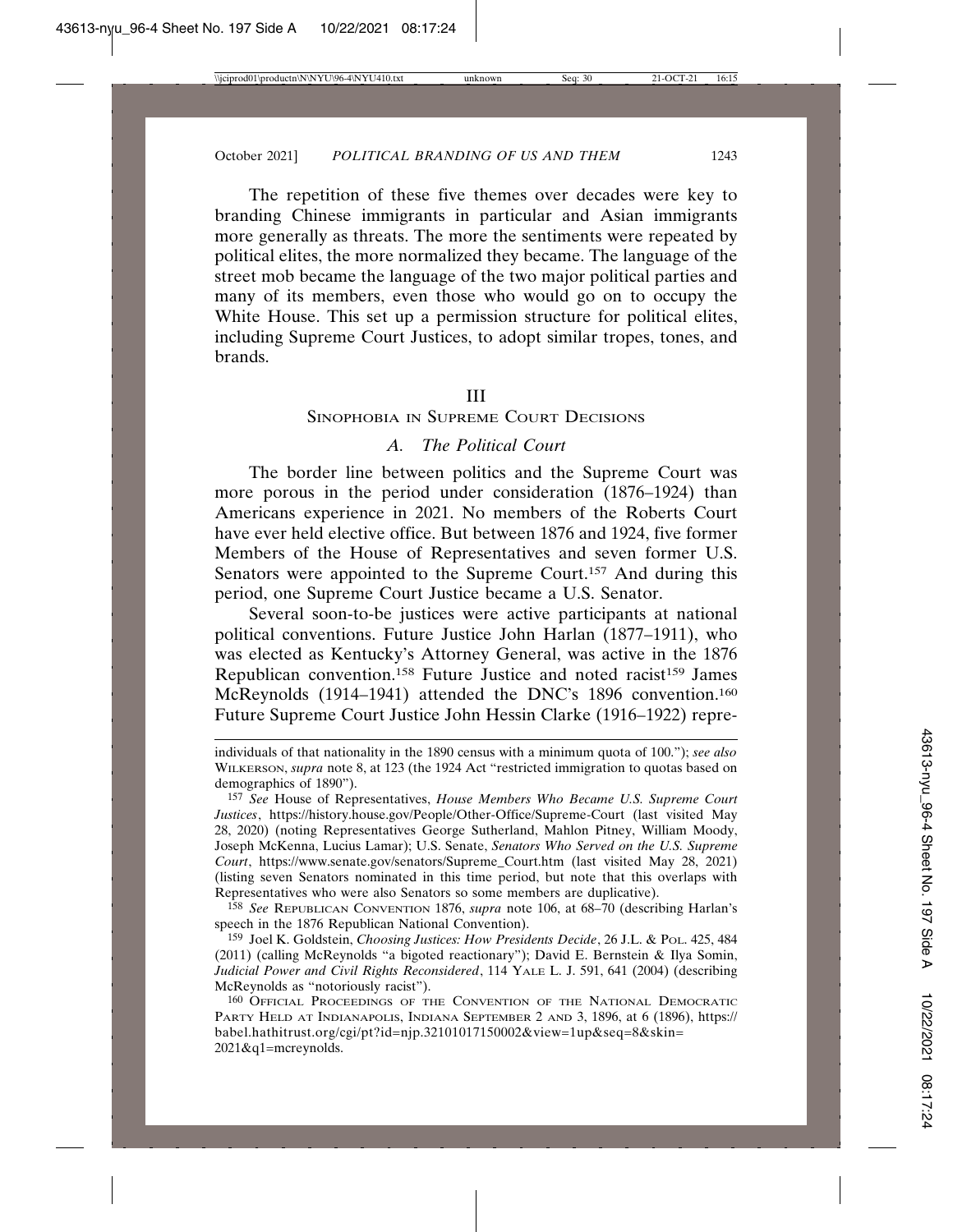sented Ohio at the Democratic conventions in 1896, 1904, and 1912.<sup>161</sup> Future Justice Willis Van DeVanter (1910–1937) was the Wyoming representative to the Republican National Committee in 1896 and 1900.162

Moreover, soon-to-be justices had a hand in drafting the very political platforms under consideration in this piece. Future Chief Justice Melville Fuller (1888–1910) was a member of the Resolutions Committee of the Democratic National Convention in 1880.163 Sitting on the exact same Resolutions Committee was future Supreme Court Justice Rufus Peckham (1895–1909).164 The Democratic platform they helped draft in 1880 called for "[n]o more Chinese immigration . . . ."165 Future Justice George Sutherland (1922–1938) was a fivetime member of the Resolutions Committee for the Republican Party between 1900 and 1916.166 While Sutherland was on the Resolutions Committee, the Republican platform in 1904 stated "[w]e cordially approve the attitude of President Roosevelt and Congress in regard to the exclusion of Chinese labor, and promise a continuance of the Republican policy in that direction."167 And in 1912, the Republican platform was more vague and more hostile about undesirable immigration stating "[w]e pledge the Republican party to the enactment of appropriate laws to give relief from the constantly growing evil of induced or undesirable immigration, which is inimical to the progress and welfare of the people of the United States."168

<sup>161</sup> *Id.* at 143; THE OFFICIAL REPORT OF THE PROCEEDINGS OF THE DEMOCRATIC NATIONAL CONVENTION HELD IN ST. LOUIS, MO. JULY 6, 7, 8 AND 9 1904 at 76, (1904) [hereinafter DEMOCRATIC CONVENTION 1904], https://babel.hathitrust.org/cgi/pt?id=uiug. 30112110857692&view=1up&seq=87&skin=2021&q1=clarke; THE OFFICIAL REPORT OF THE PROCEEDINGS OF THE DEMOCRATIC NATIONAL CONVENTION HELD IN BALTIMORE, MARYLAND JUNE 25, 26, 27, 28, 29 AND JULY 1 AND 2, 1912 at 111 (1912) [hereinafter DEMOCRATIC CONVENTION 1912], https://babel.hathitrust.org/cgi/pt?id=mdp.39015030799 301&view=1up&seq=123&skin=2021&q1=Ohio.

<sup>162</sup> CHARLES, M. HARVEY, REPUBLICAN NATIONAL CONVENTION, ST. LOUIS, JUNE 16TH TO 18TH 1896, at 140 (1896) [hereinafter REPUBLICAN CONVENTION 1896], https:// babel.hathitrust.org/cgi/pt?id=njp.32101072357559&view=1up&seq=210&skin=2021&q1= willis; OFFICIAL PROCEEDINGS OF THE TWELFTH REPUBLICAN NATIONAL CONVENTION, HELD IN PHILADELPHIA, JUNE 19, 20, AND 21 1900, at 53 (1900) [hereinafter REPUBLICAN CONVENTION 1900], https://babel.hathitrust.org/cgi/pt?id=UC2.ark:/13960/t0bv79z5v& view=1up&seq=9&skin=2021.

<sup>163</sup> DEMOCRATIC CONVENTION 1880, *supra* note 118, at 10.

<sup>164</sup> *Id.* at 11.

<sup>165</sup> *Id.* at 129.

<sup>166</sup> *See infra* Table 1.

<sup>167</sup> *Republican Party Platform of 1904*, AM. PRESIDENCY PROJECT (June 21, 1904), https://www.presidency.ucsb.edu/node/273323.

<sup>168</sup> *Republican Party Platform of 1912*, AM. PRESIDENCY PROJECT (June 18, 1912), https://www.presidency.ucsb.edu/node/273327.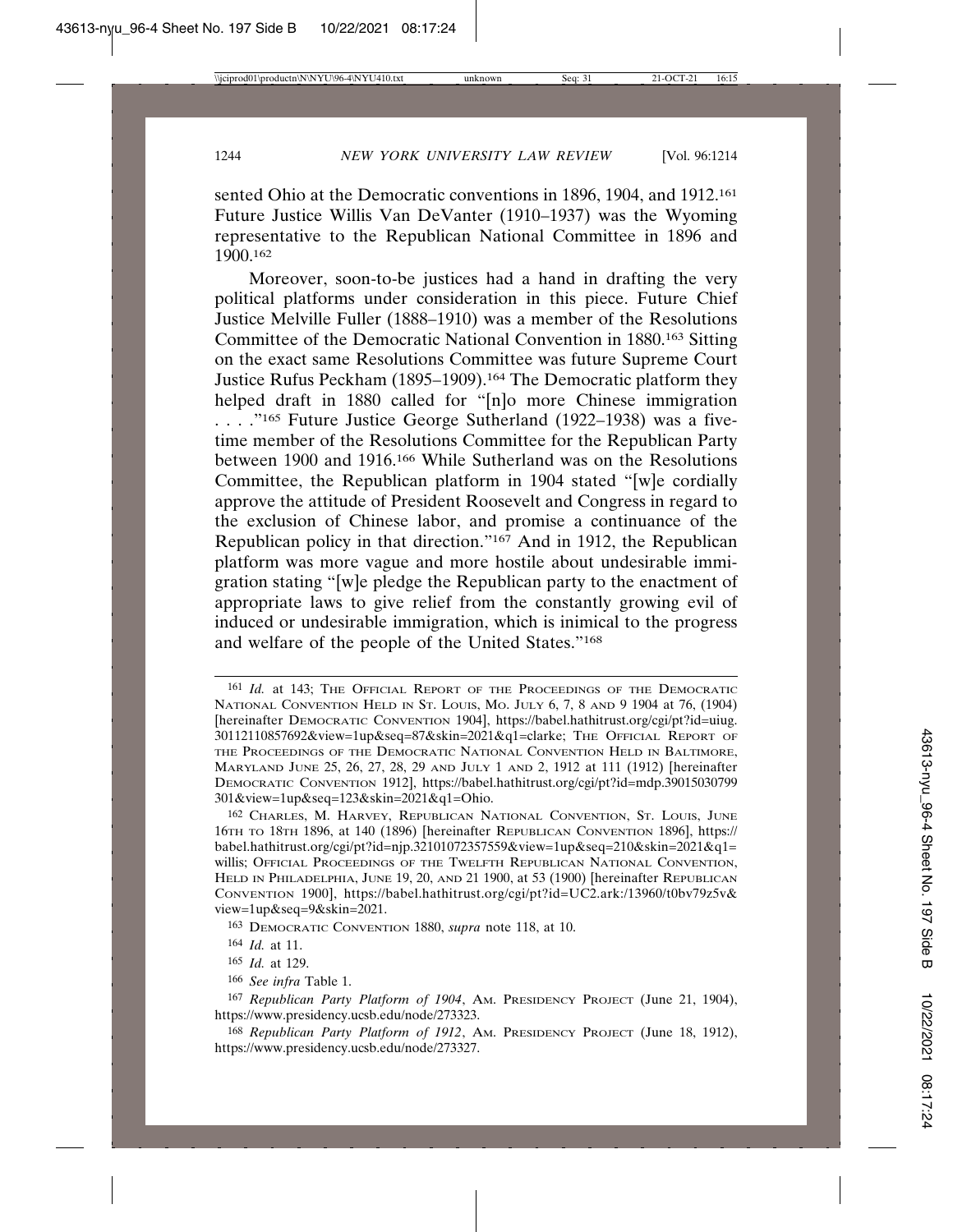There was even some fluidity between the White House and the Supreme Court. Justice Charles Evans Hughes, appointed in 1910, resigned to run for president as a Republican in 1916 and lost.169 Then in 1930 he was appointed Chief Justice.170 William Taft is the only person to have served as both President of the United States (1909–1913) and Chief Justice of the United States  $(1921–1930).<sup>171</sup>$ When Taft accepted the presidential nomination of the Republican Party in 1908, he stated in his acceptance speech that, "[i]n the matter of the limitation upon Asiatic immigration . . . the present Republican Administration has  $\dots$  minimize[d] the evils suggested, and a subsequent Republican Administration may be counted on to continue the same policy."<sup>172</sup>

# *B. Racial Tolerance for Asian Immigrants at the Supreme Court*

One of the rare examples of the Supreme Court extending full constitutional rights and fair consideration to Chinese immigrants was in the 1886 case *Yick Wo v. Hopkins*, where the Court considered the question of whether equal protection applied to immigrants in San Francisco, which had passed a law that made it nearly impossible for Chinese businessmen to run laundromats.173 Justice Stanley Matthews, writing for the Court concluded: "The rights of the petitioners . . . are not less because they are aliens . . . . The [F]ourteenth [A]mendment to the [C]onstitution is not confined to the protection of citizens."174 The plaintiff successfully demonstrated that the ordinance was applied against Chinese nationals but not against other laundry shop operators. The authorities had denied the application of 200 Chinese subjects for permits to operate shops in wooden buildings, but granted the applications to operate laundries in wooden buildings under similar conditions to others. The Court also did not turn a blind eye to the discrimination that Chinese immigrants were facing, noting,

<sup>169</sup> *Biographies of the Secretaries of State: Charles Evans Hughes (1862–1948)*, U.S. DEP'T STATE, https://history.state.gov/departmenthistory/people/hughes-charles-evans (last visited June 1, 2021).

<sup>170</sup> *See Charles E. Hughes*, OYEZ, https://www.oyez.org/justices/charles\_e\_hughes (last visited Sept. 26, 2021) (noting his 1930 swearing in).

<sup>171</sup> *FAQs - Supreme Court Justices*, SUP. CT. U.S., https://www.supremecourt.gov/about/ faq\_justices.aspx (last visited Sept. 26, 2021).

<sup>172</sup> OFFICIAL REPORT OF THE PROCEEDINGS OF THE FOURTEENTH REPUBLICAN NATIONAL CONVENTION HELD IN CHICAGO, ILLINOIS JUNE 16, 17, 18 AND 19, 1908, at 227 (1908) [hereinafter REPUBLICAN CONVENTION 1908], https://babel.hathitrust.org/cgi/ pt?id=hvd.32044097883599&view=1up&seq=289&skin=2021&q1=asiatic.

<sup>173</sup> 118 U.S. 356 (1886).

<sup>174</sup> *Id.* at 368–69.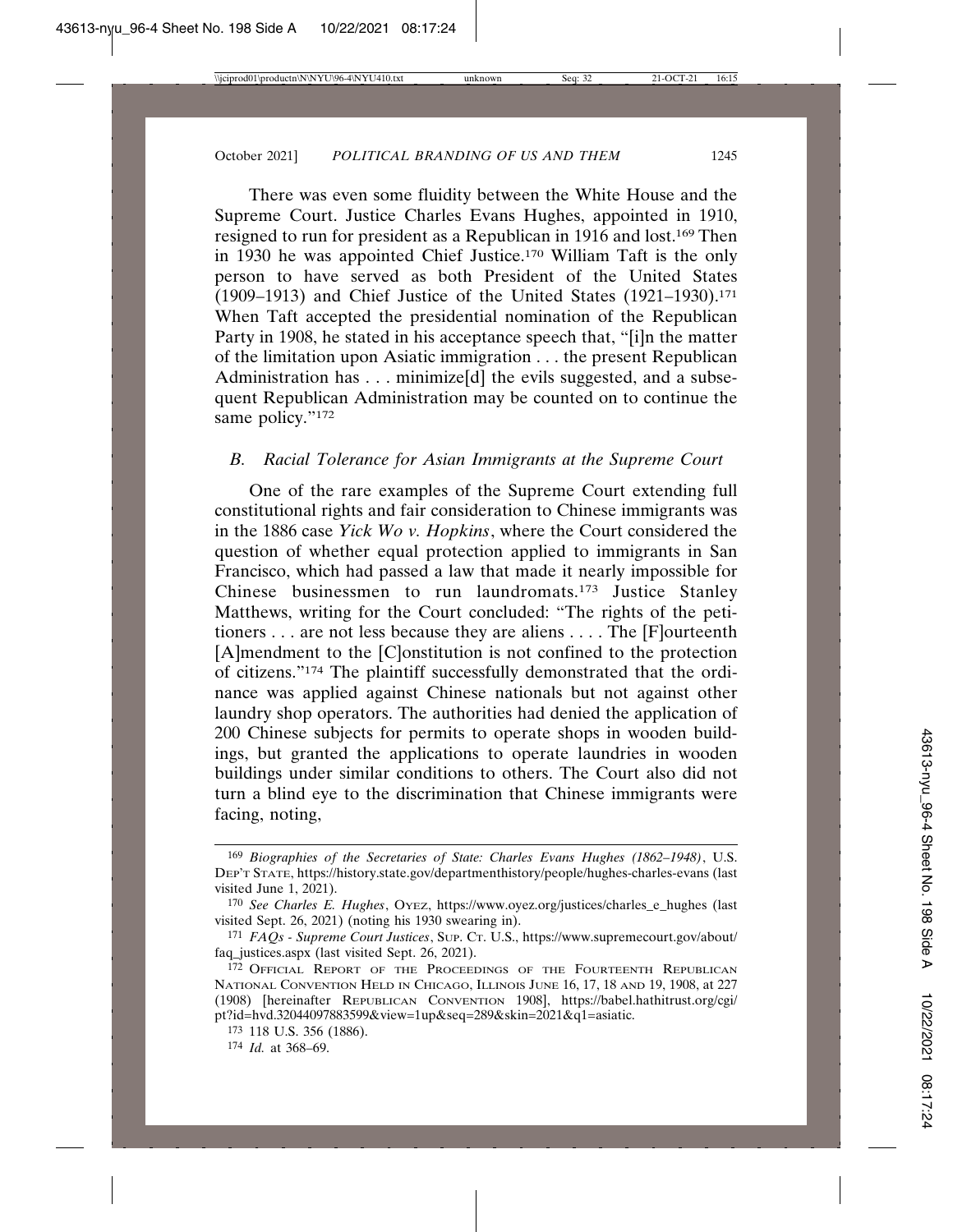The fact of this discrimination [against the Chinese] is admitted. No reason for it is shown, and the conclusion cannot be resisted that no reason for it exists except hostility to the race and nationality to which the petitioners belong, and which, in the eye of the law, is not justified. The discrimination is therefore illegal  $\dots$ .<sup>175</sup>

As historian Eric Foner explained, in *Yick Wo*,

Although the law was 'fair on its face and impartial in appearance,' making no mention of nationality or race, the justices concluded that it was 'applied and administered' in a discriminatory manner against Chinese-run businesses ('with an evil eye and an unequal hand' was Justice Stanley Matthews's arresting language). As such, the ordinance amounted to a 'practical denial by the state' of legal equality.<sup>176</sup>

The fact that Justice Matthews wrote such a tolerant decision is not surprising once his congressional record is considered. As a Senator he had told his colleagues in a debate over stricter Chinese immigration:

We are told that these people are aliens to us, aliens in thought, aliens in religion, aliens in language, aliens in dress, aliens in race, aliens in every circumstance of civilization, and that their presence is a fatal poison in our body-politic [sic]. Ah, Mr. President, I thought American civilization was a robuster [sic] child than that.177

And fortunately, *Yick Wo* was not the only case where the Supreme Court treated Asian immigrants or Asian Americans with legal equality.178

# *C. Sinophobia in Supreme Court Opinions*

There have been times in the Supreme Court's history when the Court was a shining light, articulating principles which were more progressive than the nation's. But with anti-Asian discrimination, the Justices were frequently just as regressive as the politicians drafting political platforms. Supreme Court opinions often echoed the negative branding of Asian immigrants found in the platforms and records

<sup>175</sup> *Id.* at 373.

<sup>176</sup> Foner, *supra* note 74, at 165 (quoting *Yick Wo*, 118 U.S. 356 (1886)).

<sup>177</sup> MARION MILLS MILLER, GREAT DEBATES IN AMERICAN HISTORY, FROM THE DEBATES IN THE BRITISH PARLIAMENT ON THE COLONIAL STAMP ACT (1764-1765) TO THE DEBATES IN CONGRESS AT THE CLOSE OF THE TAFT ADMINISTRATION (1912-1913), at 240 (1913).

<sup>178</sup> *See, e.g.*, Wong Wing v. United States, 163 U.S. 228, 237 (1896) ("[E]ven aliens shall not be held to answer for a capital or other infamous crime, unless on a presentment or indictment of a grand jury, nor be deprived of life, liberty, or property without due process of law."); Kwock Jan Fat v. White, 253 U.S. 454, 464 (1920) ("It is better that many Chinese immigrants should be improperly admitted than that one natural born citizen of the United States should be permanently excluded from his country.").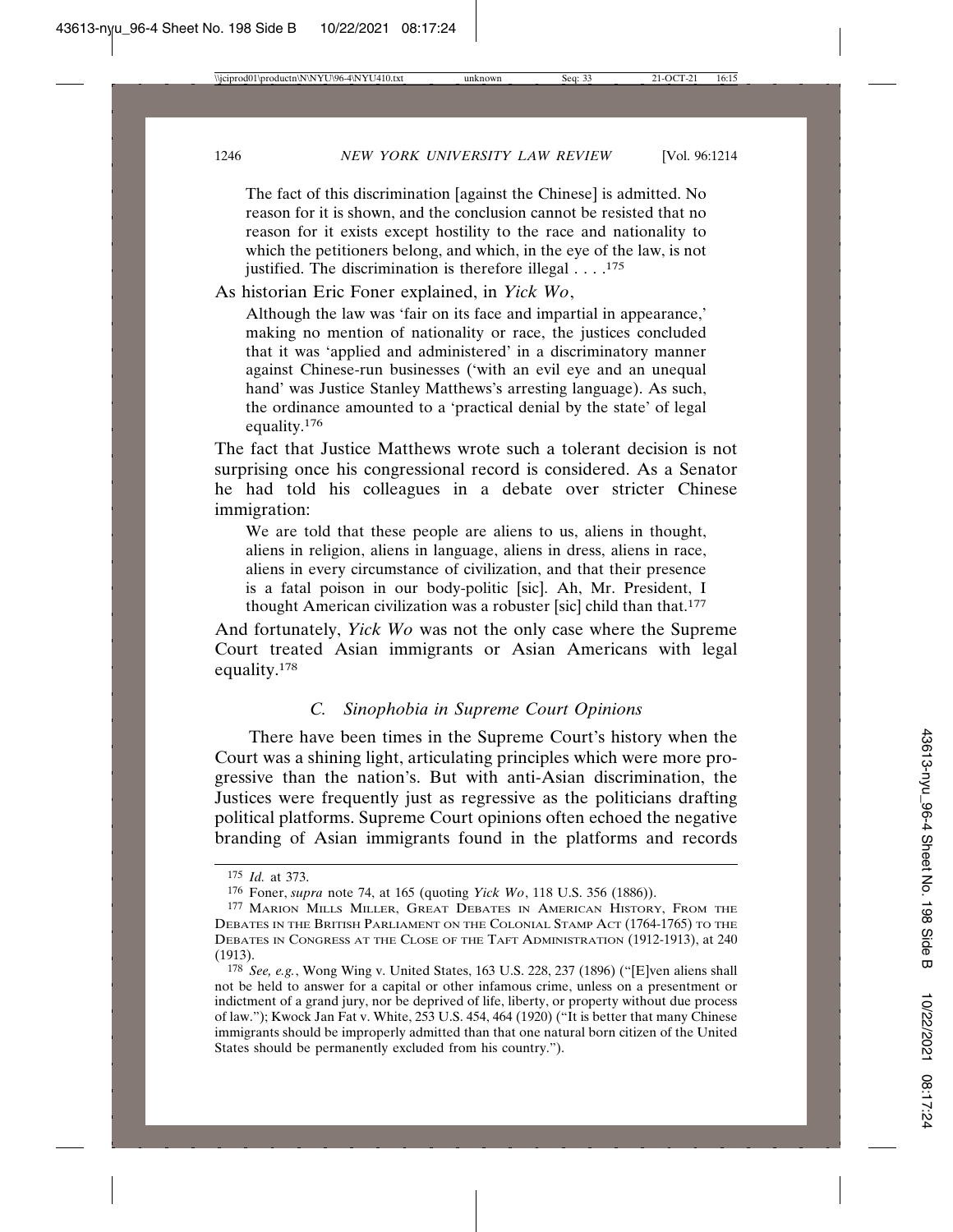from the conventions. While the Justices did not repeat the sentiment that Chinese were inherently diseased, they did amplify most of the negative branding from the political platforms that the Chinese were a threat to labor, immoral, and a threat to American civilization who could not be assimilated.

### *1. Branding the Chinese as a Threat to Labor*

Many of the Justices seemed to buy the argument that the Chinese were a source of unfair competition for domestic laborers. One Congressman-turned-Associate-Supreme-Court-Justice was Joseph McKenna from California.179 Justice McKenna brought his anti-Asian prejudices with him from the Golden State to the Court. According to one of his biographers, Richard Purcell, Justice McKenna's view of the Pacific Coast's "[o]pposition to the Chinese he assigned to their low standard of living, which could only pull down the American way of life and labor, for that of the oriental could not be elevated. Unrestricted entry of Chinese immigrants would swamp the land and destroy our free government."180 As a member of Congress in 1888, Rep. McKenna referred to the Chinese on the House floor as "parasites" and urged that "[t]he prohibition of Chinese immigration is the concretest form of protection to American labor."181 Writing for the Supreme Court, Justice McKenna referenced a Chinese exclusion law as "keep[ing] the country free from undesirable Chinese . . . . "<sup>182</sup>

Ah Sin, a Chinese immigrant, received no mercy from Justice McKenna.183 As Randall Kennedy explained,

In *Ah Sin* the petitioner sought relief from conviction for violating a gambling statute on the grounds that only Chinese were prosecuted for such infractions. The Court rejected the petitioner's claim because he had failed to produce evidence indicating that others had violated the law. 'No latitude . . . should be indulged in a case like this,' Justice Joseph McKenna declared for the Court.184

<sup>179</sup> *House Members Who Became U.S. Supreme Court Justices*, *supra* note 157. 180 Richard J. Purcell, *Justice Joseph McKenna*, 56 RECS. OF AM. CATH. HIST. SOC'Y PHILA. 177, 189 (1945).

<sup>181</sup> 19 Cong. Rec. 7752 (1888) (quoting McKenna's speech on the House floor).

<sup>182</sup> White v. Chin Fong, 253 U.S. 90, 93 (1920).

<sup>183</sup> *See* Ah Sin v. Wittman, 198 U.S. 500, 507 (1905) ("The case at bar is concerned with gambling, to suppress which is recognized as a proper exercise of governmental authority, and one which would have no incentive in race or class prejudice or administration in race or class discrimination.").

<sup>184</sup> Randall L. Kennedy, McCleskey v. Kemp*: Race, Capital Punishment, and the Supreme Court*, 101 HARV. L. REV. 1388, 1402–03 n.62 (1988) (internal citation omitted) (citing Ah Sin v. Wittman, 198 U.S. 500 (1905)).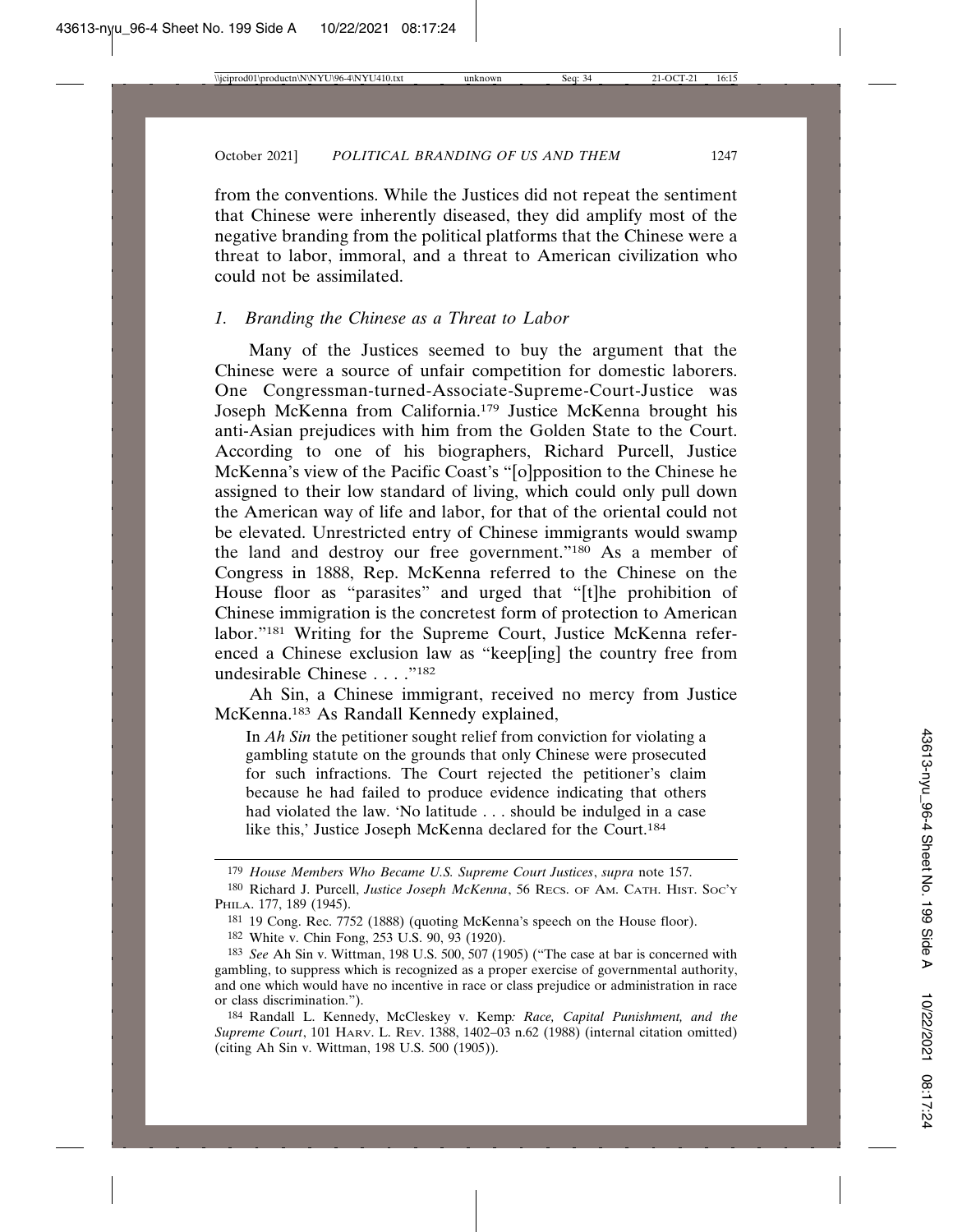Selective racially discriminatory policing of immigrants was rampant in California as McKenna should have known. But in this 1905 case, Justice McKenna sided with the prosecutors and gave no relief to Ah Sin.185 As will be noted in other Supreme Court cases below, other Justices also embraced the notion that Chinese labor was undercutting domestic labor. The criticism on the labor front was also mixed in with other negative branding of the underpaid Chinese immigrant worker.

# *2. Branding the Chinese as Unassimilable*

Justice John Harlan indicated in Supreme Court dissents that he subscribed to the belief that the Chinese were unassimilable. What is particularly strange is that often the invocation of Sinophobia is pure dicta by the Supreme Court Justices. In other words, the Justices seem to be gratuitously picking on Chinese immigrants to make a broader point. In his famous dissent in *Plessy v. Ferguson* in 1896, Justice Harlan underscored the unreasonableness of Black segregation by emphasizing how the challenged Louisiana law did not discriminate against the Chinese:

There is a race so different from our own that we do not permit those belonging to it to become citizens of the United States. Persons belonging to it are, with few exceptions, absolutely excluded from our country. I allude to the Chinese race. But by the statute in question, a Chinaman can ride in the same passenger coach with white citizens of the United States, while citizens of the black race in Louisiana . . . are yet declared to be criminals, liable to imprisonment, if they ride in a public coach occupied by citizens of the white race.<sup>186</sup>

This was at best an odd rhetorical move by Harlan who was advocating for equality for African Americans in the rest of his *Plessy* dissent. Scholars debate how strongly Harlan felt animus against the Chinese,187 but he joined an anti-Chinese dissent by Chief Justice Melville Fuller in *Wong Kim Ark*, 188 a case that recognized birthright

<sup>185</sup> *See* Ah Sin, 198 U.S. at 508 (rationalizing decision to deny Ah Sin relief).

<sup>186</sup> Plessy v. Ferguson, 163 U.S. 537, 561 (1896) (Harlan, J., dissenting).

<sup>187</sup> *Compare* James W. Gordon, *Was the First Justice Harlan Anti-Chinese?*, 36 W. NEW ENG. L. REV. 287, 289–90 (2014) ("His critics largely ignore other cases in which he defended the civil rights of Chinese already resident in the United States."), *with* Goodwin Liu, *The First Justice Harlan*, 96 CALIF. L. REV. 1383, 1384–88 (2008) (explaining that despite Harlan's support in *Plessy*, he upheld race-based immigration policies in several other landmark cases).

<sup>188</sup> *United States v. Wong Kim Ark*, 169 U.S. 649, 731 (1898) (Fuller, C.J., dissenting) ("[T]he children of Chinese born in this country do not, ipso facto, become citizens of the United States . . . .").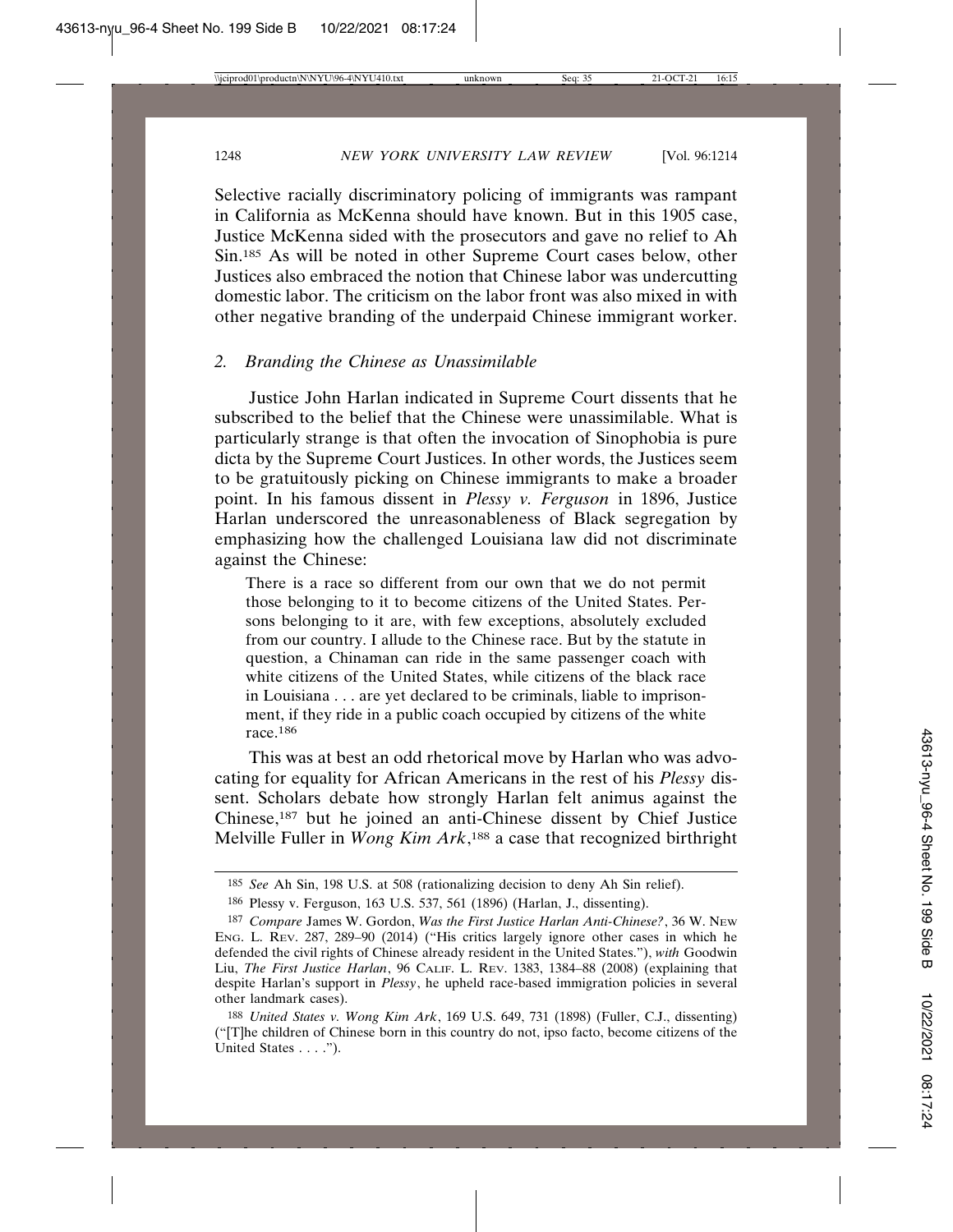citizenship as guaranteed by the Fourteenth Amendment.189 As Gabriel J. Chin explained, "Harlan agreed with the Solicitor General that Chinese could not become citizens simply by being born in the United States . . . ."190 The Solicitor General's brief had argued:

Are Chinese children born in this country to share with the descendants of the patriots of the American Revolution the exalted qualification of being eligible to the Presidency . . . ? If so, then verily there has been a most degenerate departure from the patriotic ideals of our forefathers; and surely . . . American citizenship is not worth having.191

By endorsing this view, Justice Harlan indicated he wished to end birthright citizenship on purely racial grounds.192 What is remarkable about this is that it seems to indicate that not only did Harlan think that foreign-born Chinese parents could not assimilate, but perhaps that neither could their American-born children.

#### *3. Branding the Chinese as Immoral*

Justices on the Supreme Court also bought into the politically branded myth that the Chinese were a threat to American morals. Justice Stephen Field, who was elected to the California State House as a younger man, also brought anti-Chinese biases with him to the bench.193 In his dissent in *Chew Heong*, Justice Field wrote that the Chinese "have remained among us a separate people, retaining their original peculiarities of dress, manners, habits, and modes of living, which are as marked as their complexion and language. They live by themselves; they constitute a distinct organization with the laws and customs which they brought from China."194 Justice Field continued, "Thoughtful persons who were exempt from race prejudices saw . . . [that] vast hordes [from the Pacific] would pour in upon us . . . . A

194 Chew Heong v. United States, 112 U.S. 536, 566–67 (1884) (Field, J., dissenting).

<sup>189</sup> FONER, *supra* note 74, at 159 ("In 1898, following the plain language of the [Fourteenth] [A]mendment, the Supreme Court affirmed that a person of Chinese origin born in the United States was a citizen by birthright, even though the naturalization laws barred his parents from citizenship.").

<sup>190</sup> Gabriel J. Chin, *The First Justice Harlan by the Numbers: Just How Great Was "The Great Dissenter?*,*"* 32 AKRON L. REV. 629, 642 (1999).

<sup>191</sup> Brief for United States at 34, United States v. Wong Kim Ark, 169 U.S. 649 (1898), *reprinted in* 14 LANDMARK BRIEFS AND ARGUMENTS OF THE SUPREME COURT OF THE UNITED STATES: CONSTITUTIONAL LAW 3, 37 (Philip B. Kurland & Gerhard Casper eds., 1975).

<sup>192</sup> FONER, *supra* note 74, at 73 ("[A] stark division was written into American law between immigrants from Asia, ineligible for citizenship, and their American-born, and therefore citizen, children.").

<sup>193</sup> *Stephen J. Field*, THIRTEEN, https://www.thirteen.org/wnet/supremecourt/personality/ robes\_field.html (last visited May 29, 2021).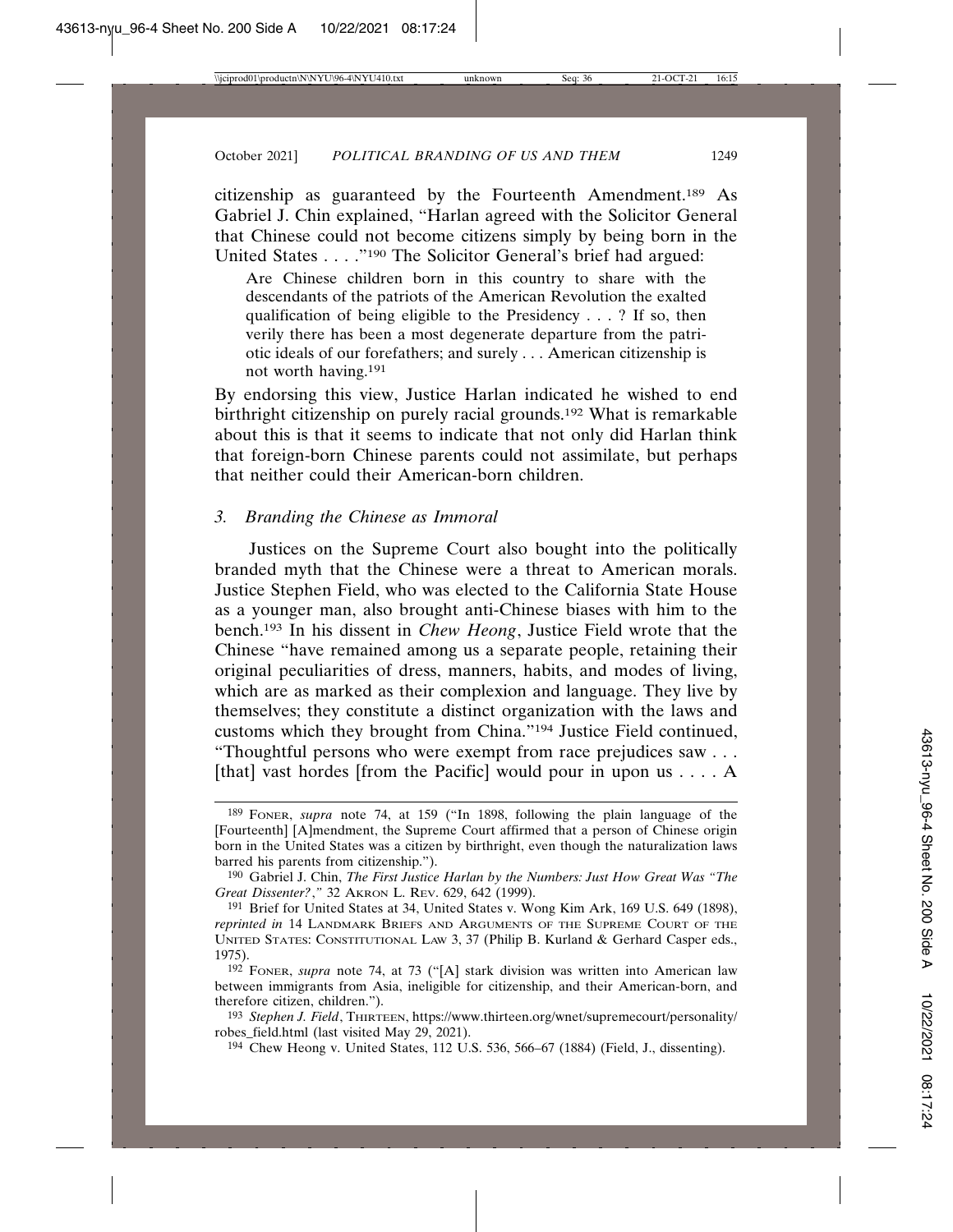restriction upon their further immigration was felt to be necessary to prevent the degradation of white labor, and to preserve to ourselves the inestimable benefits of our Christian civilization."195 Fortunately, this was only a dissent without precedential value.

However, Justice Field also embodied his prejudices in law in cases like the majority opinion in the *Chinese Exclusion* case, *Chae Chan Ping v. United States* from 1889, which asserted: "Whatever modifications [to Chinese immigration laws] have since been made . . . have been caused by a well-founded apprehension—from the experience of years—that a limitation to the immigration of certain classes from China was essential to the peace of the community on the Pacific coast . . . ."196 Describing the California constitution, Justice Field said that its anti-Chinese provisions were justified, because "Chinese laborers had a baneful effect upon the material interests of the State, and upon public morals; that their immigration was in numbers approaching the character of an Oriental invasion, and was a menace to our civilization; that the discontent from this cause was not confined to any political party . . . ."197 Thus, Justice Field embraced the negative branding found in political platforms, both that Chinese immigrants posed a threat to American "morals" as well as that they posed a threat to American civilization writ large. The words "menace" and "Chinese" had a linkage in political conventions, and after *Chae Chan Ping*, they became linked as a matter of constitutional law too.

# *4. Branding the Chinese as Disease-Like*

While the Supreme Court was never as graphic in its language as the verbiage used at political conventions likening the Chinese to diseases, the Court did use unfortunate language that was eerily close. For example, in the case that upheld the Chinese Exclusion Act, *Chae Chan Ping v. United States*, Justice Field writing for a unanimous Court quoted the following language when justifying Congress's racial exclusion of Chinese immigrants:

Mr. Blaine, secretary of state under President Arthur, writes: "While, under the Constitution and the laws, this country is open to the honest and industrious immigrant, it has no room outside of its prisons or almshouses for depraved and incorrigible criminals or

<sup>195</sup> *Id.* at 569.

<sup>196</sup> Chae Chan Ping v. United States, 130 U.S. 581, 594 (1889).

<sup>197</sup> *Id.* at 595–96.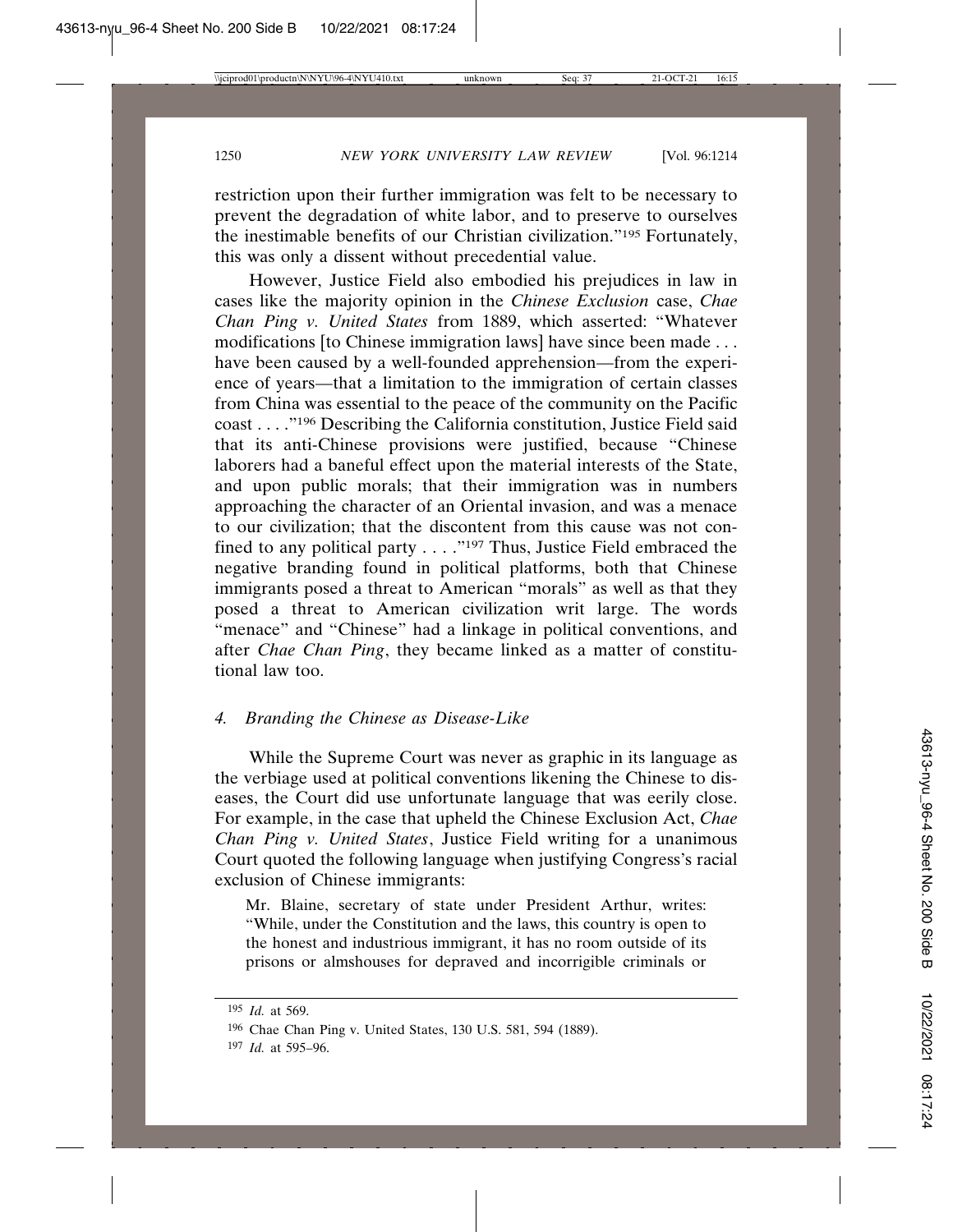hopelessly dependent paupers who may have become a pest or burden, or both, to their own country."198

Thus, the Court appeared to embrace Blaine's notion of the Chinese as "pests." This is the same Blaine who was the Republican Party's nominee for President in 1884 and who bad-mouthed the Chinese in his acceptance of the nomination. But by quoting Blaine in its opinion, the Supreme Court embedded his anti-Asian prejudice in American law like a mosquito encased in amber. In *Chae Chan Ping*, the Supreme Court also established Congress's plenary power over immigration. As Beth Lew-Williams explains, "With the plenary power doctrine, the court granted Congress absolute power to define, exclude, and expel aliens, virtually abdicating authority to review the political branches in this domain."199

#### *5. Branding the Chinese as Invaders*

Finally, the Supreme Court often conceptualized Asian immigrants as "invaders." Arguably the quotes from Justice Field above also fall into the category of conceptualizing the Chinese as unwanted invaders. But some of the language used by the Supreme Court was more subtle than Justice Field's stark Sinophobic language. Nonetheless, the idea of the Chinese as invaders appeared to animate the decisions of another elected-politician-turned-Supreme-Court-Justice named George Sutherland of Utah. As a member of Congress, Sutherland once told a reporter: "The Chinese laborers, who would naturally come . . . would unhealth[il]y compete[] with our own laborers. We already have one race problem in the South . . . , and to open our doors to the unrestricted immigration of Mongolians would be to invite another and more serious race problem into the West."200

On the Supreme Court, Justice Sutherland, who was himself an immigrant from England, took stances that were anti-Asian.<sup>201</sup> In *Chung Fook v. White*, Justice Sutherland, writing for the Court, held a Chinese-American man could not bring his wife from China to America.202 While this result was dictated by the statute at issue, the

202 Chung Fook v. White, 264 U.S. 443 (1924).

<sup>198</sup> 130 U.S. 581, 608–09 (1889) (quoting 2 FRANCIS WHARTON, A DIGEST OF THE INTERNATIONAL LAW OF THE UNITED STATES § 206 (1st ed. 1886)).

<sup>199</sup> Beth Lew-Williams, *supra* note 97, at 153, 158.

<sup>200</sup> JOEL FRANCIS PASCHAL, MR. JUSTICE SUTHERLAND: A MAN AGAINST THE STATE 41 (1951) (quoting Rep. Sutherland).

<sup>201</sup> Daniel A. Cotter, *Justice George Sutherland (1862-1942)*, CONSTITUTING AM., https://constitutingamerica.org/justice-george-sutherland-1862-1942-guest-essayist-daniela-cotter (last visited Sept. 10, 2021).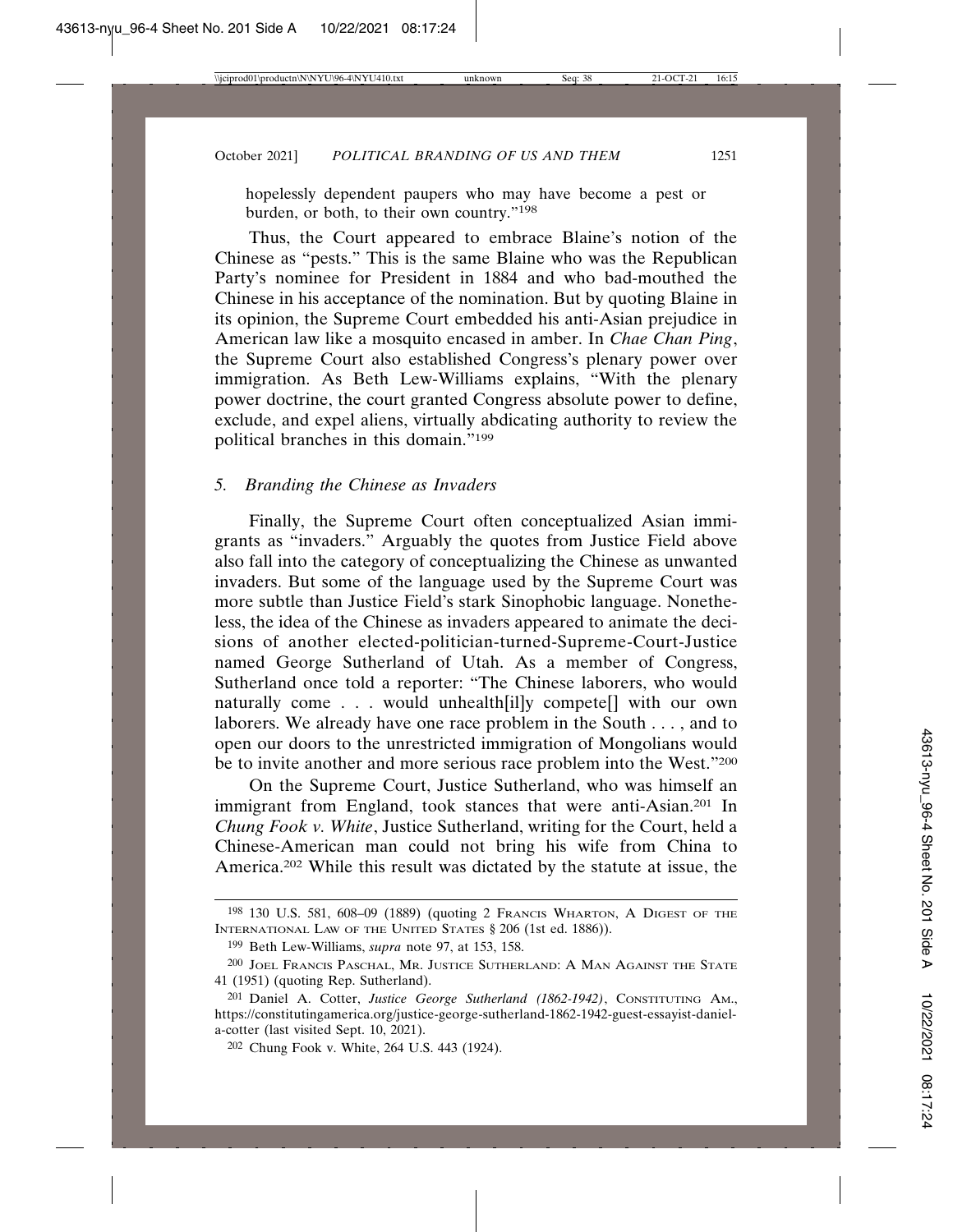Court had the power to find the law unconstitutional and did not.203 While the language in the case is not explicit about conceptualizing Chinese immigrants as a group of invaders, the outcome, that a wife cannot join her husband in America was one of the ways that the Supreme Court policed the borders of the nation, literally and genetically.

Justice Sutherland would police the gateway to citizenship in a similar way in *United States v. Thind*, when the Court decided that a man from India could not become a U.S. citizen because he was not White.204 This built on *Ozawa v. United States*, which likewise ruled that a man from Japan could not be naturalized because he was not White.205 Ozawa had argued that his skin color was "White." However, "the Court held unanimously that *white* meant not skin color but 'Caucasian,' . . . notwithstanding the fact that few white Americans had origins in the Caucasus Mountains of Russia either and that those who did were at that very moment being kept out, too."206

Justice Sutherland authored both opinions. In *Thind*, Sutherland wrote,

Congress . . . has now excluded from admission into this country all natives of Asia within designated limits of latitude and longitude, including the whole of India. This not only constitutes conclusive evidence of the congressional attitude of opposition to Asiatic immigration generally, but is persuasive of a similar attitude toward Asiatic naturalization as well . . . .<sup>207</sup>

Sutherland also authored *Ozawa* concluding, "[i]n all of the Naturalization Acts from 1790 to 1906 the privilege of naturalization

205 Ozawa v. United States, 260 U.S. 178, 195 (1922) (determining "that only free white persons shall be included" in the naturalization statute); *see also* Stefano Luconi, *The Color of Citizenship: Asian Immigrants to the United States and Naturalization Between 1870 and 1952*, 30 RSA J. 11, 18 (2019) ("Ozawa was ineligible for citizenship because, as a Japanese, he was 'clearly of a race which was not Caucasian.'").

206 WILKERSON, *supra* note 8, at 126; *see also* Luconi, *supra* note 205, at 18 ("On 13 November 1922 Associate Justice George Sutherland argued that the 'color test' was impractical because it would cause 'a confused overlapping of races and the gradual merging of one into the other, without any practical line of separation,' and conversely the 'determination that the words "white person" are synonymous with the words "a person of the Caucasian race" simplifies the problem . . . .'").

207 *Thind*, 261 U.S. at 215.

<sup>203</sup> *Id.* at 446 ("The words of the statute being clear, if it unjustly discriminates against the native-born citizens, or is cruel and inhuman in its results, as forcefully contended, the remedy lies with Congress and not with the courts.").

<sup>204</sup> United States v. Thind, 261 U.S. 204, 213 (1923) (finding that a Hindu man was not white and thus not eligible for naturalization); Victor Jew, *George Sutherland and American Ethnicity: A Pre History to "*Thind*" and "*Ozawa,*"* 41 CENTENNIAL REV. 553, 556 (1997) ("In justifying his decision to keep Asian Indians outside the juridical standing of US citizen, Sutherland explained how bodily Otherness . . . posed a problem for the dominant society.").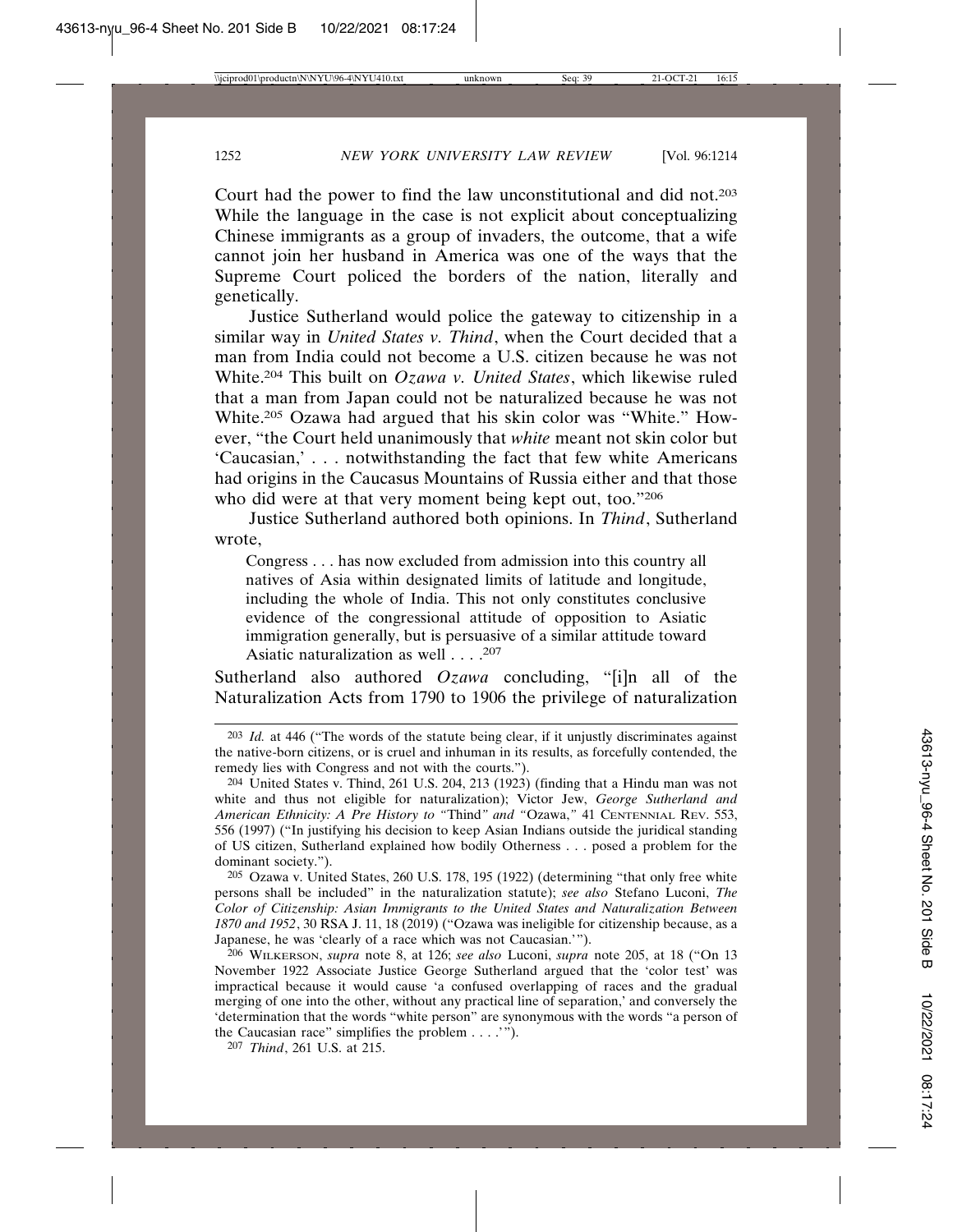was confined to white persons . . . . "<sup>208</sup> These opinions limited who could become a citizen on racialized grounds for decades to come. As Isabel Wilkerson explains, the result of *Ozawa* and *Thind* "were a heartbreaking catastrophe for Asians seeking citizenship. . . . [T]he government began rescinding the naturalized citizenship of people of Asian descent who were already here."209 The negative branding of Chinese and other Asian immigrants as invaders found in political platforms undergirds the reasoning of the Supreme Court as to why naturalization of Asian immigrants would not be tolerated. Thus, discrimination in the political realm became a self-reinforcing reason for discrimination at the Supreme Court. The deep division in law between "us" (Americans) and "them" (Chinese and Asian immigrants) would not end until decades later when Congressional statutes finally ended the ban on Chinese naturalization.210

#### CONCLUSION: HARBINGER

The problem of xenophobia in politics is not just a historical curiosity. For one, the Chinese Exclusion cases that I quoted from liberally in this piece are still good law as Congress still has plenary power over immigration and exclusion of foreign nationals.211 Sadly the phenomenon of xenophobia is far from over. There is reason to worry about modern xenophobia spouted by American political figures including former President Trump. Like the Sinophobia in the political platforms during 1876–1924, the branding of a particular group as "outsiders" can have lasting negative impacts, even today.

For example, one of things that was branded during the Trump presidency was the novel coronavirus, COVID-19.212 President Trump branded COVID-19 by repeatedly calling it "Kung-flu" or the "China Virus."213 This was an allusion to the place that first recorded cases of

213 David Nakamura, *With 'Kung Flu,' Trump Sparks Backlash Over Racist Language — and a Rallying Cry for Supporters*, WASH. POST (June 24, 2020, 6:13 PM), https://

<sup>208</sup> *Ozawa*, 260 U.S. at 192.

<sup>209</sup> WILKERSON, *supra* note 8, at 127.

<sup>210</sup> An Act to Repeal the Chinese Exclusion Acts, to Establish Quotas, and for Other Purposes, Pub. L. No. 78-199, 57 Stat. 600 (1943).

<sup>211</sup> Garrett Epps, *The Ghost of Chae Chan Ping: A Chinese-Exclusion Case from the 1880s Set a Precedent that Haunts the Legal Fight over Trump's Travel Ban*, ATLANTIC (Jan. 20, 2018), https://www.theatlantic.com/politics/archive/2018/01/ghost-hauntingimmigration/551015 ("But the [Chinese exclusion] cases—apparently—remain good law, and they embody the idea that Congress can do anything it wants in immigration, Constitution be damned.").

<sup>212</sup> *See* Ciara Torres-Spelliscy, *The Political Branding of COVID-19: A Narrative Explained by President Trump's Five Stages of Grief* (describing President Trump's branding of the COVID pandemic a "hoax"), *in* FEELING DEMOCRACY (forthcoming 2021) (manuscript at 1) (on file with author).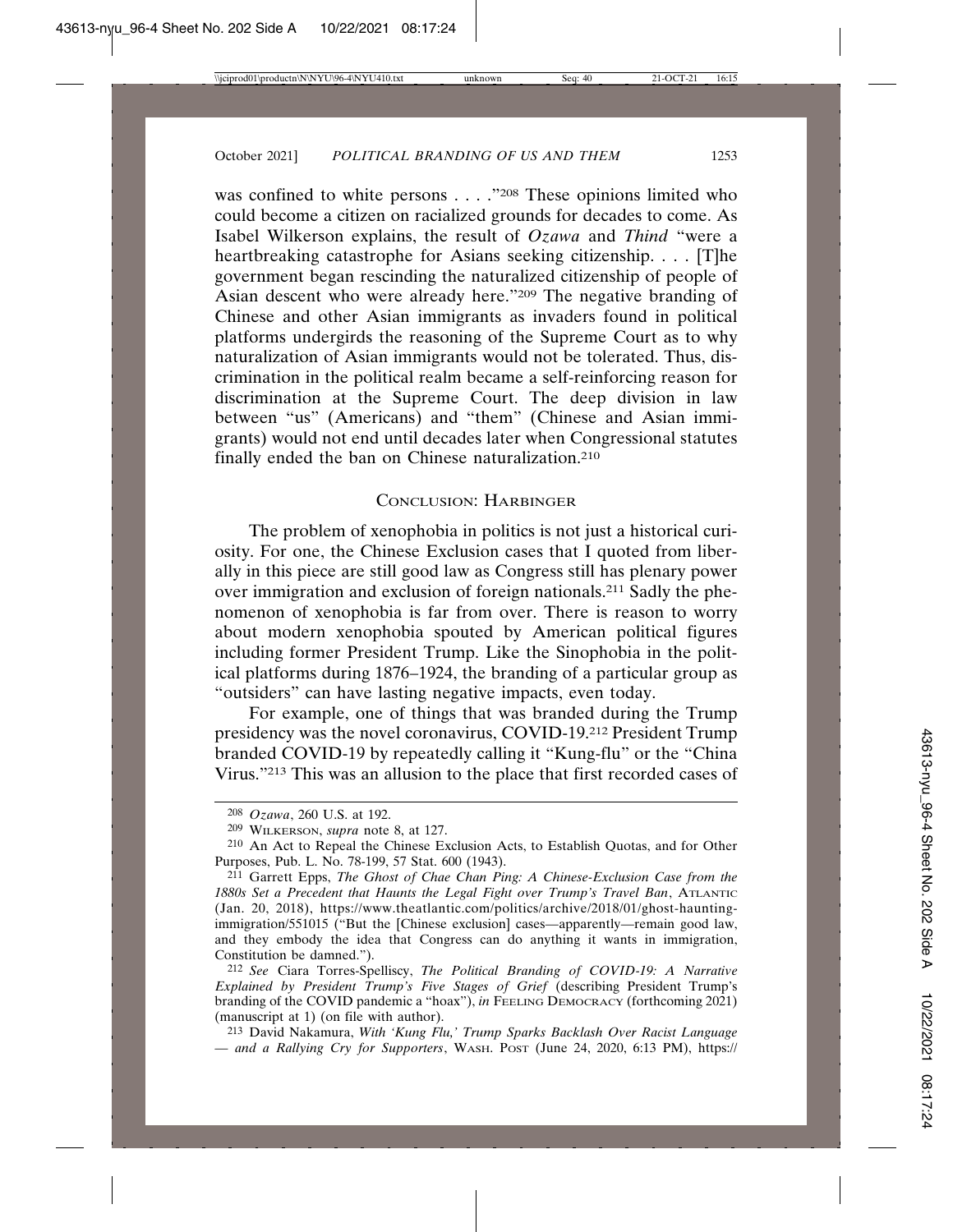COVID-19: Wuhan, China.214 Donald Trump called COVID-19 the "China virus" during the Republican National Convention in 2020.215 But the racialized epithets for the virus had broader consequences. A recent study of the impact of Trump's calling COVID-19 the "China virus" concluded: "Rhetoric is not harmless. . . . [It] had an immediate, measurable impact on our collective biases. Specifically, this stigmatizing terminology more deeply entrenched the notion that Asians are 'perpetual foreigners'—a pernicious stereotype with troubling historical roots and measurable real-world consequences . . . ."216 In the wake of the branding of COVID-19 as Chinese, another study found a marked increase in violence towards Asian Americans in New York and Los Angeles, rising by nearly 150% from 2019 to 2020.217 And in a particularly jarring incident, six Asians were killed during a mass shooting in March of 2021 in Atlanta.<sup>218</sup>

President Trump's racialization of a pandemic as the "China virus" harkened back to a much older form of racism: the Sinophobia of yesteryear.219 As this piece has shown, scapegoating non-White immigrants for America's problems has a long, dark past in American politics.

What I hope is that courts can appreciate the significance of the history highlighted by this piece and thereby they will not fall for the political branding of "the other" that frequently infects political dis-

www.washingtonpost.com/politics/with-kung-flu-trump-sparks-backlash-over-racistlanguage—and-a-rallying-cry-for-supporters/2020/06/24/485d151e-b620-11ea-aca5 ebb63d27e1ff\_story.html; Ken Bredemeier, *Trump: 'I Beat This Crazy, Horrible China Virus*,*'* VOICE AM. (Oct. 11, 2020, 7:15 PM), https://www.voanews.com/2020-usa-votes/ trump-i-beat-crazy-horrible-china-virus.

<sup>214</sup> *Listings of WHO's Response to COVID-19*, WORLD HEALTH ORG. (June 29, 2020), https://www.who.int/news/item/29-06-2020-covidtimeline.

<sup>215</sup> Tim Dickinson, *GOP Convention Speakers Declare America Not Racist as Trump Blasts 'China Virus*,*'* ROLLING STONE (Aug. 25, 2020), https://www.rollingstone.com/ politics/politics-news/republican-party-not-racist-declare-convention-speakers-the-chinavirus-1049468.

<sup>216</sup> Sean Darling-Hammond, Eli K. Michaels, Amani M. Allen, David H. Chae, Marilyn D. Thomas, Thu T. Nguyen, Mahasin M. Mujahid & Rucker C. Johnson, *After "The China Virus" Went Viral: Racially Charged Coronavirus Coverage and Trends in Bias Against Asian Americans*, 47(6) HEALTH EDUC. & BEHAV. 870, 877 (2020) (citations omitted).

<sup>217</sup> *See* Yam,*supra* note 1 (noting, among other statistics, anti-Asian hate crimes in New York increased 833% from 2019 to 2020).

<sup>218</sup> *8 Dead in Atlanta Spa Shootings, With Fears of Anti-Asian Bias*, N.Y. TIMES (Mar. 26, 2021, 9:19 AM), https://www.nytimes.com/live/2021/03/17/us/shooting-atlanta-acworth (noting anti-Asian bias had not been ruled out as a motive).

<sup>219</sup> *See, e.g.*, Chen et al., *supra* note 23, at 556 ("The earliest Asian immigrants to the United States were brought in during the second half of the 19th century as cheap labor for the mining, agricultural, and railroad industries. They were often forced to work in subhuman conditions, and were cast as scapegoats for multiple outbreaks of smallpox and bubonic plague.").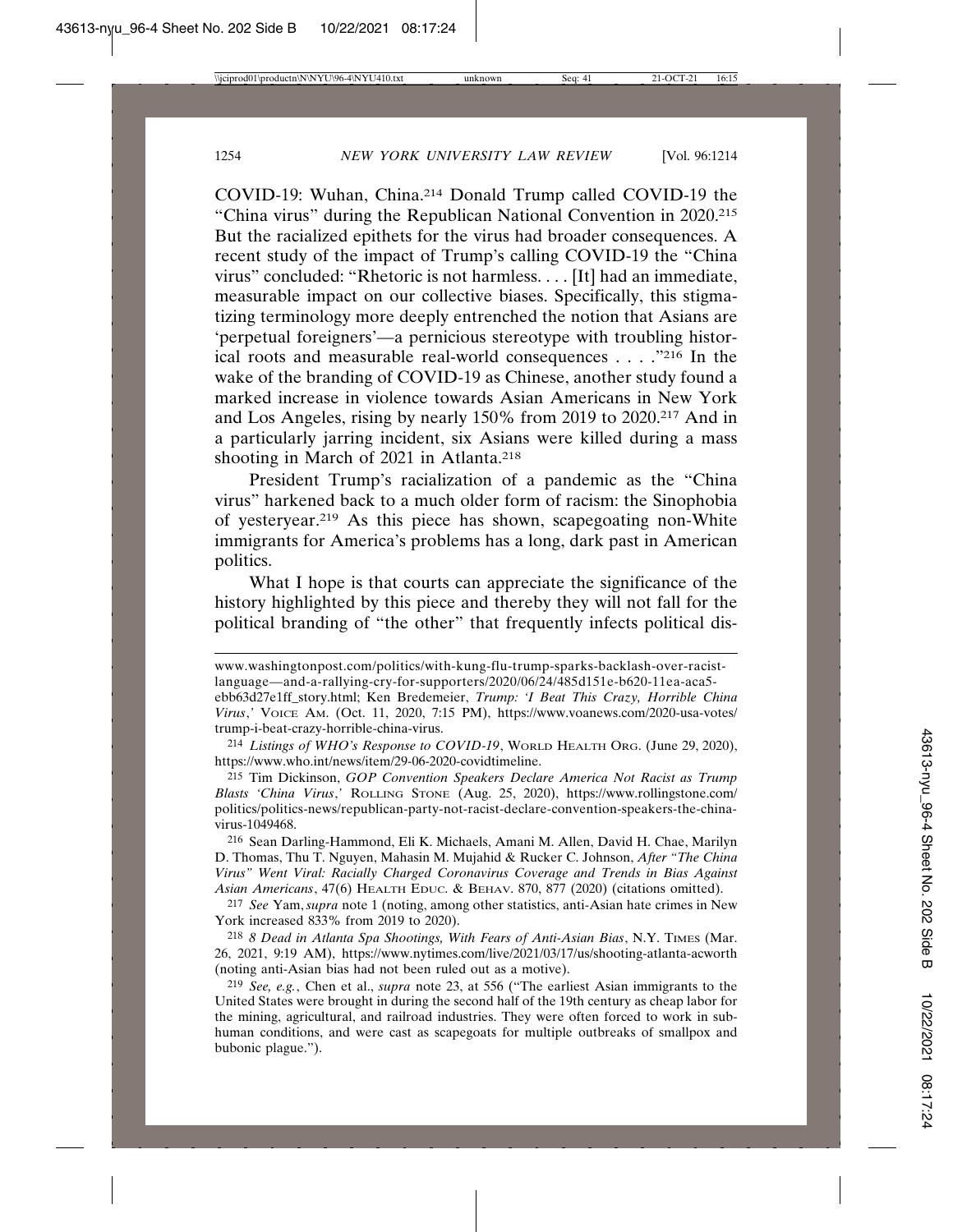course. The language of political and legal leaders should be more enlightened than the language of the mob. Jurists should learn from the course of human events from the turn of the twentieth century and its unjustified mistreatment and mischaracterization of Asian immigrants. As America experiences spasms of nativism today, judges as well as Justices should resist the urge to embody their biases in law and remember that the Constitution requires them to give equal protection under the law to everyone in the United States.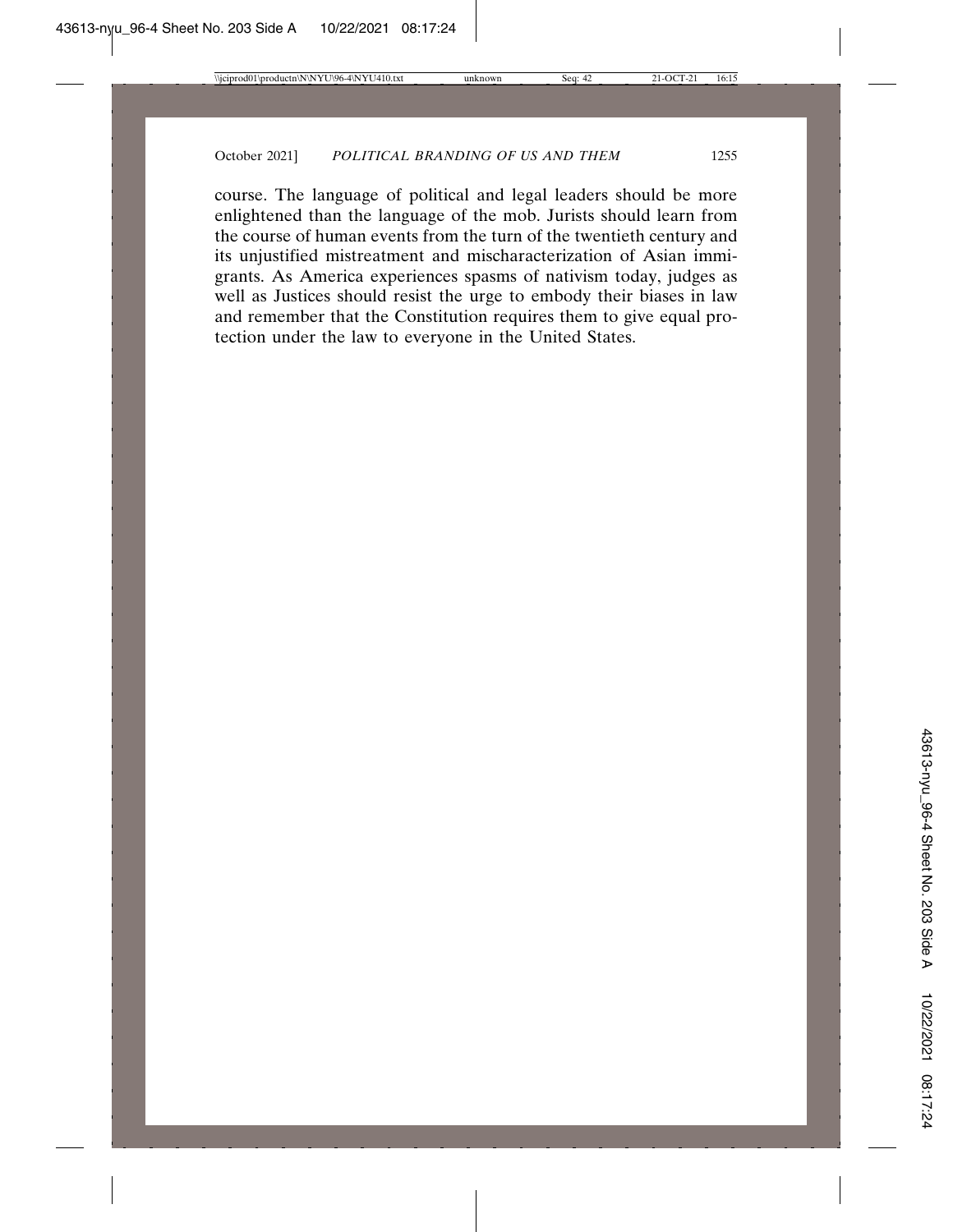| <b>Individual</b>        | <b>Position(s)</b>                                                     | <b>Category</b><br><b>Categories</b>           | <b>Convention(s)</b><br><b>Attended</b>                                       |
|--------------------------|------------------------------------------------------------------------|------------------------------------------------|-------------------------------------------------------------------------------|
| Samuel<br>Axtell         | New Mexico<br>Governor                                                 | Governor/<br>Lieutenant<br>Governor            | Republican National<br>Convention, June 14,<br>15, 16, 1876                   |
| John<br>Bankhead         | Alabama<br>Congressman                                                 | Member of<br>Congress                          | Democratic National<br>Convention, Chicago,<br>July 7, 8, 9, 10, 11, 1896     |
| William<br><b>Barnes</b> | <b>Associate Justice</b><br>of Arizona<br>Territorial<br>Supreme Court | Judiciary<br>(Future or<br>Current<br>Members) | Democratic National<br>Convention, Chicago,<br>July 7, 8, 9, 10, 11, 1896     |
| Thomas<br>Bayard         | U.S. Senator from<br>Delaware                                          | <b>U.S. Senator</b>                            | <b>National Democratic</b><br>Convention,<br>Baltimore, July 9, 1872          |
| John<br>Beckham          | Kentucky<br>Governor                                                   | Governor /<br>Lieutenant<br>Governor           | <b>Democratic National</b><br>Convention, St. Louis,<br>July 6, 7, 8, 9, 1904 |
| Robert<br>Beeckman       | Rhode Island<br>Governor                                               | Governor /<br>Lieutenant<br>Governor           | Republican National<br>Convention, Chicago,<br>June 8, 9, 10, 11, 12,<br>1920 |
| James<br>Belford         | Colorado<br>Congressman                                                | Member of<br>Congress                          | Republican National<br>Convention, 1876                                       |

| TABLE 1. POLITICIAN ATTENDANCE <sup>220</sup> |  |
|-----------------------------------------------|--|
|                                               |  |

220 REPUBLICAN CONVENTION 1876, *supra* note 106, at 13, 58 (Samuel Axtell, Charles Farwell, John Jones, Edward Pierce, Josiah Settle & H. Steiner); REPUBLICAN CONVENTION 1880, *supra* note 78, at 8 (William Walter Phelps); REPUBLICAN CONVENTION 1884, *supra* note 123, at 26 (John Lynch & Alphonse Rosenthal); REPUBLICAN CONVENTION 1888, *supra* note 77, at 25 (1888) (Charles Edwards, John Lynch, William Stewart & William Warner); PROCEEDINGS OF THE TENTH REPUBLICAN NATIONAL CONVENTION HELD IN THE CITY OF MINNEAPOLIS, MINN., JUNE 7, 8, 9 AND 10, 1892, at 20 (1892), [hereinafter REPUBLICAN CONVENTION 1892] https://babel.hathitrust.org/cgi/ pt?id=UC1.b4146494&view=1up&seq=8&skin=2021&q1=committee%20on%

20resolutions%20alabama (Frank Cannon, Charles Libby, John Lynch & Josiah Settle); REPUBLICAN CONVENTION 1896, *supra* note 162, at 100 (Willis Van Devanter & Charles Sampson Hartman); REPUBLICAN CONVENTION 1900, *supra* note 162, at 53 (Cushman Davis, Willis Van Devanter, Robert Hawley, John Lynch, Chester Rowell & Josiah Settle); OFFICIAL PROCEEDINGS OF THE THIRTEENTH REPUBLICAN NATIONAL CONVENTION HELD IN THE CITY OF CHICAGO, JUNE 21, 22, 23, 1904, at 71 (1904), [hereinafter REPUBLICAN CONVENTION 1904] https://babel.hathitrust.org/cgi/pt?id=UC2.ark:/13960/t93778538&view =1up&seq=97&q1=committee%20on%20resolutions%20alabama (John Dalzell, Weldon Heyburn & Josiah Settle); REPUBLICAN CONVENTION 1908, *supra* note 172, at 51 (Joseph Fordney, William Drake & Henry duPont); OFFICIAL REPORT OF THE PROCEEDINGS OF THE FIFTEENTH REPUBLICAN NATIONAL CONVENTION HELD IN CHICAGO, ILLINOIS, JUNE 18, 19, 20, 21, AND 22, 1912, at 165–66 (1912), [hereinafter REPUBLICAN CONVENTION 1912] https://babel.hathitrust.org/cgi/pt?id=UC2.ark:/13960/t3cz3408b&view=1up&seq=198&q1=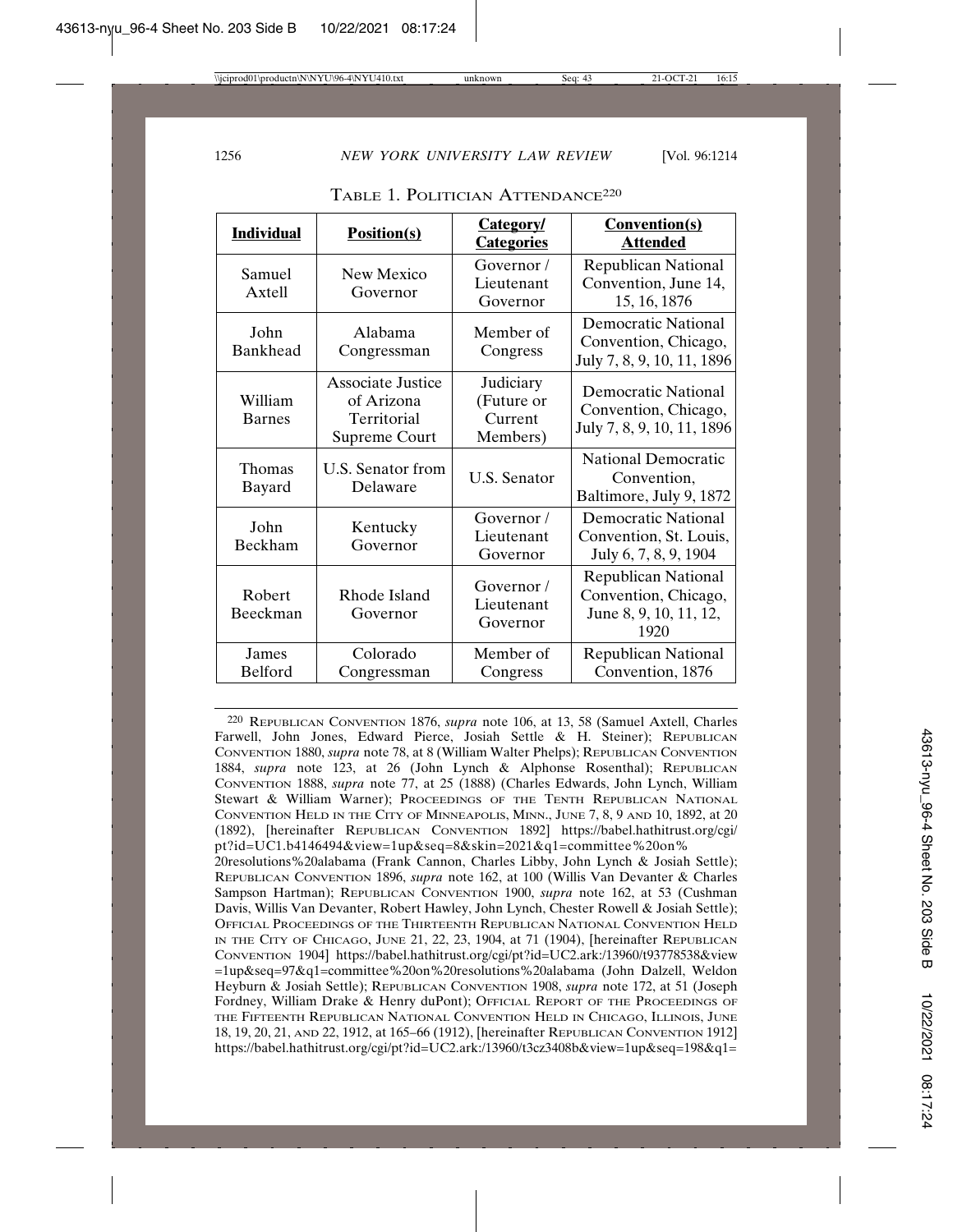committee%20on%20resolutions%20alabama (Herbert Hadley, Henry Lippitt & Josiah Settle); OFFICIAL REPORT OF THE PROCEEDINGS OF THE SIXTEENTH REPUBLICAN NATIONAL CONVENTION HELD IN CHICAGO, ILLINOIS, JUNE 7, 8, 9 AND 10, 1916, at 36 (1916), [hereinafter REPUBLICAN CONVENTION 1916] https://babel.hathitrust.org/cgi/ pt?id=mdp.39015030802261&view=1up&seq=11&skin=2021 (George Sutherland); OFFICIAL REPORT OF THE PROCEEDINGS OF THE SEVENTEENTH REPUBLICAN NATIONAL CONVENTION HELD IN CHICAGO, ILLINOIS, JUNE 8, 9, 10, 11 AND 12, 1920, at 40 (1920), [hereinafter REPUBLICAN CONVENTION 1920] https://babel.hathitrust.org/cgi/pt?id=UC2. ark:/13960/t75t3j49f&view=1up&seq=56&q1=committee%20on%20resolutions (Robert Beeckman, Reed Smoot & John Wise); OFFICIAL REPORT OF THE PROCEEDINGS OF THE EIGHTEENTH REPUBLICAN NATIONAL CONVENTION HELD IN CLEVELAND, OHIO, JUNE 10, 11 AND 12, 1924, at 45 (1924), [hereinafter REPUBLICAN CONVENTION 1924] https:// babel.hathitrust.org/cgi/pt?id=mdp.39015030802287&view=1up&seq=7&skin=2021&q1= committee%20on%20resolutions%20alabama (Simeon Fess, Frederick Gillett & Arthur Hyde); OFFICIAL PROCEEDINGS OF THE NATIONAL DEMOCRATIC CONVENTION HELD AT BALTIMORE, JULY 9, 1872, at 21 (1872), https://babel.hathitrust.org/cgi/pt?id=miun. aey0505.0001.001&view=1up&seq=21&q1=resolutions%20alabama (Thomas Bayard & John Martin); DEMOCRATIC CONVENTION 1876, *supra* note 109, at 37 (William Dorsheimer); DEMOCRATIC CONVENTION 1880, *supra* note 118, at 10 (William English, Melville Fuller, Joseph McDonald & Rufus Peckham); OFFICIAL PROCEEDINGS OF THE NATIONAL DEMOCRATIC CONVENTION HELD IN CHICAGO, ILL., JULY 8TH, 9TH, 10TH AND 11TH, 1884, at 43, 168 (1884), https://babel.hathitrust.org/cgi/pt?id=mdp. 39015030799327&view=1up&seq=9&skin=2021 (James Blaine, Benjamin Butler, Abram Hewitt & John McPherson); DEMOCRATIC CONVENTION 1888, *supra* note 139, at 24, 33 (Arthur Gorman, William Mutchler & Stephen White); OFFICIAL PROCEEDINGS OF THE NATIONAL DEMOCRATIC CONVENTION HELD IN CHICAGO, ILL., JUNE 21ST, 22ND AND 23RD, 1892, at 33 (1892), https://archive.org/details/officialproceedi00demoiala (John Caine, Clayton Crafts, John Daniel & Roswell Flower); OFFICIAL PROCEEDINGS OF THE NATIONAL DEMOCRATIC CONVENTION HELD IN CHICAGO, ILL., JULY 7TH, 8TH, 9TH, 10TH AND 11TH, 1896, at 6, 111, 143 (1896), https://archive.org/details/officialproceedi1896demo/ page/110/mode/2up (John Bankhead, William Barnes, John Clarke, James McReynolds & Stephen White); DEMOCRATIC CONVENTION 1900, *supra* note 134, at 53–54, 150 (1900) (William Bryan, William Daly & Hernando Money); DEMOCRATIC CONVENTION 1904, *supra* note 161, at 45, 76 (John Beckham, John Clarke & John Maddox); DEMOCRATIC CONVENTION 1908, *supra* note 145, at 3, 30–31 (Theodore Bell, MiCahah Brooks, John Burke, William Stone & Charles Weisse); DEMOCRATIC CONVENTION 1912, *supra* note 161, at 111 (John Clarke); OFFICIAL REPORT OF THE PROCEEDINGS OF THE DEMOCRATIC NATIONAL CONVENTION HELD IN SAINT LOUIS, MISSOURI, JUNE 14, 15 AND 16TH, 1916, at 46 (1916), https://babel.hathitrust.org/cgi/pt?id=mdp.39015030799319&view=1up&seq=5& skin=2021 (John Raker, Augustus Stanley & William Thompson); OFFICIAL REPORT OF THE PROCEEDINGS OF THE DEMOCRATIC NATIONAL CONVENTION HELD IN SAN FRANCISCO, CALIFORNIA, JUNE 28, 29, 30, JULY 1, 2, 3, 5, AND 6, 1920, at 28–29 (1920), https://babel.hathitrust.org/cgi/pt?id=njp.32101017500941&view=1up&seq=7&skin=2021 (Carter Glass, George Grigsby, Thomas Marshall & Albert Ritchie); OFFICIAL REPORT OF THE PROCEEDINGS OF THE DEMOCRATIC NATIONAL CONVENTION HELD IN MADISON SQUARE GARDEN NEW YORK CITY, JUNE 24, 25, 26, 27, 28, 30, JULY 1, 2, 3, 4, 5, 7, 8 AND 9, 1924, at 33 (1924), https://babel.hathitrust.org/cgi/pt?id=mdp.39015030799251&view= 1up&seq=3&skin=2021 (George Peery).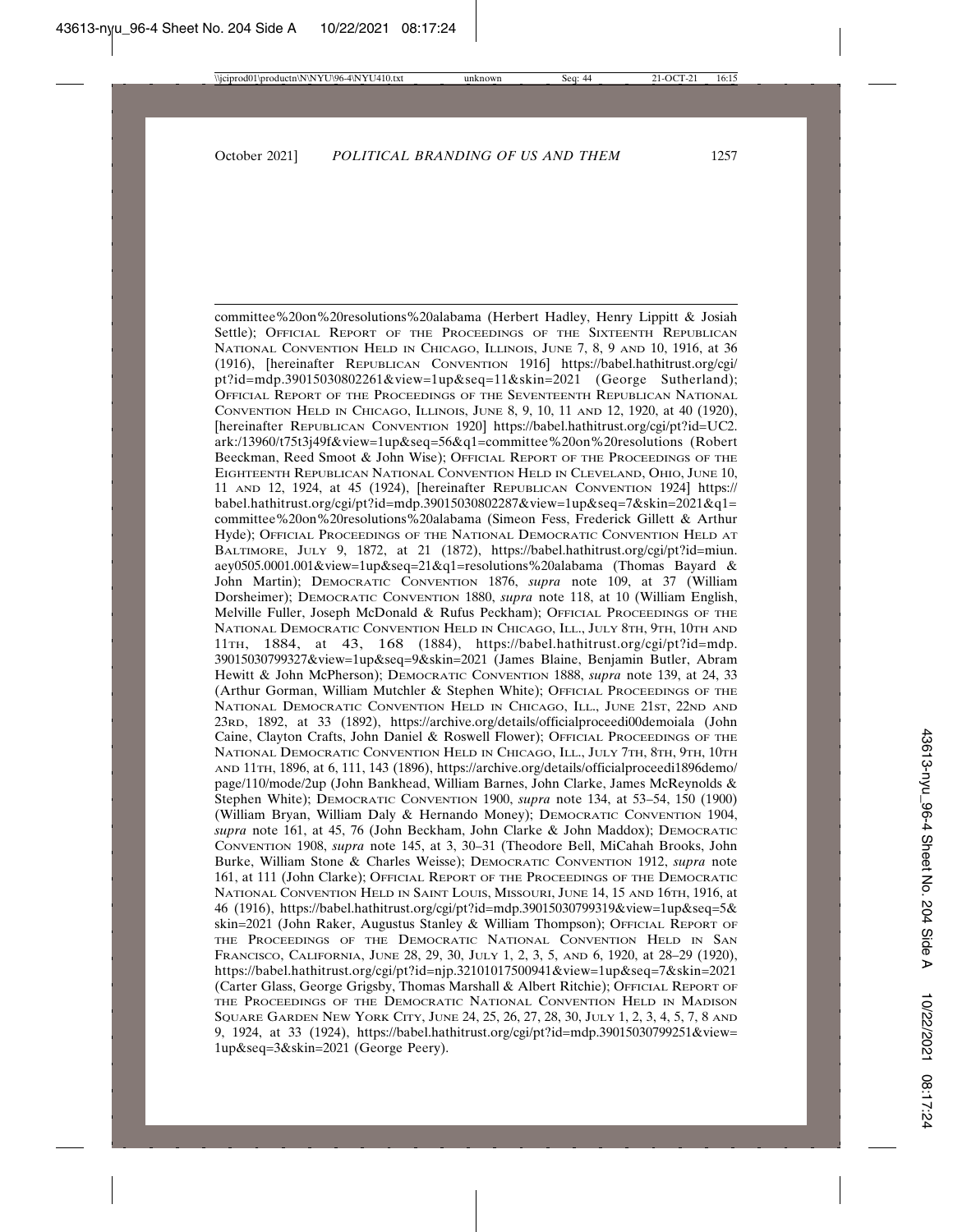| <b>Individual</b>                   | Position(s)                               | <b>Category/</b><br><b>Categories</b>                                                            | <b>Convention(s)</b><br><b>Attended</b>                                           |
|-------------------------------------|-------------------------------------------|--------------------------------------------------------------------------------------------------|-----------------------------------------------------------------------------------|
| Theodore<br><b>Bell</b>             | California<br>Congressman                 | Member of<br>Congress /<br>Chairman of<br>Democratic<br>National<br>Convention                   | <b>Democratic National</b><br>Convention, Denver,<br>July 7, 8, 9, 10, 1908       |
| <b>James Blaine</b>                 | Presidential<br>Nominee                   | Presidents /<br><b>Vice Presidents</b><br>or Presidential /<br>Vice<br>Presidential<br>Candidate | <b>Republican National</b><br>Convention, Chicago,<br>June 3, 4, 5, 6, 1884       |
| MiCahah<br><b>Brooks</b>            | Texas Court of<br><b>Criminal Appeals</b> | Judiciary<br>(Future or<br>Current<br>Members)                                                   | Democratic National<br>Convention, Denver,<br>July 7, 8, 9, 10, 1908              |
| William<br>Jennings<br><b>Bryan</b> | Presidential<br>Candidate                 | Presidents /<br><b>Vice Presidents</b><br>or Presidential /<br>Vice<br>Presidential<br>Candidate | <b>Democratic National</b><br>Convention, Kansas<br>City, July 4, 5, 6, 1900      |
| John Burke                          | North Dakota<br>Governor                  | Governor/<br>Lieutenant<br>Governor                                                              | <b>Democratic National</b><br>Convention, Denver,<br>July 7, 8, 9, 10, 1908       |
| Benjamin<br><b>Butler</b>           | Massachusetts<br>Governor                 | Governor /<br>Lieutenant<br>Governor                                                             | <b>National Democratic</b><br>Convention, Chicago,<br>July 8, 9, 10, 11, 1884     |
| John Caine                          | Utah<br>Congressman                       | Member of<br>Congress                                                                            | <b>National Democratic</b><br>Convention, Chicago,<br>June 21, 22, 23, 1892       |
| Frank<br>Cannon                     | U.S. Senator from<br>Utah                 | <b>U.S. Senator</b>                                                                              | <b>Republican National</b><br>Convention,<br>Minnesota, June 7, 8,<br>9, 10, 1892 |

TABLE 1. POLITICIAN ATTENDANCE CONTINUED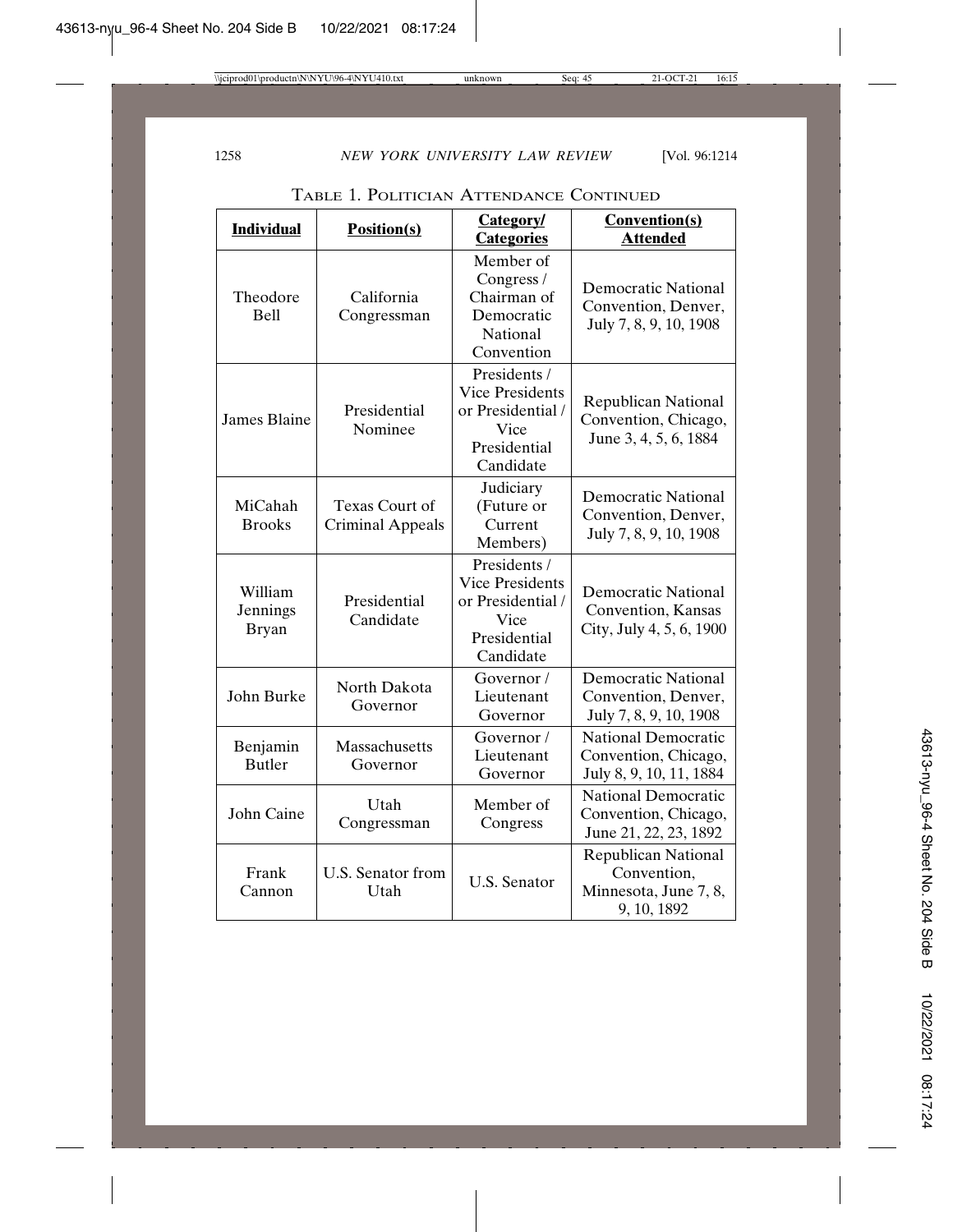| <b>Individual</b>      | <b>Position(s)</b>                 | <b>Category</b><br><b>Categories</b>           | <b>Convention(s)</b><br><b>Attended</b>                                                                                                                                                                                                                                          |
|------------------------|------------------------------------|------------------------------------------------|----------------------------------------------------------------------------------------------------------------------------------------------------------------------------------------------------------------------------------------------------------------------------------|
| John Hessin<br>Clarke  | Supreme Court<br>Justice           | Judiciary<br>(Future or<br>Current<br>Members) | <b>Democratic National</b><br>Convention, Chicago,<br>July 7, 8, 9, 10, 11,<br>1896:<br><b>Democratic National</b><br>Convention, St. Louis,<br>July 6, 7, 8, 9, 1904;<br><b>Democratic National</b><br>Convention,<br>Baltimore, June 25, 26,<br>27, 28, 29, July 1, 2,<br>1912 |
| Clayton<br>Crafts      | Member of Illinois<br>House        | State Legislator                               | <b>National Democratic</b><br>Convention, Chicago,<br>June 21, 22, 23, 1892                                                                                                                                                                                                      |
| William Daly           | New Jersey<br>Congressman          | Member of<br>Congress                          | <b>Democratic National</b><br>Convention, Kansas<br>City, July 4, 5, 6, 1900                                                                                                                                                                                                     |
| John Dalzell           | Pennsylvania<br>Congressman        | Member of<br>Congress                          | <b>Republican National</b><br>Convention, Chicago,<br>June 21, 22, 23, 1904                                                                                                                                                                                                      |
| John Daniel            | U.S. Senator from<br>Virginia      | <b>U.S. Senator</b>                            | <b>National Democratic</b><br>Convention, Chicago,<br>June 21, 22, 23, 1892                                                                                                                                                                                                      |
| Cushman<br>Davis       | U.S. Senator from<br>Minnesota     | <b>U.S. Senator</b>                            | <b>Republican National</b><br>Convention,<br>Philadelphia, June 19,<br>20, 21, 1900                                                                                                                                                                                              |
| Willis Van<br>Devanter | Supreme Court<br>Justice           | Judiciary<br>(Future or<br>Current<br>Members) | <b>Republican National</b><br>Convention, St. Louis,<br>June 16, 17, 18, 1896;<br><b>Republican National</b><br>Convention,<br>Philadelphia, June 19,<br>20, 21, 1900                                                                                                            |
| William<br>Dorsheimer  | New York<br>Lieutenant<br>Governor | Member of<br>Congress                          | <b>National Democratic</b><br>Convention, St. Louis,<br>June 27, 28, 29, 1876                                                                                                                                                                                                    |

TABLE 1. POLITICIAN ATTENDANCE CONTINUED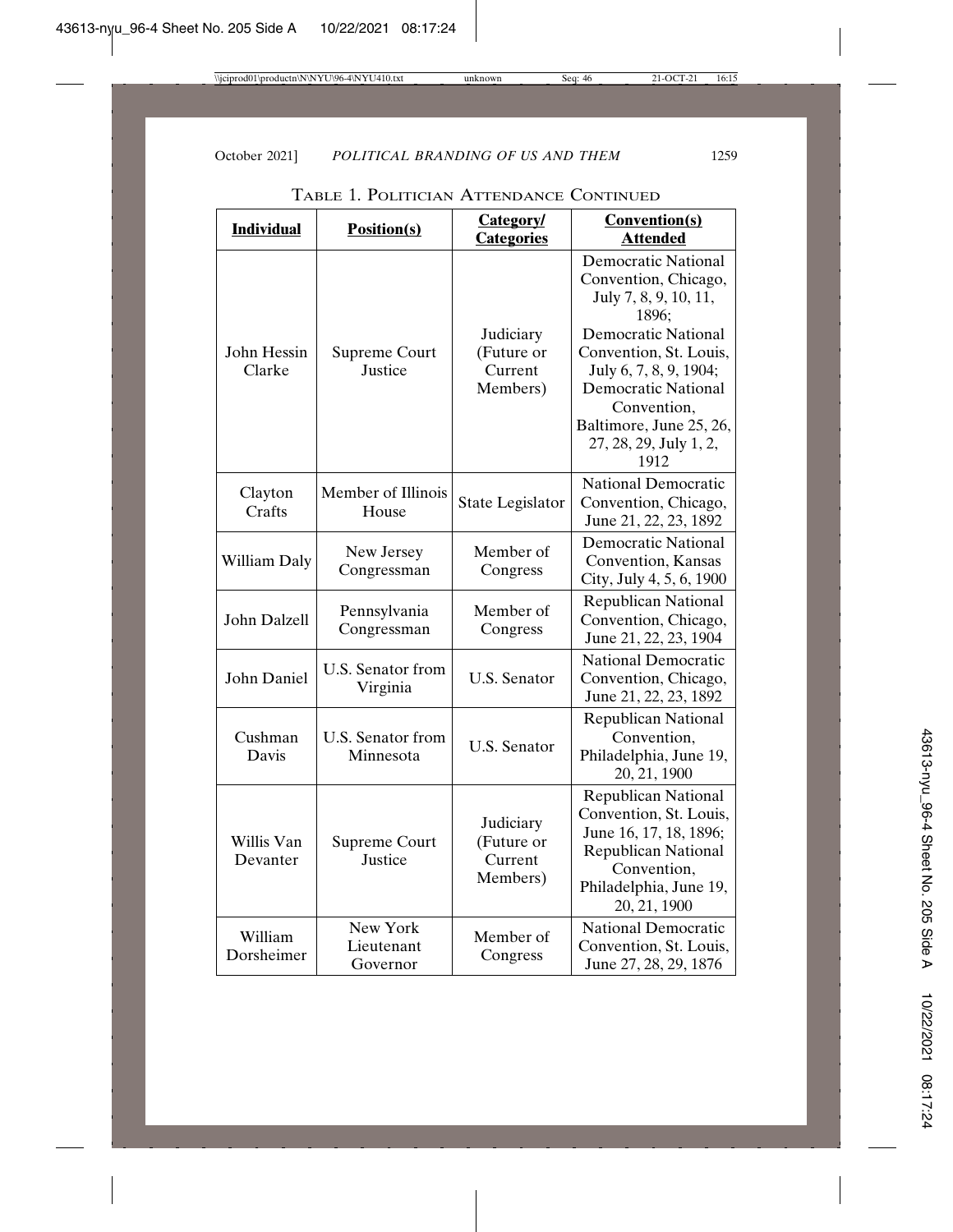TABLE 1. POLITICIAN ATTENDANCE CONTINUED

| <b>Individual</b>              | <b>Position(s)</b>            | Category/<br><b>Categories</b>                                                                   | <b>Convention(s)</b><br><b>Attended</b>                                                    |
|--------------------------------|-------------------------------|--------------------------------------------------------------------------------------------------|--------------------------------------------------------------------------------------------|
| William<br>Arthur<br>Drake Jr. | Colorado Senator              | State Legislator                                                                                 | <b>Republican National</b><br>Convention, June 16,<br>17, 18, 19, 1908                     |
| Henry<br>duPont                | U.S. Senator from<br>Delaware | <b>U.S. Senator</b>                                                                              | <b>Republican National</b><br>Convention, June 16,<br>17, 18, 19, 1908                     |
| Charles<br>Edwards             | Minnesota<br>Senator          | State Legislator                                                                                 | <b>Republican National</b><br>Convention, Chicago,<br>June 19, 20, 21, 22, 23,<br>25, 1888 |
| William H.<br>English          | Vice Presidential<br>Nominee  | Presidents /<br><b>Vice Presidents</b><br>or Presidential /<br>Vice<br>Presidential<br>Candidate | <b>National Democratic</b><br>Convention,<br>Cincinnati, June 22, 23,<br>24, 1880          |
| Charles<br>Farwell             | Illinois<br>Congressman       | Member of<br>Congress                                                                            | <b>Republican National</b><br>Convention, June 14,<br>15, 16, 1876                         |
| <b>Simeon Fess</b>             | U.S. Senator from<br>Ohio     | <b>U.S. Senator</b>                                                                              | <b>Republican National</b><br>Convention,<br>Cleveland, June 10, 11,<br>12, 1924           |
| Roswell<br>Flower              | New York<br>Governor          | Governor/<br>Lieutenant<br>Governor                                                              | <b>National Democratic</b><br>Convention, Chicago,<br>June 21, 22, 23, 1892                |
| Joseph<br>Fordney              | Michigan<br>Congressman       | Member of<br>Congress                                                                            | <b>Republican National</b><br>Convention, June 16,<br>17, 18, 19, 1908                     |
| Melville<br>Fuller             | Supreme Court<br>Justice      | Judiciary<br>(Future or<br>Current<br>Members)                                                   | <b>Democratic National</b><br>Convention,<br>Cincinnati, June 22, 23,<br>24, 1880          |
| James<br>Garfield              | Presidential<br>Nominee       | Presidents /<br><b>Vice Presidents</b><br>or Presidential /<br>Vice<br>Presidential<br>Candidate | <b>Republican National</b><br>Convention, Chicago,<br>June 2, 3, 4, 5, 7, 8,<br>1880       |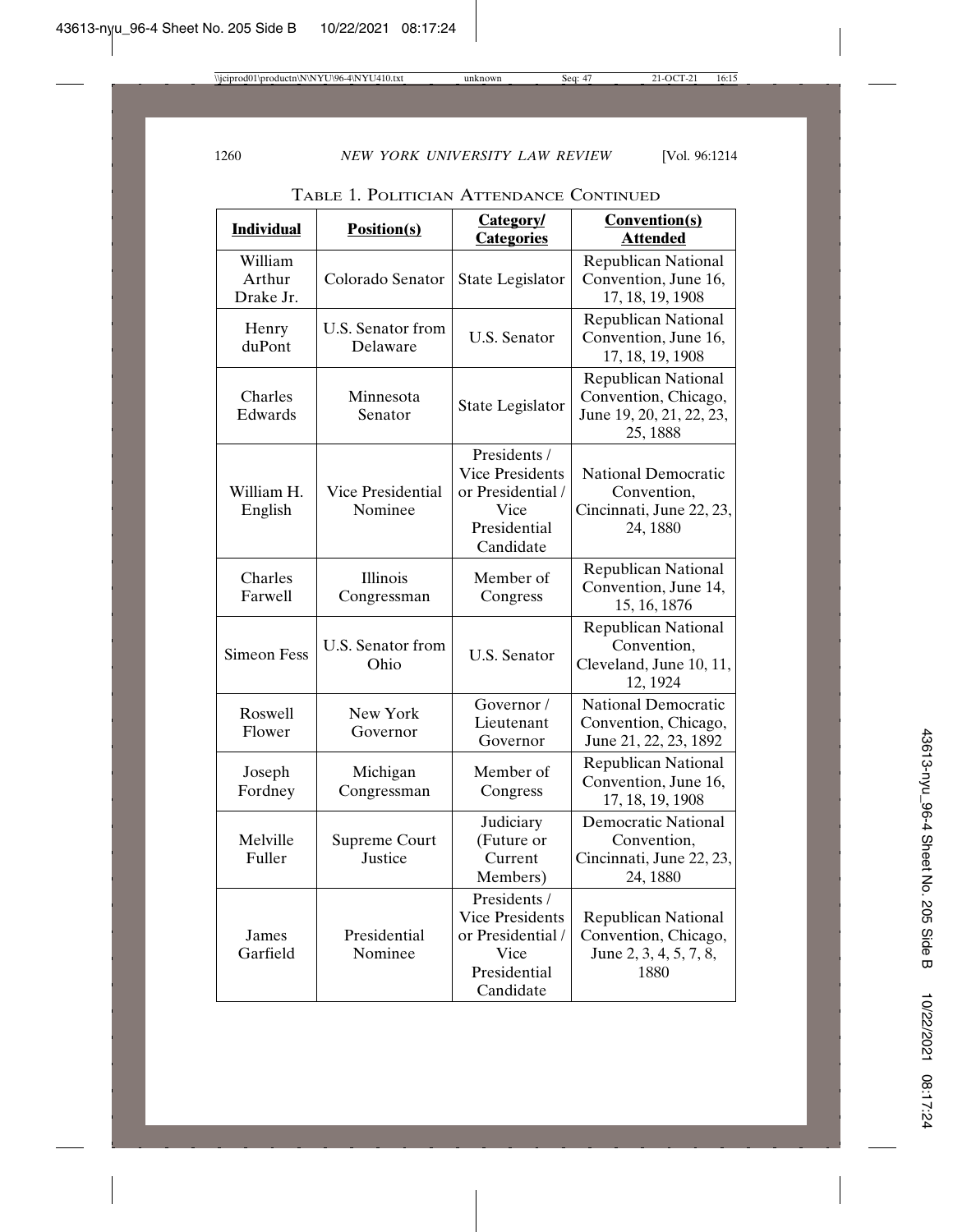TABLE 1. POLITICIAN ATTENDANCE CONTINUED

| <b>Individual</b>             | <b>Position(s)</b>                                               | Category/<br><b>Categories</b>                                                                   | <b>Convention(s)</b><br><b>Attended</b>                                                                     |
|-------------------------------|------------------------------------------------------------------|--------------------------------------------------------------------------------------------------|-------------------------------------------------------------------------------------------------------------|
| Frederick<br>Gillett          | Massachusetts<br>Congressman                                     | Member of<br>Congress                                                                            | <b>Republican National</b><br>Convention,<br>Cleveland, June 10, 11,<br>12, 1924                            |
| <b>Carter Glass</b>           | U.S. Senator from<br>Virginia                                    | <b>U.S. Senator</b>                                                                              | <b>Democratic National</b><br>Convention, San<br>Francisco, June 28, 29,<br>30, July 1, 2, 3, 5, 6,<br>1920 |
| Arthur<br>Gorman              | U.S. Senator from<br>Maryland                                    | <b>U.S. Senator</b>                                                                              | <b>National Democratic</b><br>Convention, St. Louis,<br>June 5, 6, 7, 1888                                  |
| George<br>Grigsby             | Delegate from<br>Alaska Territory                                | Member of<br>Congress                                                                            | <b>Democratic National</b><br>Convention, San<br>Francisco, June 28, 29,<br>30, July 1, 2, 3, 5, 6,<br>1920 |
| Herbert<br>Hadley             | Missouri<br>Governor                                             | Governor/<br>Lieutenant<br>Governor                                                              | <b>Republican National</b><br>Convention, Chicago,<br>June 18, 19, 20, 21, 22,<br>1912                      |
| John Harlan                   | Kentucky<br><b>Attorney General;</b><br>Supreme Court<br>Justice | Judiciary<br>(Future or<br>Current<br>Members)                                                   | <b>Republican National</b><br>Convention, June 14,<br>15, 16, 1876                                          |
| Benjamin<br>Harrison          | President                                                        | Presidents /<br><b>Vice Presidents</b><br>or Presidential /<br>Vice<br>Presidential<br>Candidate | <b>Republican National</b><br>Convention, Chicago,<br>June 19, 20, 21, 22, 23,<br>25, 1888                  |
| Charles<br>Sampson<br>Hartman | Montana<br>Congressman                                           | Member of<br>Congress                                                                            | <b>Republican National</b><br>Convention, St. Louis,<br>June 16, 17, 18, 1896                               |
| Robert<br>Hawley              | Texas<br>Congressman                                             | Member of<br>Congress                                                                            | <b>Republican National</b><br>Convention,<br>Philadelphia, June 19,<br>20, 21, 1900                         |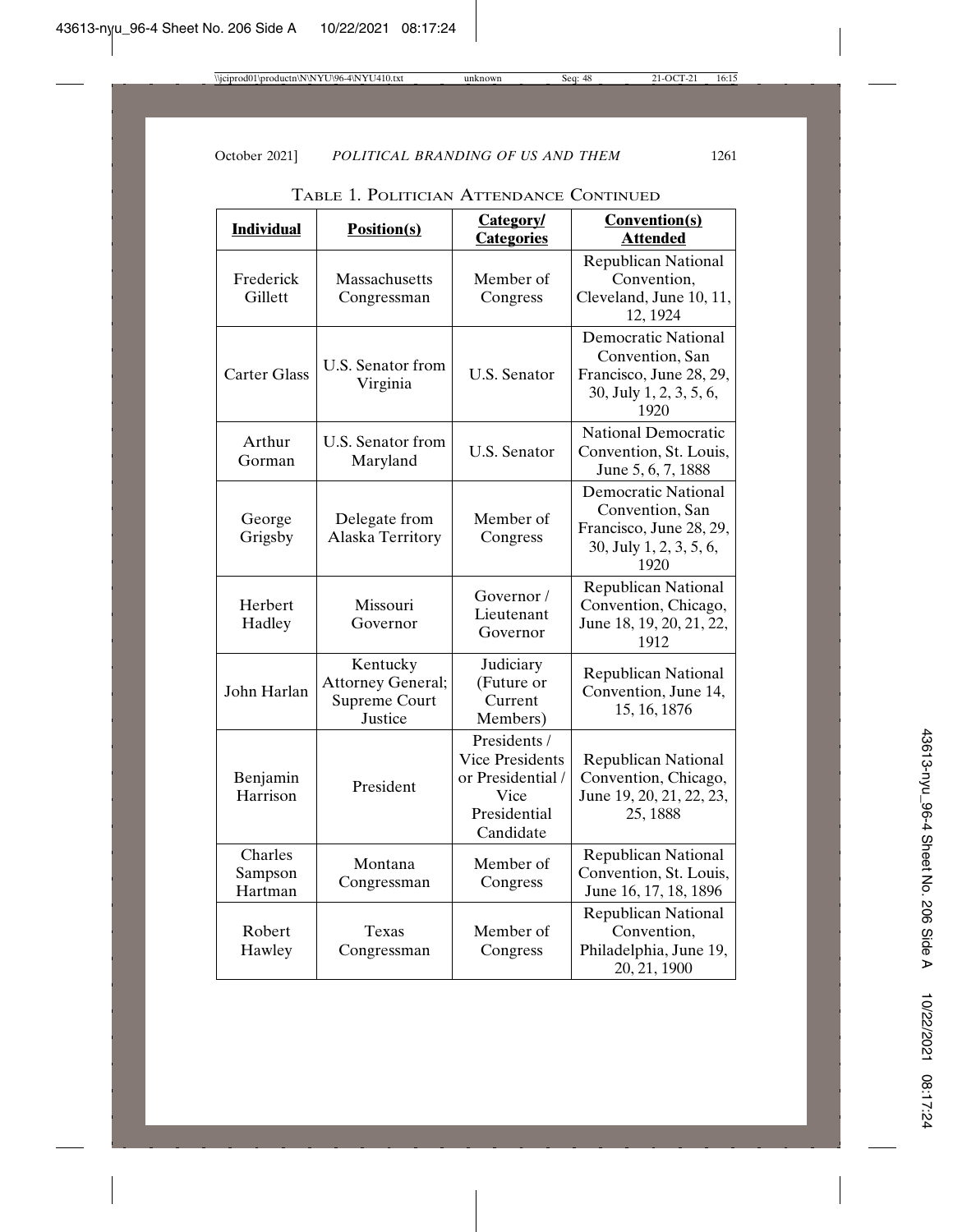TABLE 1. POLITICIAN ATTENDANCE CONTINUED

| <b>Individual</b> | Position(s)                       | <b>Category/</b><br><b>Categories</b> | <b>Convention(s)</b><br><b>Attended</b>                                                                                                                                                                                                                                                                                                                                                                                                    |
|-------------------|-----------------------------------|---------------------------------------|--------------------------------------------------------------------------------------------------------------------------------------------------------------------------------------------------------------------------------------------------------------------------------------------------------------------------------------------------------------------------------------------------------------------------------------------|
| Abram<br>Hewitt   | New York<br>Congressman           | Member of<br>Congress                 | <b>National Democratic</b><br>Convention, Chicago,<br>July 8, 9, 10, 11, 1884                                                                                                                                                                                                                                                                                                                                                              |
| Weldon<br>Heyburn | U.S. Senator from<br>Idaho        | <b>U.S. Senator</b>                   | <b>Republican National</b><br>Convention, Chicago,<br>June 21, 22, 23, 1904                                                                                                                                                                                                                                                                                                                                                                |
| Arthur Hyde       | Missouri<br>Governor              | Governor/<br>Lieutenant<br>Governor   | <b>Republican National</b><br>Convention,<br>Cleveland, June 10, 11,<br>12, 1924                                                                                                                                                                                                                                                                                                                                                           |
| John Jones        | U.S. Senator from<br>Nevada       | <b>U.S. Senator</b>                   | Republican National<br>Convention, June 14,<br>15, 16, 1876                                                                                                                                                                                                                                                                                                                                                                                |
| Charles<br>Libby  | Maine Senator                     | State Legislator                      | <b>Republican National</b><br>Convention,<br>Minnesota, June 7, 8,<br>9, 10, 1892                                                                                                                                                                                                                                                                                                                                                          |
| Henry<br>Lippitt  | U.S. Senator from<br>Rhode Island | <b>U.S. Senator</b>                   | <b>Republican National</b><br>Convention, Chicago,<br>June 18, 19, 20, 21, 22,<br>1912                                                                                                                                                                                                                                                                                                                                                     |
| John Lynch        | Mississippi<br>Congressman        | Member of<br>Congress                 | <b>Republican National</b><br>Convention, Chicago,<br>June 2, 3, 4, 5, 7, 8,<br>1880;<br><b>Republican National</b><br>Convention, Chicago,<br>June 3, 4, 5, 6, 1884;<br>Republican National<br>Convention, Chicago,<br>June 19, 20, 21, 22, 23,<br>25, 1888;<br><b>Republican National</b><br>Convention,<br>Minnesota, June 7, 8,<br>9, 10, 1892;<br><b>Republican National</b><br>Convention,<br>Philadelphia, June 19,<br>20, 21, 1900 |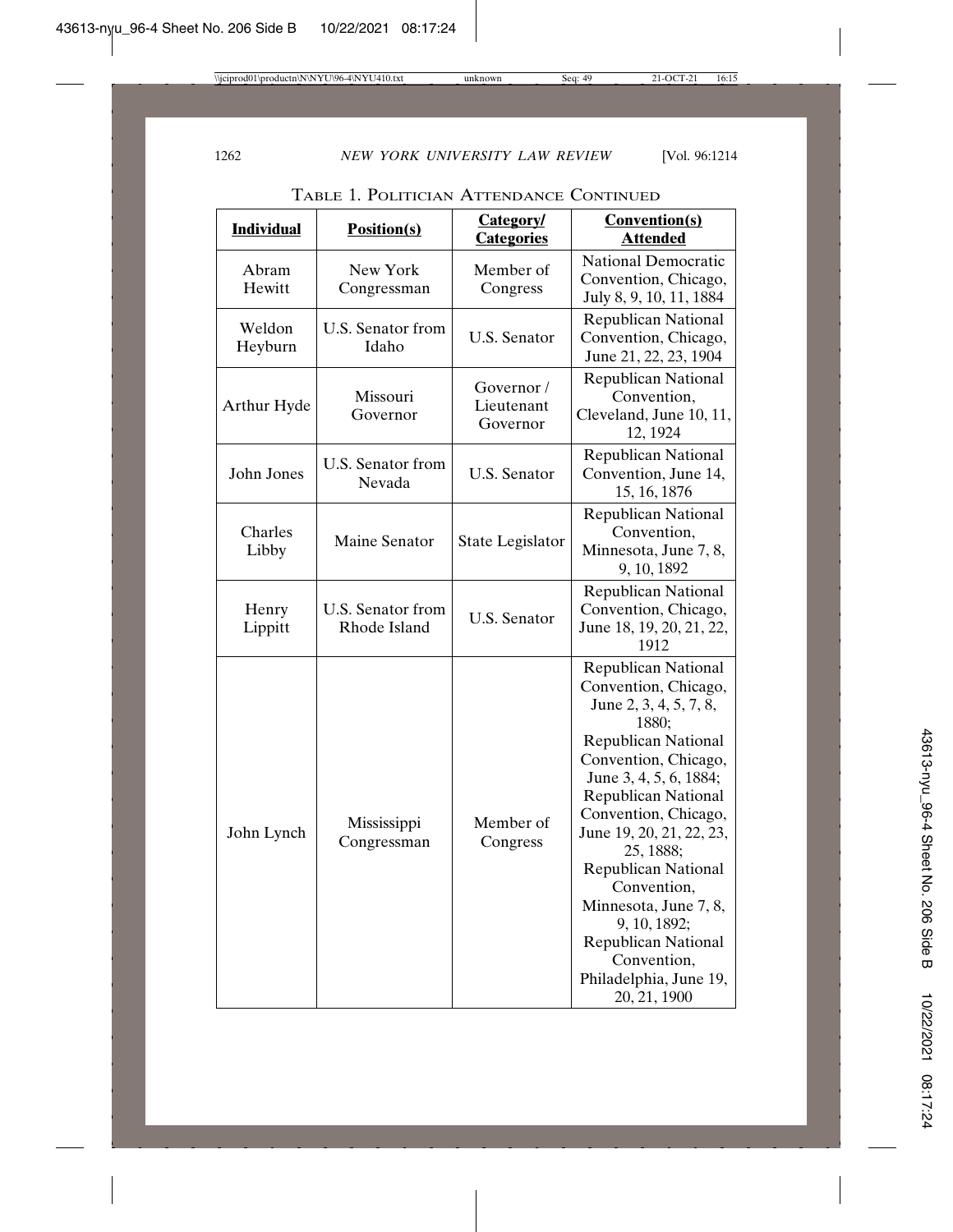| <b>Individual</b>   | <b>Position(s)</b>                     | <b>Category/</b><br><b>Categories</b>                                                            | <b>Convention(s)</b><br><b>Attended</b>                                                                                                                    |
|---------------------|----------------------------------------|--------------------------------------------------------------------------------------------------|------------------------------------------------------------------------------------------------------------------------------------------------------------|
| John Maddox         | Georgia<br>Congressman                 | Member of<br>Congress                                                                            | <b>Democratic National</b><br>Convention, St. Louis,<br>July 6, 7, 8, 9, 1904                                                                              |
| Thomas<br>Marshall  | Vice President of<br>the United States | Presidents /<br><b>Vice Presidents</b><br>or Presidential /<br>Vice<br>Presidential<br>Candidate | <b>Democratic National</b><br>Convention, San<br>Francisco, June 28, 29,<br>30, July 1, 2, 3, 5, 6,<br>1920                                                |
| John Martin         | U.S. Senator from<br>Kansas            | State Legislator                                                                                 | <b>National Democratic</b><br>Convention,<br>Baltimore, July 9, 1872                                                                                       |
| Joseph<br>McDonald  | U.S. Senator from<br>Indiana           | U.S. Senator                                                                                     | <b>National Democratic</b><br>Convention.<br>Cincinnati, June 22, 23,<br>24, 1880                                                                          |
| John<br>McPherson   | U.S. Senator from<br>New Jersey        | <b>U.S. Senator</b>                                                                              | National Democratic<br>Convention, Chicago,<br>July 8, 9, 10, 11, 1884                                                                                     |
| James<br>McReynolds | Supreme Court<br>Justice               | Judiciary<br>(Future or<br>Current<br>Members)                                                   | <b>Democratic National</b><br>Convention, Chicago,<br>July 7, 8, 9, 10, 11, 1896                                                                           |
| Hernando<br>Money   | U.S. Senator from<br>Mississippi       | <b>U.S. Senator</b>                                                                              | <b>Democratic National</b><br>Convention, Kansas<br>City, July 4, 5, 6, 1900                                                                               |
| William<br>Mutchler | Pennsylvania<br>Congressman            | Member of<br>Congress                                                                            | <b>National Democratic</b><br>Convention, St. Louis,<br>June 5, 6, 7, 1888                                                                                 |
| Rufus<br>Peckham    | Supreme Court<br>Justice               | Judiciary<br>(Future or<br>Current<br>Members)                                                   | Democratic National<br>Convention,<br>Cincinnati, June 22, 23,<br>24, 1880                                                                                 |
| George<br>Peery     | Virginia<br>Congressman                | Member of<br>Congress                                                                            | <b>Democratic National</b><br>Convention, Madison<br>Square Garden, New<br>York City, June 24, 25,<br>26, 27, 28, 30, July 1, 2,<br>3, 4, 5, 7, 8, 9, 1924 |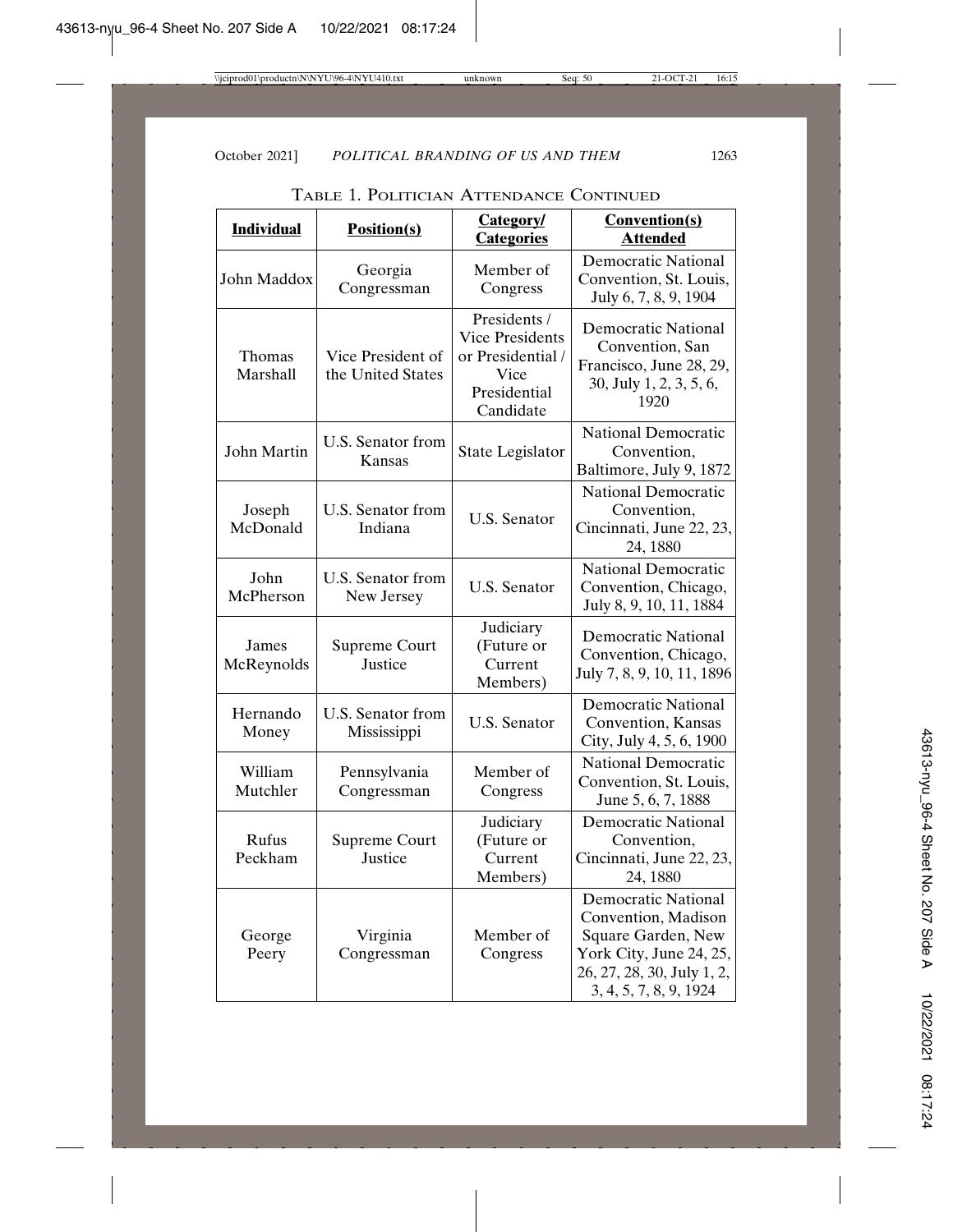TABLE 1. POLITICIAN ATTENDANCE CONTINUED

| <b>Individual</b>           | <b>Position(s)</b>                | Category/<br><b>Categories</b>       | <b>Convention(s)</b><br><b>Attended</b>                                                                                                                                                                                                                                                                                                                                                                                     |
|-----------------------------|-----------------------------------|--------------------------------------|-----------------------------------------------------------------------------------------------------------------------------------------------------------------------------------------------------------------------------------------------------------------------------------------------------------------------------------------------------------------------------------------------------------------------------|
| William<br>Walter<br>Phelps | New Jersey<br>Congressman         | Member of<br>Congress                | <b>Republican National</b><br>Convention, Chicago,<br>June 2, 3, 4, 5, 7, 8,<br>1880                                                                                                                                                                                                                                                                                                                                        |
| Edward L.<br>Pierce         | Massachusetts<br>State Legislator | State Legislator                     | <b>Republican National</b><br>Convention, June 14,<br>15, 16, 1876                                                                                                                                                                                                                                                                                                                                                          |
| John Raker                  | California<br>Congressman         | Member of<br>Congress                | Democratic National<br>Convention, St. Louis,<br>June 7, 8, 9, 10, 1916                                                                                                                                                                                                                                                                                                                                                     |
| Albert<br>Ritchie           | Maryland<br>Governor              | Governor /<br>Lieutenant<br>Governor | <b>Democratic National</b><br>Convention, San<br>Francisco, June 28, 29,<br>30, July 1, 2, 3, 5, 6,<br>1920                                                                                                                                                                                                                                                                                                                 |
| Alphonse<br>Rosenthal       | Member of Texas<br>House          | State Legislator                     | <b>Republican National</b><br>Convention, Chicago,<br>June 3, 4, 5, 6, 1884                                                                                                                                                                                                                                                                                                                                                 |
| Chester<br>Rowell           | California Senator                | State Legislator                     | <b>Republican National</b><br>Convention,<br>Philadelphia, June 19,<br>20, 21, 1900                                                                                                                                                                                                                                                                                                                                         |
| Josiah T.<br>Settle         | Member of<br>Mississippi House    | State Legislator                     | <b>Republican National</b><br>Convention, June 14,<br>15, 16, 1876;<br><b>Republican National</b><br>Convention,<br>Minnesota, June 7, 8,<br>9, 10, 1892;<br><b>Republican National</b><br>Convention,<br>Philadelphia, June 19,<br>20, 21, 1900;<br><b>Republican National</b><br>Convention, Chicago,<br>June 21, 22, 23, 1904;<br><b>Republican National</b><br>Convention, Chicago,<br>June 18, 19, 20, 21, 22,<br>1912 |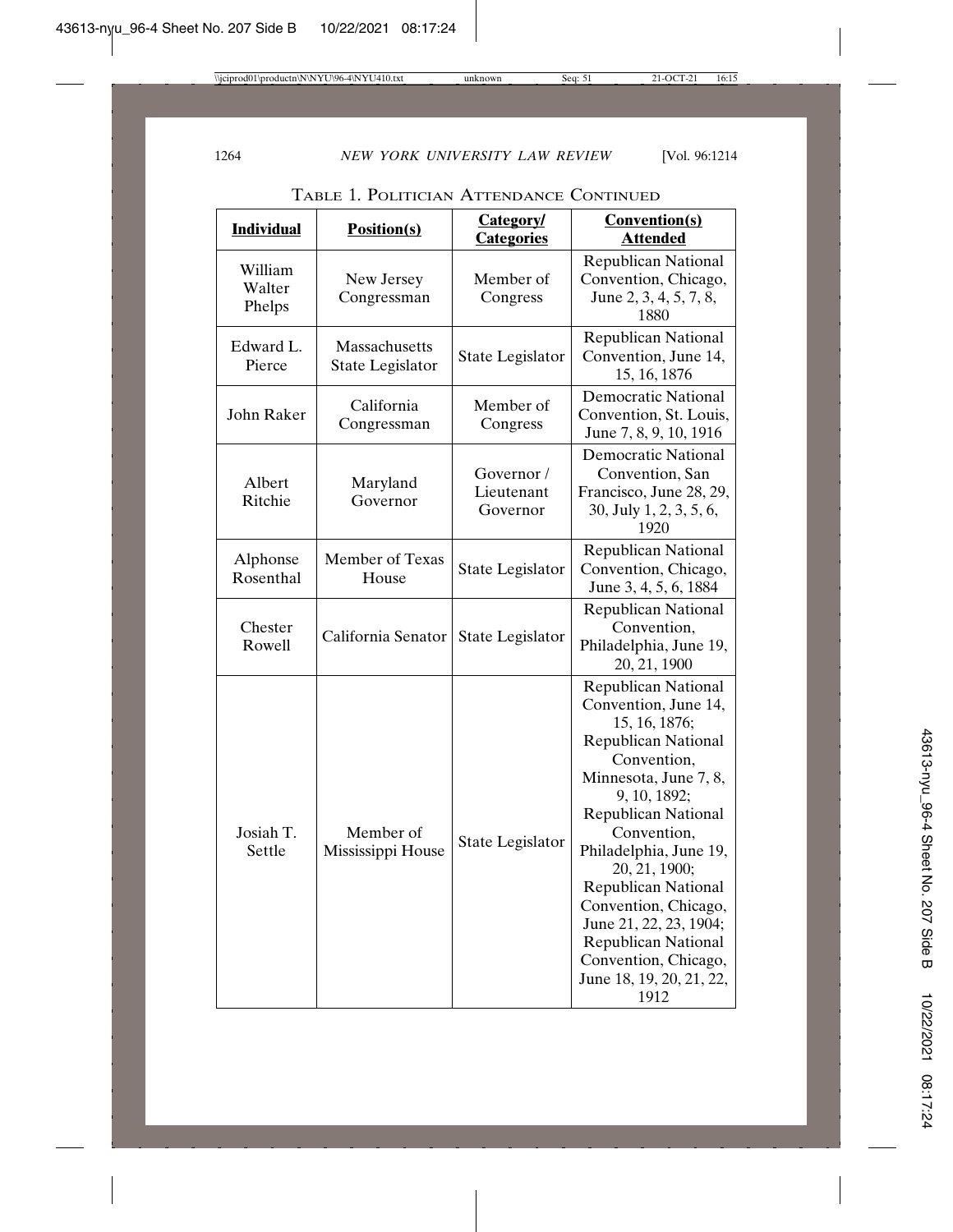| <b>Individual</b>      | <b>Position(s)</b>                                                                      | Category/<br><b>Categories</b>                 | <b>Convention(s)</b><br><b>Attended</b>                                                                                                                                                                                                                                                                                                                                                                                   |
|------------------------|-----------------------------------------------------------------------------------------|------------------------------------------------|---------------------------------------------------------------------------------------------------------------------------------------------------------------------------------------------------------------------------------------------------------------------------------------------------------------------------------------------------------------------------------------------------------------------------|
| Richard<br>Elihu Sloan | <b>Associate Justice</b><br>of the Arizona<br><b>Territorial Court</b><br>Supreme Court | Judiciary<br>(Future or<br>Current<br>Members) | <b>Democratic National</b><br>Convention, Denver,<br>July 7, 8, 9, 10, 1908                                                                                                                                                                                                                                                                                                                                               |
| <b>Reed Smoot</b>      | U.S. Senator from<br>Utah                                                               | <b>U.S. Senator</b>                            | <b>Republican National</b><br>Convention, Chicago,<br>June 8, 9, 10, 11, 12,<br>1920                                                                                                                                                                                                                                                                                                                                      |
| Augustus<br>Stanley    | Kentucky<br>Governor                                                                    | Governor /<br>Lieutenant<br>Governor           | <b>Democratic National</b><br>Convention, St. Louis,<br>1916                                                                                                                                                                                                                                                                                                                                                              |
| Lewis H.<br>Steiner    | Member of<br><b>Maryland Senate</b>                                                     | State Legislator                               | <b>Republican National</b><br>Convention, June 7, 8,<br>9, 10, 1876                                                                                                                                                                                                                                                                                                                                                       |
| William<br>Stewart     | U.S. Senator from<br>Nevada                                                             | <b>U.S. Senator</b>                            | <b>Republican National</b><br>Convention, Chicago,<br>June 19, 20, 21, 22, 23,<br>25, 1888                                                                                                                                                                                                                                                                                                                                |
| William<br>Stone       | U.S. Senator from<br>Missouri                                                           | <b>U.S. Senator</b>                            | <b>Democratic National</b><br>Convention, Denver,<br>July 7, 8, 9, 10, 1908                                                                                                                                                                                                                                                                                                                                               |
| George<br>Sutherland   | Politician from<br>Utah; U.S.<br>Senator from Utah<br>$(1908 - 1916)$                   | Judiciary<br>(Future or<br>Current<br>Members) | <b>Republican National</b><br>Convention,<br>Philadelphia, June 19,<br>20, 21, 1900;<br><b>Republican National</b><br>Convention, Chicago,<br>June 21, 22, 23, 1904;<br><b>Republican National</b><br>Convention, June 16,<br>17, 18, 19, 1908;<br><b>Republican National</b><br>Convention, Chicago,<br>June 18, 19, 20, 21, 22,<br>1912;<br><b>Republican National</b><br>Convention, Chicago<br>June 7, 8, 9, 10, 1916 |

TABLE 1. POLITICIAN ATTENDANCE CONTINUED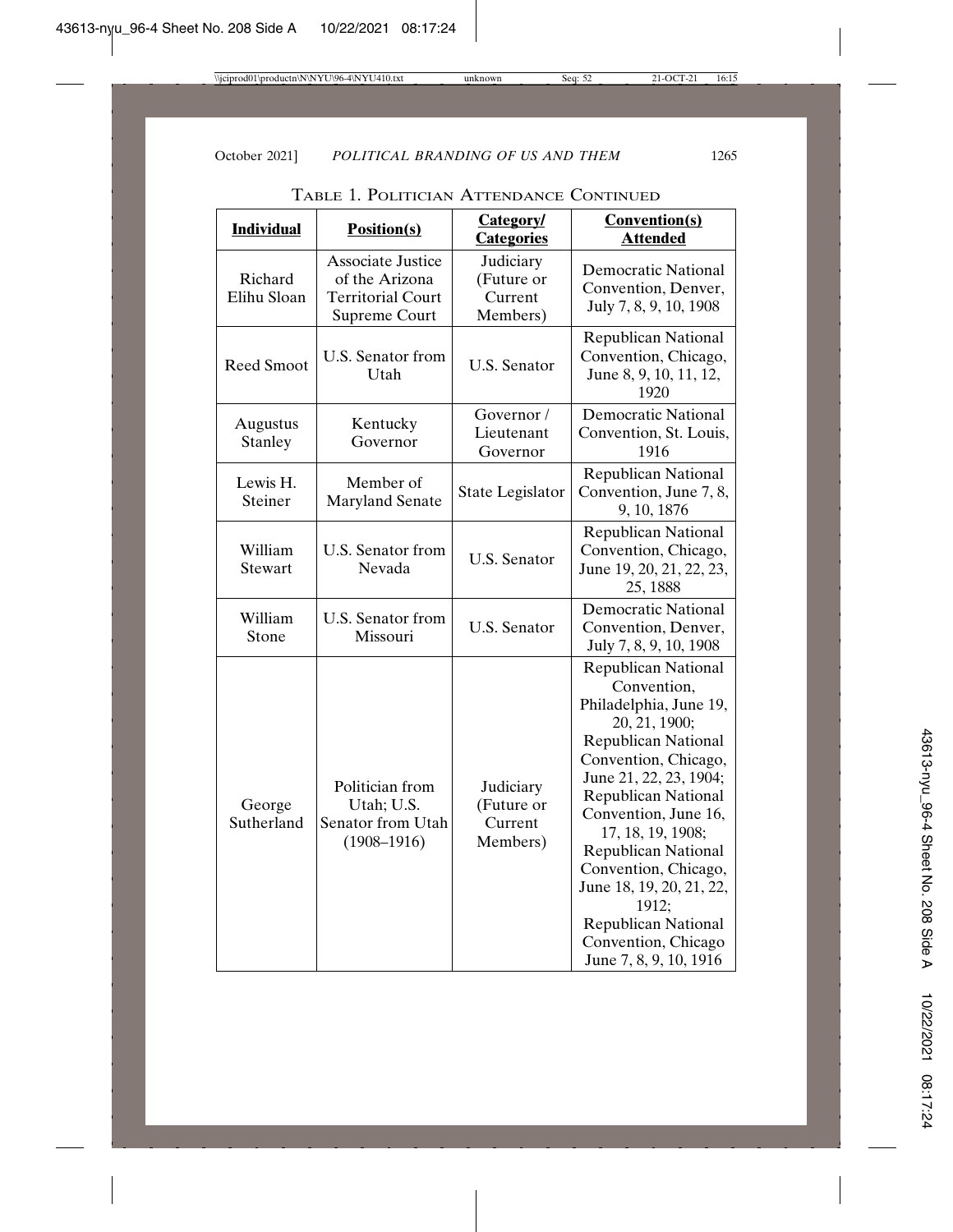| <b>Individual</b>   | <b>Position(s)</b>                                                                                 | <b>Category</b><br><b>Categories</b> | <b>Convention(s)</b><br><b>Attended</b>                                                                                                                  |
|---------------------|----------------------------------------------------------------------------------------------------|--------------------------------------|----------------------------------------------------------------------------------------------------------------------------------------------------------|
| William<br>Thompson | U.S. Senator from<br>Kansas                                                                        | <b>U.S. Senator</b>                  | <b>Democratic National</b><br>Convention, St. Louis,<br>June 7, 8, 9, 10, 1916                                                                           |
| William<br>Warner   | Missouri<br>Congressman                                                                            | Member of<br>Congress                | <b>Republican National</b><br>Convention, Chicago,<br>June 19, 20, 21, 22, 23,<br>25, 1888                                                               |
| Charles<br>Weisse   | Wisconsin<br>Congressman                                                                           | Member of<br>Congress                | Democratic National<br>Convention, Denver,<br>July 7, 8, 9, 10, 1908                                                                                     |
| Stephen<br>White    | U.S. Senator from<br>California                                                                    | <b>U.S. Senator</b>                  | <b>National Democratic</b><br>Convention, St. Louis,<br>June 5, 6, 7, 1888;<br>Democratic National<br>Convention, Chicago,<br>July 7, 8, 9, 10, 11, 1896 |
| John<br>Williams    | Chairman of the<br>Democratic<br><b>National</b><br>Convention;<br><b>House Minority</b><br>Leader | Member of<br>Congress                | Democratic National<br>Convention, Kansas<br>City, July 4, 5, 6, 1900                                                                                    |
| John Wise           | Hawaii Senator                                                                                     | State Legislator                     | Republican National<br>Convention, Chicago,<br>June 8, 9, 10, 11, 12,<br>1920                                                                            |

TABLE 1. POLITICIAN ATTENDANCE CONTINUED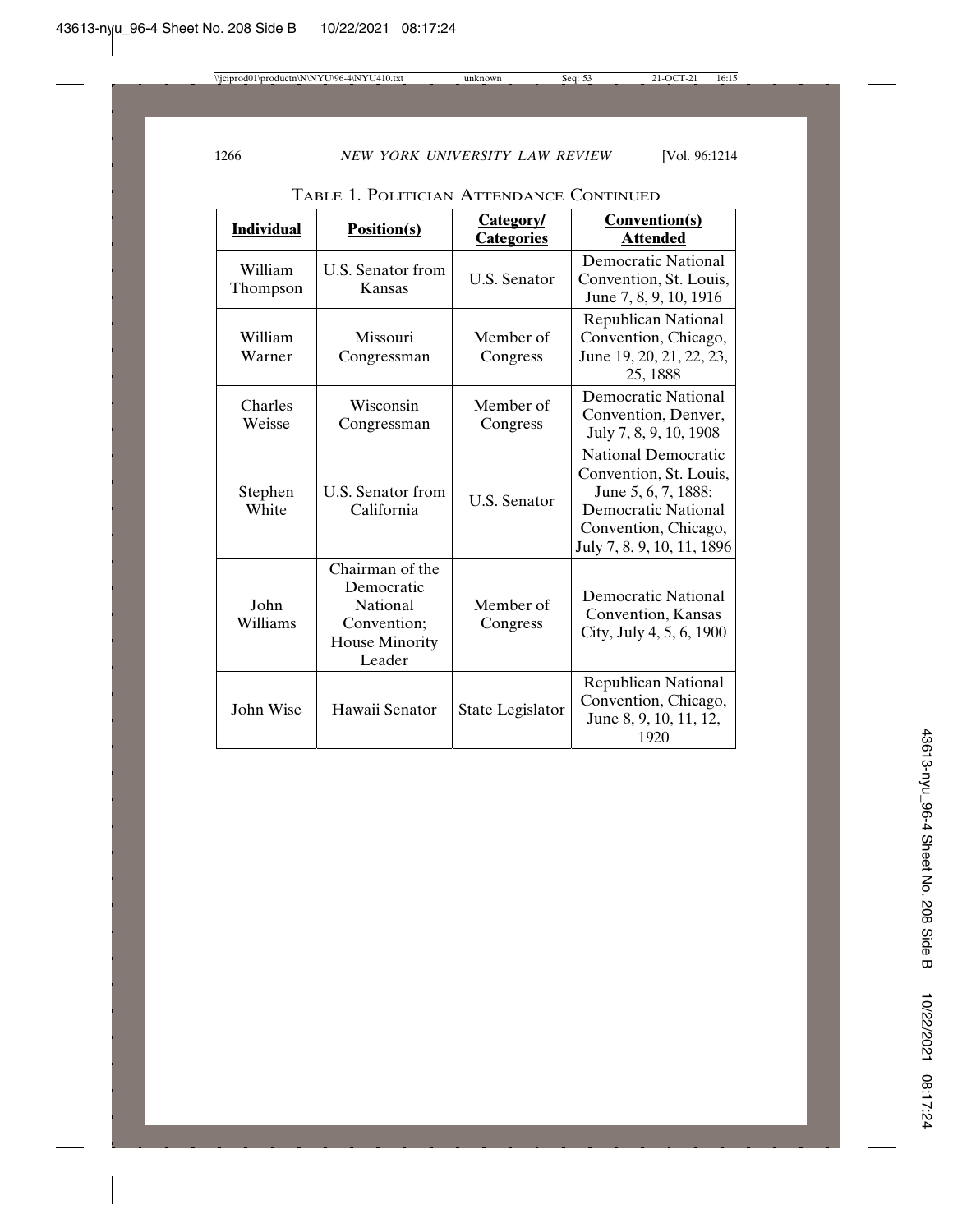| <b>Individual</b>          | <b>Position(s)</b>                                                                         | <b>Convention(s) Attended</b>                                                          |  |
|----------------------------|--------------------------------------------------------------------------------------------|----------------------------------------------------------------------------------------|--|
| L.K. Atwood                | Mississippi representative to<br>the Republican Resolutions<br>Committee                   | <b>Republican National</b><br>Convention, Chicago,<br>June 18, 19, 20, 21, 22,<br>1912 |  |
| Beverly<br>Baranco         | Louisiana representative to<br><b>Republican Resolutions</b><br>Committee                  | <b>Republican National</b><br>Convention, Cleveland,<br>June 10, 11, 12, 1924          |  |
| Blanche K.<br><b>Bruce</b> | Senator from Mississippi and<br>Vice President of the 1880<br><b>Republican Convention</b> | <b>Republican National</b><br>Convention, Chicago,<br>June 2, 3, 4, 5, 7, 8, 1880      |  |
| John Cook Jr.              | D.C. representative to<br><b>Republican Resolutions</b><br>Committee                       | <b>Republican National</b><br>Convention, Chicago,<br>June 2, 3, 4, 5, 7, 8, 1880      |  |
| William Crum               | South Carolina representative<br>to Republican Resolutions<br>Committee                    | <b>Republican National</b><br>Convention, St. Louis,<br>June 16, 17, 18, 1896          |  |
| Benjamin Davis             | Georgia representative to<br><b>Republican Resolutions</b><br>Committee                    | <b>Republican National</b><br>Convention, Chicago,<br>June 8, 9, 10, 11, 12, 1920      |  |

TABLE 2. AFRICAN AMERICAN AND NATIVE HAWAIIAN ATTENDANCE221

221 PROCEEDINGS OF THE NATIONAL UNION REPUBLICAN CONVENTION HELD AT PHILADELPHIA, JUNE 5 AND 6, 1872, at 9-10 (1872), https://babel.hathitrust.org/cgi/ pt?id=njp.32101068938446&view=1up&seq=5&skin=2021 (Frederick Douglass, Robert Elliott, William Grey & James Hood); REPUBLICAN CONVENTION 1876, *supra* note 106, at 13 (Frederick Douglass, Josiah Settle & Henry Turner); REPUBLICAN CONVENTION 1880, *supra* note 78, at 8, 15, 42 (Blanche Bruce, John Cook Jr., James Harris, Samuel Holland & John Lynch); REPUBLICAN CONVENTION 1884, *supra* note 123, at 26, 56, 59 (Richard Wright, Charles Wilder & John Lynch); REPUBLICAN CONVENTION 1888, *supra* note 77, at 25 (Edmund Deas, Frederick Douglass & John Lynch); REPUBLICAN CONVENTION 1892, *supra* note 220, at 101 (Edmund Deas, Frederick Douglass, John Lynch & Josiah Settle); REPUBLICAN CONVENTION 1896, *supra* note 162, at 100 (Edward Lampton & William Crum); REPUBLICAN CONVENTION 1900, *supra* note 162, at 53, 68 (Edmund Deas, Auwae Noa Kepoikai, John Lynch, Willis Mollison, Henry Rucker & Josiah Settle); REPUBLICAN CONVENTION 1904, *supra* note 220, at 71 (Edmund Deas, Jonah Kūhiō Kalaniana'ole, Andrew Johnson, Josiah Settle & James Vance); REPUBLICAN CONVENTION 1908, *supra* note 172, at 50 (Edmund Deas); REPUBLICAN CONVENTION 1912, *supra* note 220, at 165–66 (L.K. Atwood, Joseph Lee, William McDonald & Josiah Settle); REPUBLICAN CONVENTION 1916, *supra* note 220, at 35 (S.D. Redmond); REPUBLICAN CONVENTION 1920, *supra* note 220, at 40 (Benjamin Davis, Isaiah Montgomery, Robert Tolbert & John Wise); REPUBLICAN CONVENTION 1924, *supra* note 220, at 45 (Beverly Baranco); *see also* Clement Richardson, *L. K. Atwood Profile*, 1 NAT'L CYCLOPEDIA COLORED RACE 319, 319 (1919); *Baton Rouge's Odd Fellows Temple (1925) & Beverly Victor Baranco, Sr. (1869-1933)*, CREOLEGEN (2013), https://www.creolegen.org/2013/04/01/baton-rouges-oddfellows-temple-1925-beverly-victor-baranco-sr-1869-1933; Willard B. Gatewood, *Cook, John Francis, Jr.*, OXFORD AFRICAN AMERICAN STUDIES CENTER, https://oxfordaasc.com/ view/10.1093/acref/9780195301731.001.0001/acref-9780195301731-e-40848; Bernard E.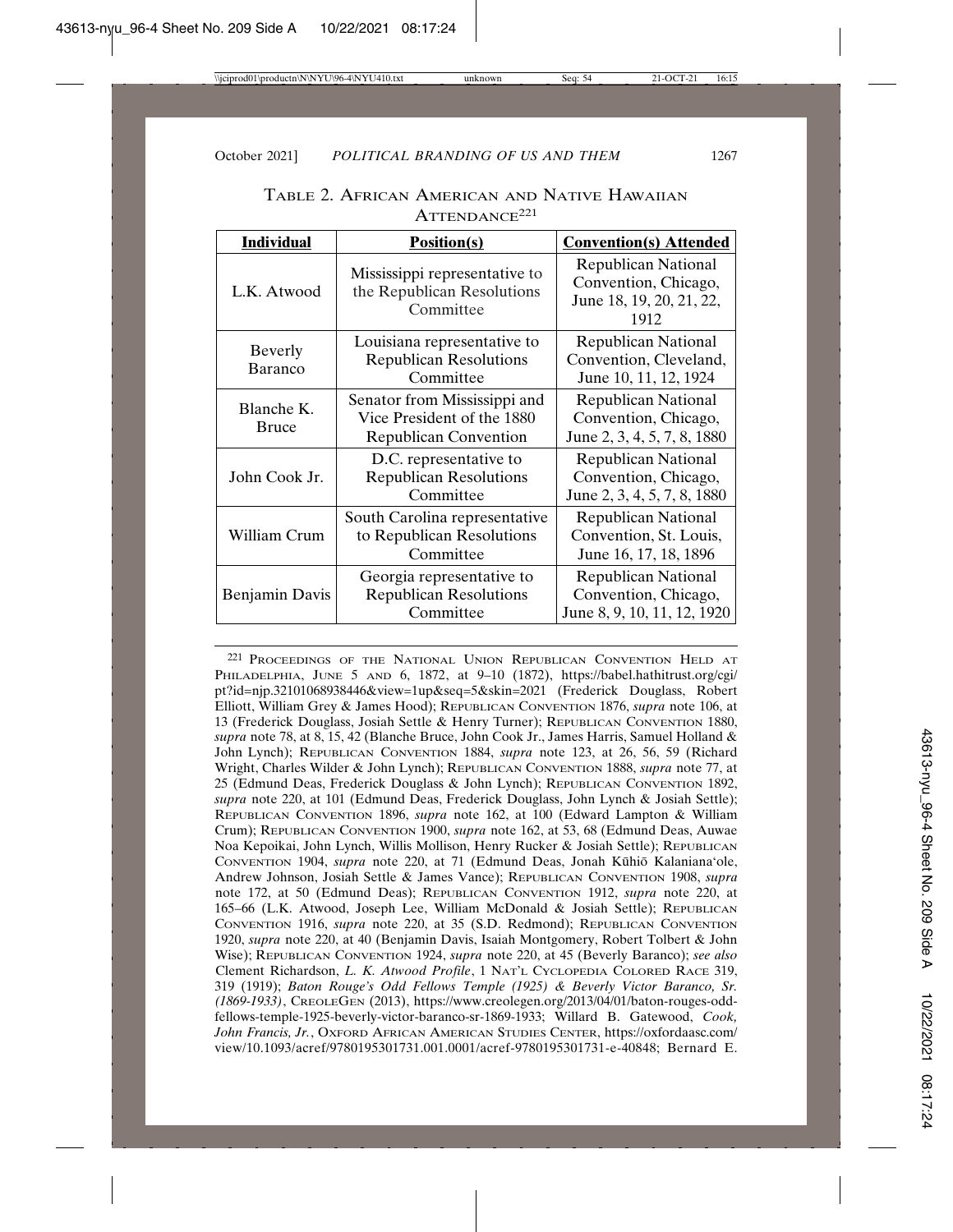Powers, Jr., *Crum, William Demosthenes*, SOUTH CAROLINA ENCYCLOPEDIA (2016), https://www.scencyclopedia.org/sce/entries/crum-william-demosthenes; David J. Ginzl, *Patronage, Rape, and Politics: Georgia Republicans During the Hoover Administration*, 64 GA. HIST. Q. 280, 282 (1980) (noting Benjamin Davis' role in Georgia Republicanism in 1929); *Elliott, Robert Brown*, HIST., ART & ARCHIVES: U.S. HOUSE OF REPRESENTATIVES, https://history.house.gov/People/Detail/12753; Judith Kilpatrick*, William H. Grey*, ARK. BLACK LAWS., https://arkansasblacklawyers.uark.edu/lawyers/whgrey.html; *Certificate of Appointment: James H. Harris to City Commissioner for Raleigh, N.C., July 13, 1868*, N.C. DIGIT. COLLECTIONS, https://digital.ncdcr.gov/digital/collection/p15012coll8/id/10786; John L. Bell, Jr., *Hood, James Walker*, DICTIONARY OF N.C. BIOGRAPHY (1996), https:// www.ncpedia.org/biography/hood-james-walker; *A. N. Johnson*, ENCYCLOPEDIA OF ALA., http://encyclopediaofalabama.org/article/m-4620; Photograph of Henry Lincoln Johnson, *in Johnson, Henry Lincoln. Recorder of Deeds, Washington, D.C.*, LIBR. OF CONG., https:// www.loc.gov/resource/hec.04441; *KALANIANAOLE, Jonah Kuhio*, HOUSE OF REPRESENTATIVES HISTORY ART & ARCHIVES, https://history.house.gov/People/Detail/ 16079 (last visited Sept. 13, 2021) (describing Kalaniana'ole as a Hawaiian prince); *Lampton, Edward Wilkinson*, NOTABLE KY. AFRICAN AMS. DATABASE, https:// nkaa.uky.edu/nkaa/items/show/2395; James Lewis, *Joseph E. Lee (1849-1920)*, BLACKPAST (2019), https://www.blackpast.org/african-american-history/joseph-e-lee-1849-1920; *Lynch, John Roy*, HIS., ART & ARCHIVES: U.S. HOUSE OF REPRESENTATIVES, https:// history.house.gov/People/Detail/17259; Deah Berry Mitchell, *Fort Worth History: William "Gooseneck Bill" McDonald*, FORTHWORTH.COM (2020), https://www.fortworth.com/blog/ post/fort-worth-history-william-gooseneck-mcdonald; W. Lewis Burke, *W. E. Mollison*, MISS. ENCYCLOPEDIA (2018), https://mississippiencyclopedia.org/entries/we-mollison; Neil R. McMillen, *Isaiah T. Montgomery, 1847-1924 (Part II)*, MISSISSIPPI HISTORYNOW (Feb. 2007), http://www.mshistorynow.mdah.ms.gov/articles/55/index.php?id=57; Letter from Ku Klux Klan to S. D. Redmond (Oct. 16, 1921) (on file with University of Massachusetts Amherst); Gregory Mixon, *The Making of a Black Political Boss: Henry A. Rucker, 1897- 1904*, 89 GA. HIST. Q. 485 (2005); Daniel Levinson Wilk, *The Phoenix Riot and the Memories of Greenwood County*, 8 SOUTHERN CULTURES 29 (2002) (sharing the Tolbert family's political involvement); *Henry McNeal Turner*, PBS, https://www.pbs.org/ thisfarbyfaith/people/henry\_mcneal\_turner.html; Ronald Williams, Jr., *The People's Champion*, HANAHOU! (2012), https://hanahou.com/15.5/the-peoples-champion (detailing rise of John Wise); Mitch Kachun, *"A Beacon to Oppressed Peoples Everywhere": Major Richard R. Wright Sr., National Freedom Day, and the Rhetoric of Freedom in the 1940s*, 128 PA. MAG. HIST. & BIOGRAPHY 279, 283 (2004); S.C. DEP'T OF ARCHIVES & HIST., AFRICAN AMERICAN HISTORIC PLACES IN SOUTH CAROLINA 78 (2015), https:// scdah.sc.gov/sites/default/files/Documents/Historic%20Preservation%20(SHPO)/ Publications/AAHistoric%20places%20in%20sc.pdf; Linda McDowell, *United Sons of* Ham of America, ENCYCLOPEDIA OF ARK. (2016), https://encyclopediaofarkansas.net/ entries/united-sons-of-ham-of-america-7009; Greg A. Beaman, *A "Holiday for the Disfranchised" on North Claiborne Avenue: Two Profiles*, NEW ORLEANS TRIB., https:// theneworleanstribune.com/the-claiborne-avenue-history-project (last visited Sept. 7, 2021).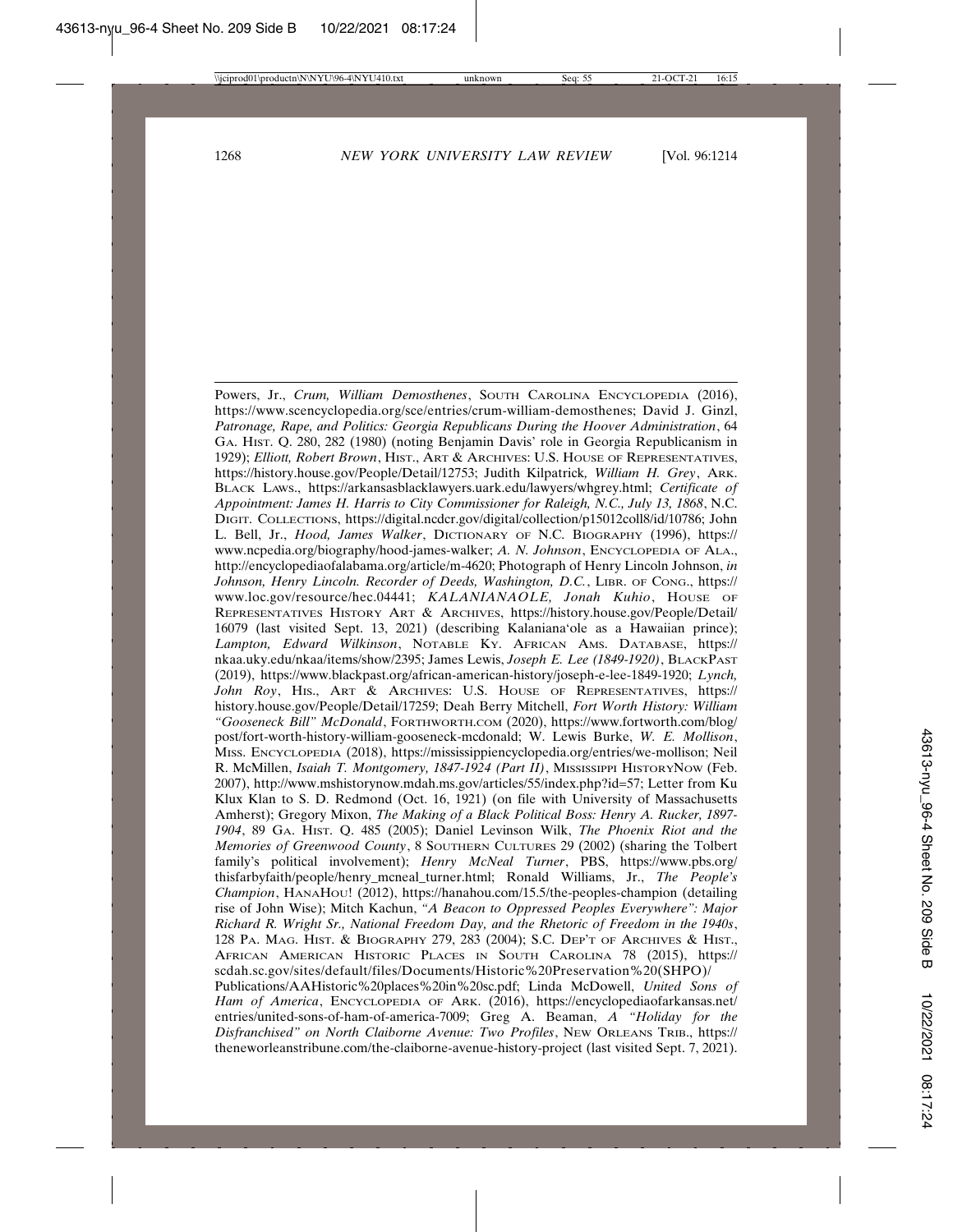| <b>Individual</b>     | <b>Position(s)</b><br><b>Convention(s) Attended</b>                                                                 |                                                                                                                                                                                                                                                                                                                                                                                                                                 |  |
|-----------------------|---------------------------------------------------------------------------------------------------------------------|---------------------------------------------------------------------------------------------------------------------------------------------------------------------------------------------------------------------------------------------------------------------------------------------------------------------------------------------------------------------------------------------------------------------------------|--|
|                       |                                                                                                                     |                                                                                                                                                                                                                                                                                                                                                                                                                                 |  |
| Edmund H.<br>Deas     | South Carolina delegate to 5<br>national conventions from<br>1888-1908; Vice President of<br>the Convention in 1888 | <b>Republican National</b><br>Convention, Chicago,<br>June 19, 20, 21, 22, 23,<br>25, 1888;<br><b>Republican National</b><br>Convention, Minnesota,<br>June 7, 8, 9, 10, 1892;<br><b>Republican National</b><br>Convention,<br>Philadelphia, June 19, 20,<br>21, 1900;<br><b>Republican National</b><br>Convention, Chicago,<br>June 21, 22, 23, 1904;<br><b>Republican National</b><br>Convention June 16, 17,<br>18, 19, 1908 |  |
| Frederick<br>Douglass | Speaker and attendee at<br>multiple RNC conventions                                                                 | <b>Republican National</b><br>Convention,<br>Philadelphia, June 5, 6,<br>1872;<br><b>Republican National</b><br>Convention, June 14, 15,<br>16, 1876;<br>Republican National<br>Convention, Chicago,<br>June 19, 20, 21, 22, 23,<br>25, 1888;<br><b>Republican National</b><br>Convention, Minnesota,<br>June 7, 8, 9, 10, 1892                                                                                                 |  |
| <b>Robert Elliott</b> | South Carolina representative<br>to Republican Resolutions<br>Committee                                             | <b>Republican National</b><br>Convention,<br>Philadelphia, June 5, 6,<br>1872                                                                                                                                                                                                                                                                                                                                                   |  |
| William Grey          | Arkansas representative to<br><b>Republican Resolutions</b><br>Committee                                            | <b>Republican National</b><br>Convention,<br>Philadelphia, June 5, 6,<br>1872                                                                                                                                                                                                                                                                                                                                                   |  |
| <b>James Harris</b>   | North Carolina representative<br>to Republican Resolutions<br>Committee                                             | <b>Republican National</b><br>Convention, Chicago,<br>June 2, 3, 4, 5, 7, 8, 1880                                                                                                                                                                                                                                                                                                                                               |  |

TABLE 2. AFRICAN AMERICAN AND NATIVE HAWAIIAN ATTENDANCE CONTINUED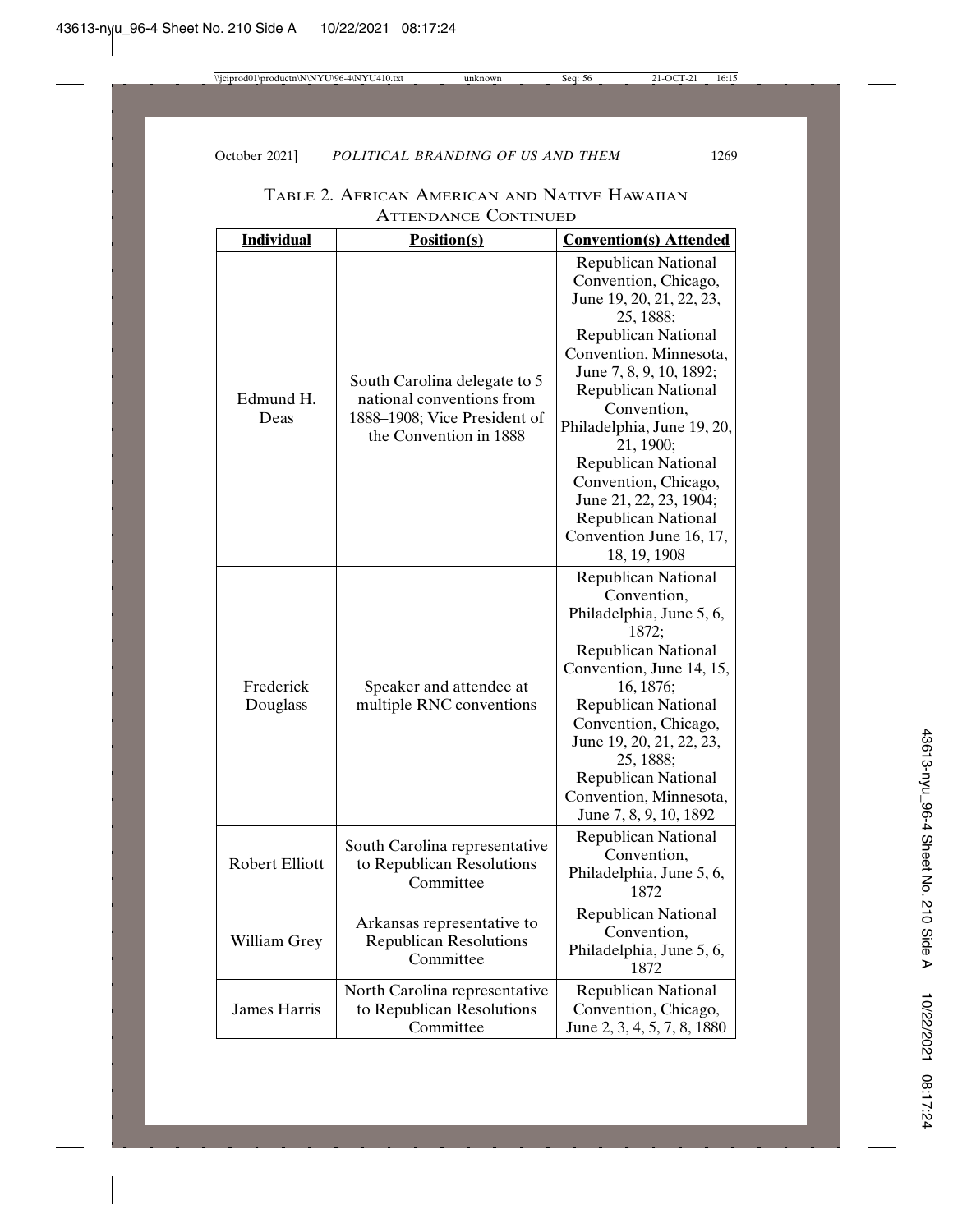| <b>Individual</b>              | <b>Position(s)</b>                                                          | <b>Convention(s) Attended</b>                                                                                                                                          |
|--------------------------------|-----------------------------------------------------------------------------|------------------------------------------------------------------------------------------------------------------------------------------------------------------------|
| Samuel Holland                 | Arkansas representative to<br><b>Republican Resolutions</b><br>Committee    | <b>Republican National</b><br>Convention, Chicago,<br>June 2, 3, 4, 5, 7, 8, 1880                                                                                      |
| James Hood                     | North Carolina representative<br>to Republican Resolutions<br>Committee     | <b>Republican National</b><br>Convention,<br>Philadelphia, June 5, 6,<br>1872                                                                                          |
| Andrew N.<br>Johnson           | Alabama representative to<br><b>Republican Resolutions</b><br>Committee     | <b>Republican National</b><br>Convention, Chicago,<br>June 21, 22, 23, 1904                                                                                            |
| Henry Lincoln<br>Johnson       | DC representative to<br><b>Republican Resolutions</b><br>Committee          | <b>Republican National</b><br>Convention,<br>Philadelphia, June 19, 20,<br>21, 1900                                                                                    |
| Jonah Kūhiō<br>Kalaniana'ole   | Hawaii representative to<br><b>Republican Resolutions</b><br>Committee      | <b>Republican National</b><br>Convention, Chicago,<br>June 21, 22, 23, 1904                                                                                            |
| Auwae Noa<br>Kepoikai          | Hawaii representative to<br><b>Republican Resolutions</b><br>Committee      | <b>Republican National</b><br>Convention, Minnesota,<br>June 7, 8, 9, 10, 1892;<br><b>Republican National</b><br>Convention,<br>Philadelphia, June 19, 20,<br>21, 1900 |
| Edward<br>Wilkinson<br>Lampton | Mississippi representative to<br><b>Republican Resolutions</b><br>Committee | <b>Republican National</b><br>Convention, St. Louis,<br>June 16, 17, 18, 1896                                                                                          |
| Joseph E. Lee                  | Florida representative to the<br><b>Republican Resolutions</b><br>Committee | <b>Republican National</b><br>Convention, Chicago,<br>June 18, 19, 20, 21, 22,<br>1912                                                                                 |

TABLE 2. AFRICAN AMERICAN AND NATIVE HAWAIIAN ATTENDANCE CONTINUED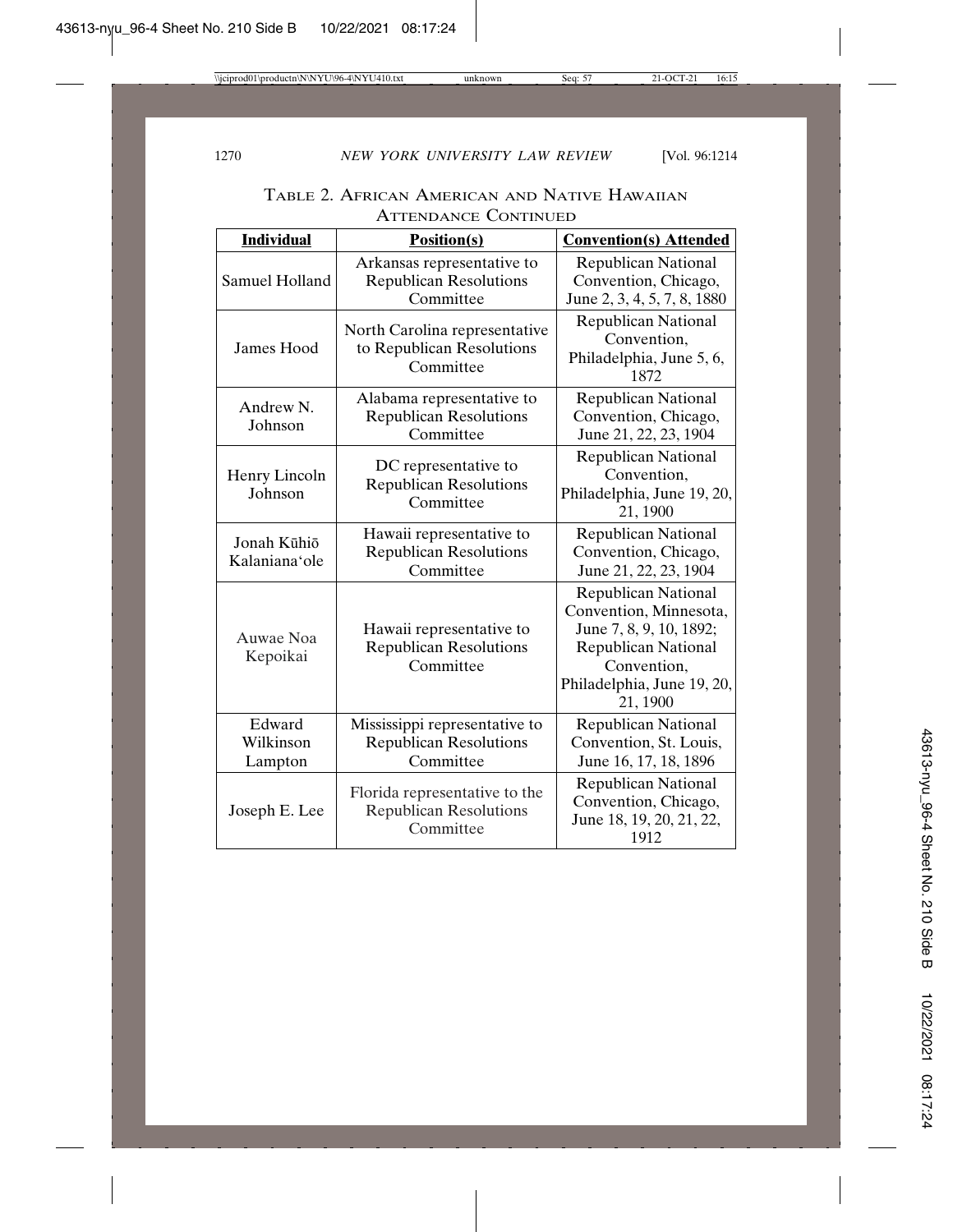| <b>Individual</b>     | <b>Position(s)</b>                                                          | <b>Convention(s) Attended</b>                                                                                                                                                                                                                                                                                                                                                                                                               |
|-----------------------|-----------------------------------------------------------------------------|---------------------------------------------------------------------------------------------------------------------------------------------------------------------------------------------------------------------------------------------------------------------------------------------------------------------------------------------------------------------------------------------------------------------------------------------|
| John Lynch            | Mississippi representative to<br><b>Republican Resolutions</b><br>Committee | <b>Republican National</b><br>Convention, Chicago,<br>June 2, 3, 4, 5, 7, 8, 1880;<br><b>Republican National</b><br>Convention, Chicago,<br>June 3, 4, 5, 6, 1884;<br><b>Republican National</b><br>Convention, Chicago,<br>June 19, 20, 21, 22, 23,<br>25, 1888;<br><b>Republican National</b><br>Convention, Minnesota,<br>June 7, 8, 9, 10, 1892;<br><b>Republican National</b><br>Convention,<br>Philadelphia, June 19, 20,<br>21, 1900 |
| William<br>McDonald   | Texas representative to<br><b>Republican Resolutions</b><br>Committee       | <b>Republican National</b><br>Convention, Chicago,<br>June 18, 19, 20, 21, 22,<br>1912                                                                                                                                                                                                                                                                                                                                                      |
| Willis E.<br>Mollison | Mississippi representative to<br><b>Republican Resolutions</b><br>Committee | <b>Republican National</b><br>Convention,<br>Philadelphia, June 19, 20,<br>21, 1900                                                                                                                                                                                                                                                                                                                                                         |
| Isaiah<br>Montgomery  | Mississippi representative to<br><b>Republican Resolutions</b><br>Committee | <b>Republican National</b><br>Convention, Chicago,<br>June 8, 9, 10, 11, 12, 1920                                                                                                                                                                                                                                                                                                                                                           |
| S.D. Redmond          | Mississippi representative to<br><b>Republican Resolutions</b><br>Committee | <b>Republican National</b><br>Convention, Chicago,<br>June 7, 1916                                                                                                                                                                                                                                                                                                                                                                          |
| Henry Rucker          | Georgia representative to<br><b>Republican Resolutions</b><br>Committee     | <b>Republican National</b><br>Convention,<br>Philadelphia, June 19, 20,<br>21, 1900                                                                                                                                                                                                                                                                                                                                                         |

| TABLE 2. AFRICAN AMERICAN AND NATIVE HAWAIIAN |                             |  |
|-----------------------------------------------|-----------------------------|--|
|                                               | <b>ATTENDANCE CONTINUED</b> |  |